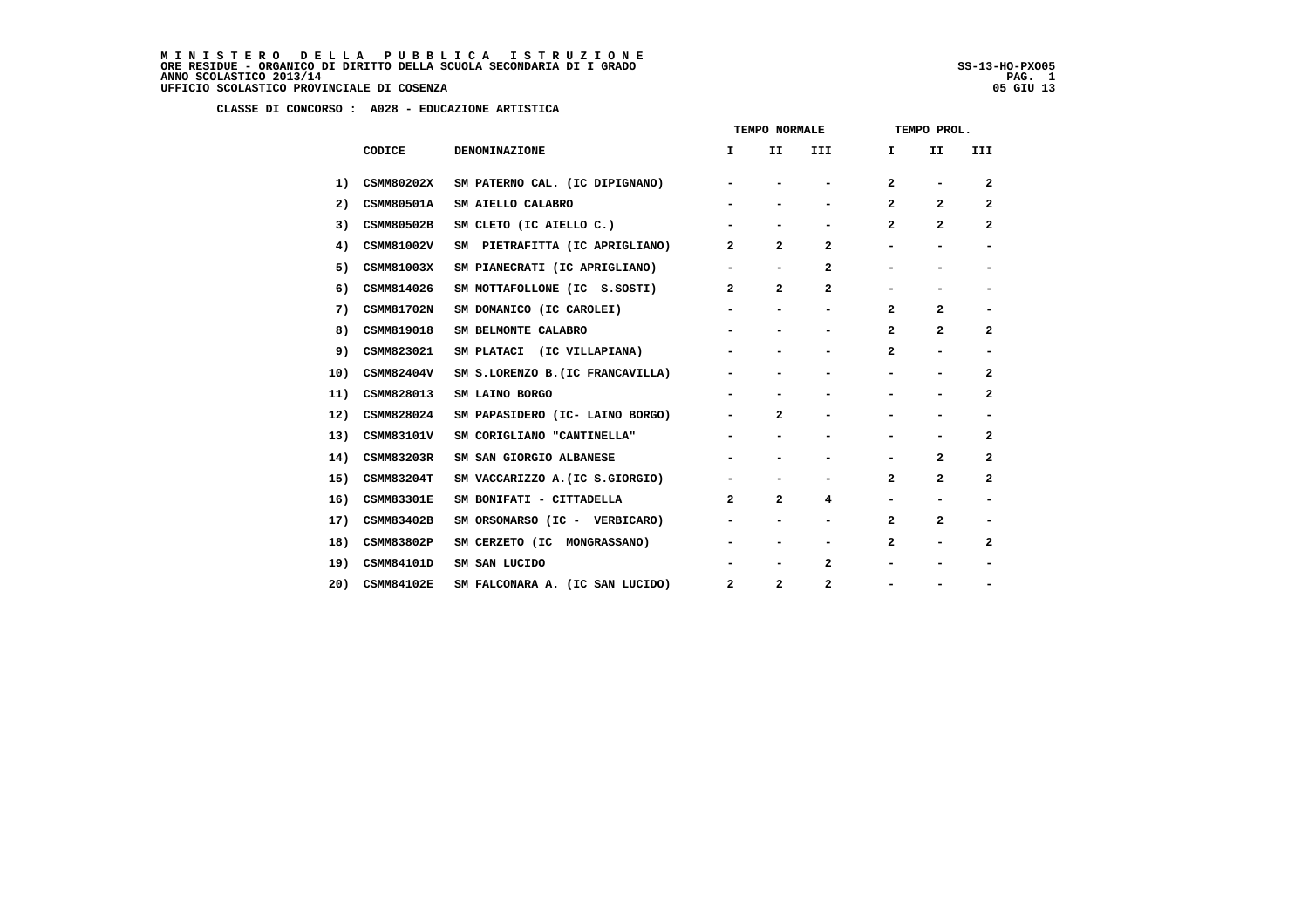MINISTERO DELLA PUBBLICA ISTRUZIONE<br>ORERESIDUE – ORGANICO DI DIRITTO DELLA SCUOLA SECONDARIA DI IGRADO<br>ANNO SCOLASTICO 2013/14 PAG. 2<br>UFFICIO SCOLASTICO PROVINCIALE DI COSENZA

j

|     |                   |                                 | TEMPO NORMALE  |                          |                          | TEMPO PROL.    |                |                          |  |
|-----|-------------------|---------------------------------|----------------|--------------------------|--------------------------|----------------|----------------|--------------------------|--|
|     | CODICE            | <b>DENOMINAZIONE</b>            | I.             | II                       | III                      | I.             | II             | III                      |  |
| 21) | CSMM844011        | <b>SM CAMPANA</b>               |                | $\mathbf{2}$             | $\mathbf{2}$             | $\mathbf{2}$   |                |                          |  |
| 22) | CSMM844022        | SM SCALA COELI (IC CAMPANA)     | $\blacksquare$ | $\mathbf{2}$             | $\overline{a}$           | 2              |                |                          |  |
| 23) | CSMM844033        | SM BOCCHIGLIERO (IC CAMPANA)    |                | -                        | $\overline{\phantom{0}}$ | $\mathbf{2}$   | $\mathbf{2}$   | $\overline{2}$           |  |
| 24) | CSMM84601L        | SM CROPALATI                    |                |                          |                          |                | 2              | $\overline{\mathbf{2}}$  |  |
| 25) | CSMM84602N        | SM PALUDI (IC CROPALATI)        |                | $\overline{\phantom{0}}$ | -                        | $\mathbf{2}$   | -              | $\overline{\mathbf{2}}$  |  |
| 26) | CSMM84701C        | SM GRIMALDI                     | $\overline{a}$ | $\overline{\phantom{0}}$ | $\overline{\phantom{0}}$ | -              | 4              | $\overline{2}$           |  |
| 27) | CSMM84702D        | SM MALITO (IC GRIMALDI)         |                | $\mathbf{2}$             |                          |                |                |                          |  |
| 28) | <b>CSMM84703E</b> | SM BELSITO (IC GRIMALDI)        | $\overline{a}$ | $\mathbf{2}$             | $\mathbf{2}$             | -              |                | $\overline{\phantom{0}}$ |  |
| 29) | CSMM849014        | SM MANDATORICCIO                |                | $\overline{\phantom{0}}$ | $\overline{\phantom{0}}$ | $\overline{a}$ | $\overline{a}$ | $\overline{2}$           |  |
| 30) | CSMM849025        | SM CALOPEZZATI (IC MANDATORIC)  |                |                          |                          | $\mathbf{2}$   | $\mathbf{2}$   | $\mathbf{2}$             |  |
| 31) | CSMM849036        | SM PIETRAPAOLA (IC MANDATORICC) |                |                          | -                        | $\mathbf{2}$   | 2              | $\overline{2}$           |  |
| 32) | CSMM85003A        | SM CANNA (IC ROCCA IMPERIALE)   |                |                          | $\overline{\phantom{0}}$ | -              | $\mathbf{2}$   | $\overline{2}$           |  |
| 33) | CSMM85005C        | SM NOCARA (IC ORIOLO)           |                |                          | $\mathbf{2}$             |                |                |                          |  |
| 34) | CSMM851025        | SM FIGLINE V. (IC MANGONE)      | 2              |                          | -                        |                |                | -                        |  |
| 35) | <b>CSMM85201X</b> | SM AMENDOLARA                   |                | $\overline{\phantom{0}}$ | $\overline{\phantom{0}}$ | 4              | 4              | $\overline{2}$           |  |
| 36) | CSMM852021        | SM ROSETO (IC MONTEGIORDANO)    |                |                          |                          | 2              | 2              | 2                        |  |
| 37) | CSMM852032        | SM ORIOLO                       |                |                          |                          | $\mathbf{2}$   | $\overline{a}$ | $\overline{2}$           |  |
| 38) | CSMM85302R        | SM TRENTA - MAGLI (IC ROVITO)   | $\overline{a}$ | $\mathbf{2}$             | $\overline{\phantom{0}}$ |                | -              | $\overline{\phantom{a}}$ |  |
| 39) | CSMM85502C        | SM SPEZZANO P. (IC SPEZZANO S.) | 2              | $\mathbf{2}$             | $\overline{a}$           |                |                |                          |  |
| 40) | CSMM856017        | SM PEDACE                       | $\mathbf{2}$   | $\mathbf{2}$             | $\mathbf{2}$             |                |                |                          |  |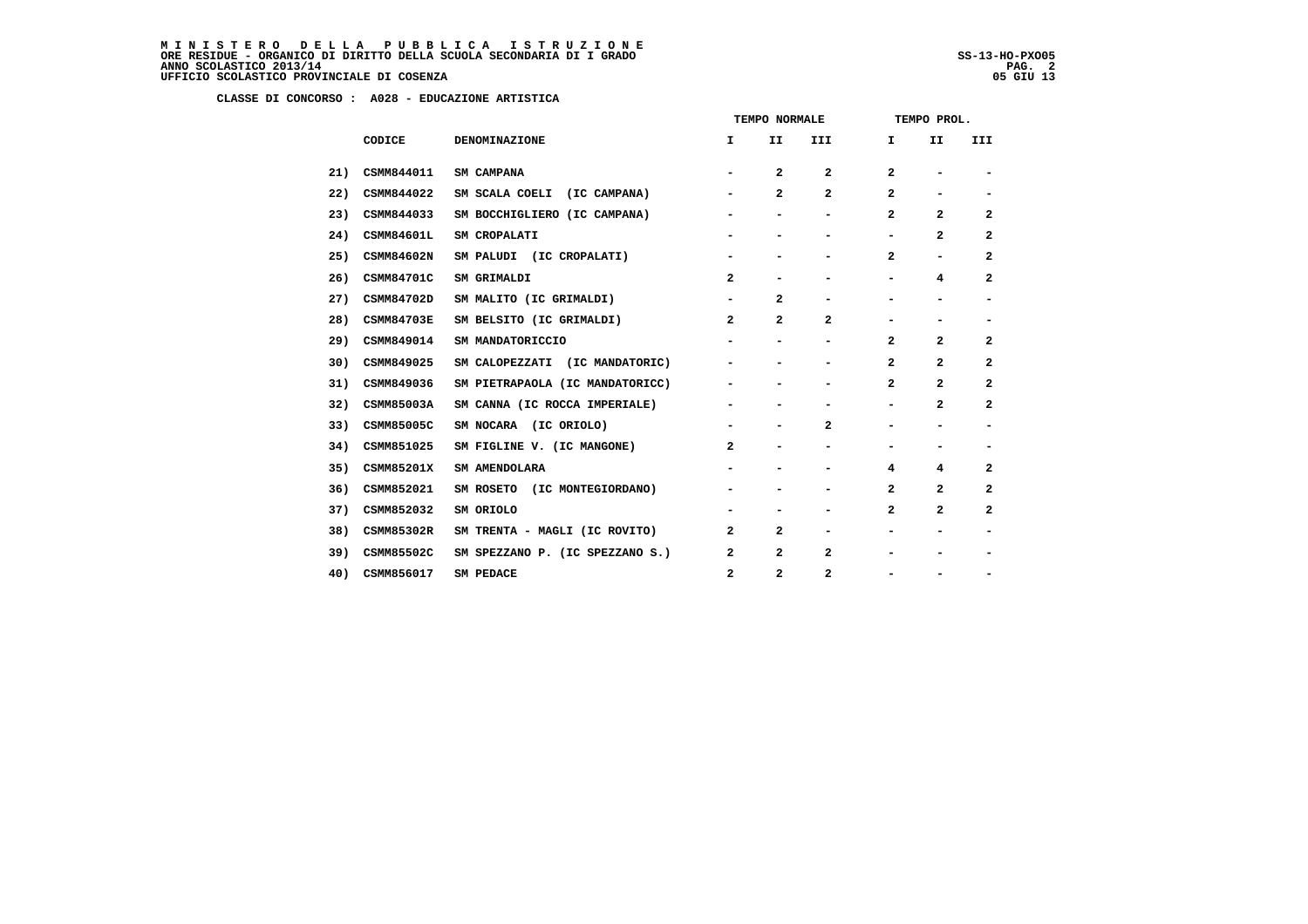|     |                   |                                  | TEMPO NORMALE                |                              |                         | TEMPO PROL.    |                              |                          |
|-----|-------------------|----------------------------------|------------------------------|------------------------------|-------------------------|----------------|------------------------------|--------------------------|
|     | CODICE            | <b>DENOMINAZIONE</b>             | I.                           | II                           | III                     | I.             | II                           | III                      |
| 41) | CSMM856028        | SM CASOLE BRUZIO (IC PEDACE)     | $\overline{a}$               | $\mathbf{2}$                 | 2                       |                |                              |                          |
| 42) | CSMM857013        | SM SAN PIETRO IN GUARANO         | $\mathbf{2}$                 | $\mathbf{z}$                 | 2                       |                |                              |                          |
| 43) | CSMM857024        | SM CASTIGLIONE (IC S.PIETRO G.)  | $\overline{a}$               | 2                            | $\mathbf{2}$            | Ξ.             | $\overline{\phantom{0}}$     | $\overline{\phantom{0}}$ |
| 44) | CSMM85801V        | SM FRASCINETO                    | $\qquad \qquad \blacksquare$ | -                            | -                       | 2              | $\mathbf{2}$                 | 4                        |
| 45) | CSMM85802X        | SM SAN BASILE                    | $\qquad \qquad \blacksquare$ | -                            | -                       | 2              | $\blacksquare$               | 2                        |
| 46) | CSMM858053        | SM ACQUAFORMOSA                  | $\qquad \qquad \blacksquare$ | $\qquad \qquad \blacksquare$ | -                       | $\mathbf{z}$   | $\overline{a}$               | $\overline{\phantom{a}}$ |
| 47) | CSMM86101P        | SM GUARDIA PIEMONTESE            | $\mathbf{2}$                 | $\mathbf{z}$                 | 2                       | Ξ.             | $\overline{\phantom{0}}$     | $\overline{\phantom{a}}$ |
| 48) | CSMM86102Q        | SM ACQUAPPESA (IC GUARDIA P.)    | $\mathbf{2}$                 | $\mathbf{2}$                 | $\overline{\mathbf{2}}$ | Ξ.             | $\qquad \qquad \blacksquare$ | $\blacksquare$           |
| 49) | CSMM86301A        | SM MALVITO                       | $\mathbf{2}$                 | $\overline{\phantom{0}}$     | -                       |                | $\mathbf{2}$                 | 2                        |
| 50) | CSMM86302B        | SM S. AGATA D'ESARO(IC MALVITO)  | -                            | -                            | -                       | 2              | 2                            | 2                        |
| 51) | CSMM864016        | SM SCIGLIANO                     | -                            | $\qquad \qquad \blacksquare$ | 2                       | 2              | $\mathbf{2}$                 | $\overline{\phantom{a}}$ |
| 52) | CSMM864027        | SM PEDIVIGLIANO (IC SCIGLIANO)   |                              | -                            | -                       | 2              | 2                            | $\overline{\phantom{a}}$ |
| 53) | CSMM864038        | SM BIANCHI                       | $\qquad \qquad \blacksquare$ |                              | -                       | $\overline{a}$ | $\overline{2}$               | 2                        |
| 54) | CSMM86701N        | SM S.MARTINO DI F. (IC TORANOC.) | $\qquad \qquad \blacksquare$ | -                            | -                       | 2              | $\qquad \qquad \blacksquare$ | 2                        |
| 55) | CSMM87001D        | SM MENDICINO                     | -                            | $\qquad \qquad \blacksquare$ | 2                       | Ξ.             | $\blacksquare$               | $\overline{\phantom{a}}$ |
| 56) | CSMM871019        | SM PAOLA RIONE COLONNE           |                              | -                            | -                       |                |                              | 2                        |
| 57) | CSMM872015        | SM CETRARO                       | $\qquad \qquad \blacksquare$ | -                            | -                       | -              | 2                            | 2                        |
| 58) | <b>CSMM87601C</b> | SM CASTROLIBERO                  | -                            | 2                            | $\mathbf{2}$            | -              | $\blacksquare$               | -                        |
| 59) | <b>CSMM88401B</b> | SM ACRI SAN GIACOMO              |                              | 2                            | 2                       |                |                              | -                        |
| 60) | <b>CSMM88901E</b> | SM MONTALTO UFFUGO SCALO         | $\qquad \qquad \blacksquare$ | $\qquad \qquad \blacksquare$ | 2                       |                |                              | -                        |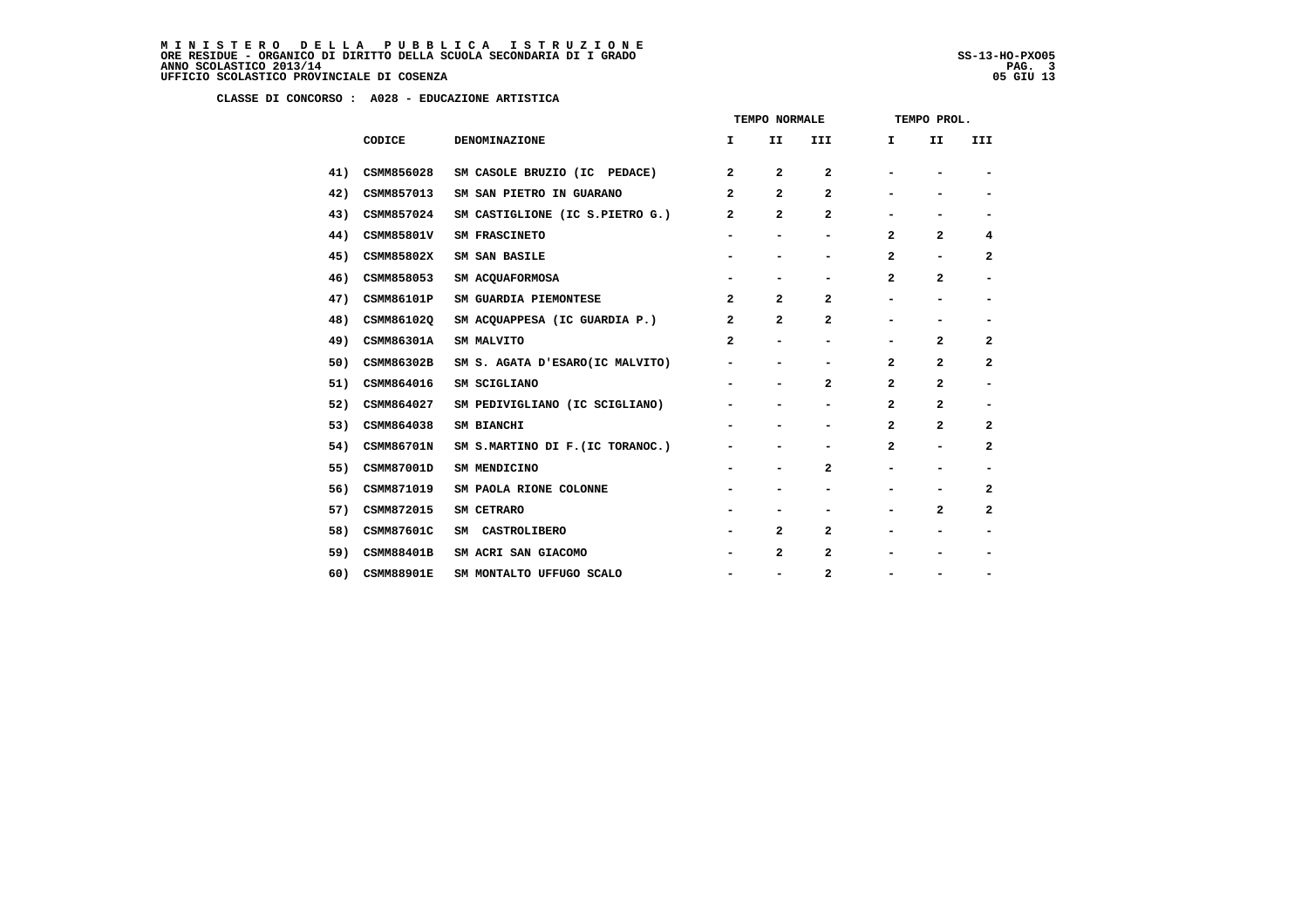MINISTERO DELLA PUBBLICA ISTRUZIONE<br>ORERESIDUE – ORGANICO DI DIRITTO DELLA SCUOLA SECONDARIA DI IGRADO<br>ANNO SCOLASTICO 2013/14 PAG. 4<br>UFFICIO SCOLASTICO PROVINCIALE DI COSENZA (1998)

j

|     |                   |                                  | TEMPO NORMALE |                          |                | TEMPO PROL.    |                |                |  |  |
|-----|-------------------|----------------------------------|---------------|--------------------------|----------------|----------------|----------------|----------------|--|--|
|     | CODICE            | <b>DENOMINAZIONE</b>             | I.            | II.                      | III            | I.             | II.            | III            |  |  |
| 61) | CSMM899015        | SM ACRI VIA ALDO MORO            |               |                          | $\mathbf{2}$   |                |                |                |  |  |
| 62) | CSMM8A002V        | SM ALBIDONA (IC TREBISACCE)      |               |                          |                | $\overline{2}$ | $\overline{2}$ | $\mathbf{2}$   |  |  |
| 63) | CSMM8A003X        | SM ALESSANDRIA C. (IC TREBISACC) |               |                          | $\overline{a}$ |                |                |                |  |  |
| 64) | <b>CSMM8AA01N</b> | SM LUZZI G. COPPA                |               | $\overline{a}$           |                |                |                | $\overline{a}$ |  |  |
| 65) | CSMM8AE011        | SM S. MARCO ARGENTANO            |               |                          | $\overline{a}$ |                |                |                |  |  |
| 66) | CSMM8AF01R        | SM CASSANO I. " LANZA"           |               |                          | $\overline{a}$ |                |                |                |  |  |
| 67) | CSMM8AK01D        | SM RENDE DE COUBERTIN-COMMENDA   |               |                          | 4              |                |                |                |  |  |
| 68) | <b>CSMM8AK02E</b> | SM ZUMPANO (SM RENDE- COMMENDA)  | $\mathbf{2}$  | $\mathbf{2}$             | $\mathbf{2}$   |                |                |                |  |  |
| 69) | CSMM8AR018        | CROSIA MIRTO<br>SM               |               | $\overline{\phantom{0}}$ |                |                |                | $\overline{a}$ |  |  |
| 70) | <b>CSMM8AU026</b> | SM AIETA - (IC - PRAIA A MARE)   |               |                          |                | $\mathbf{2}$   | $\mathbf{2}$   |                |  |  |
| 71) | CSMM8AU037        | SM S.NICOLA A. (IC- PRAIA A M.)  |               | $\overline{\phantom{0}}$ | $\overline{a}$ | $\overline{a}$ | $\overline{a}$ |                |  |  |
| 72) | CSMM8AX01L        | SM S. GIOV. "DA FIORE-MARCONI"   |               | $\overline{\phantom{0}}$ | 4              |                |                |                |  |  |
| 73) | CSMM8AY02D        | SM S. DOMENICA T.- (IC SCALEA)   | $\mathbf{2}$  | 2                        | 2              |                |                |                |  |  |
|     |                   |                                  |               |                          |                |                |                |                |  |  |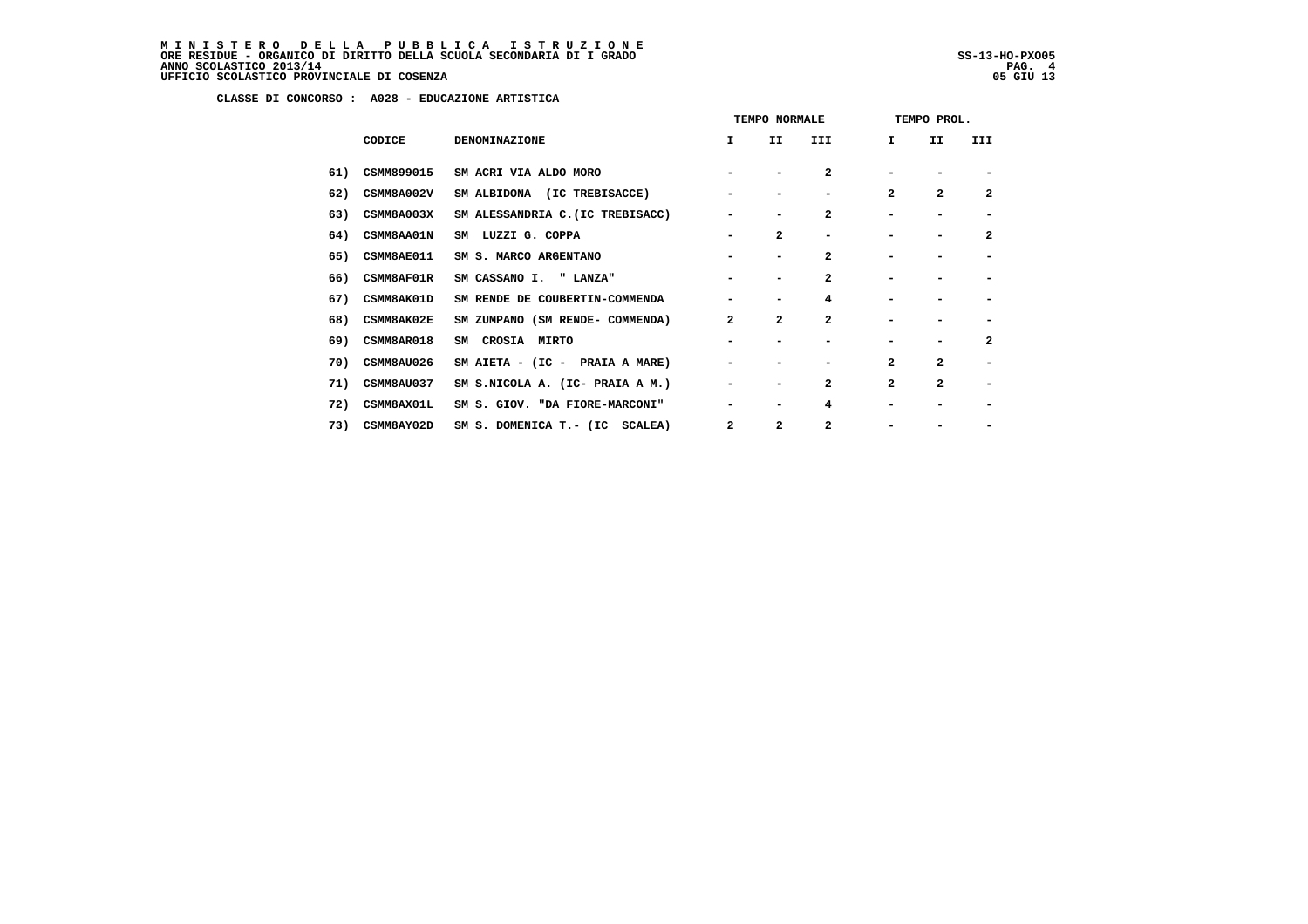|     |                   |                                  | TEMPO NORMALE            |                          |                | TEMPO PROL.    |                          |                              |  |
|-----|-------------------|----------------------------------|--------------------------|--------------------------|----------------|----------------|--------------------------|------------------------------|--|
|     | CODICE            | <b>DENOMINAZIONE</b>             | I.                       | II.                      | <b>III</b>     | Ι.             | II.                      | <b>III</b>                   |  |
| 1)  | CSMM01200D        | SM COSENZA - CONVITTO NAZIONALE  | $\overline{a}$           | 2                        | $\mathbf{2}$   |                |                          |                              |  |
| 2)  | CSMM80202X        | SM PATERNO CAL. (IC DIPIGNANO)   | $\overline{\phantom{a}}$ | $\blacksquare$           | $\blacksquare$ | $\mathbf{2}$   | $\overline{\phantom{0}}$ | $\mathbf{2}$                 |  |
| 3)  | CSMM80501A        | SM AIELLO CALABRO                |                          |                          | -              | 2              | $\overline{a}$           | $\mathbf{2}$                 |  |
| 4)  | CSMM80502B        | SM CLETO (IC AIELLO C.)          |                          |                          |                | 2              | $\mathbf{2}$             | 2                            |  |
| 5)  | CSMM81002V        | SM PIETRAFITTA (IC APRIGLIANO)   | $\mathbf{2}$             | $\overline{2}$           | 2              |                |                          | -                            |  |
| 6)  | CSMM81003X        | SM PIANECRATI (IC APRIGLIANO)    |                          | $\blacksquare$           | 2              |                |                          |                              |  |
| 7)  | CSMM81101N        | SM CORIGLIANO C. " SCHIAVONEA"   |                          |                          | 4              | $\mathbf{2}$   | 2                        |                              |  |
| 8)  | CSMM81201D        | SM COSENZA - F.LLI BANDIERA      | $\overline{\phantom{a}}$ | $\overline{2}$           | $\mathbf{2}$   | $\blacksquare$ |                          | -                            |  |
| 9)  | CSMM81702N        | SM DOMANICO (IC CAROLEI)         |                          | $\overline{\phantom{a}}$ | -              | $\mathbf{2}$   | $\overline{a}$           | -                            |  |
| 10) | CSMM819018        | SM BELMONTE CALABRO              |                          |                          | -              | $\mathbf{2}$   | $\mathbf{2}$             | $\overline{a}$               |  |
| 11) | CSMM823021        | SM PLATACI (IC VILLAPIANA)       |                          |                          |                | $\mathbf{2}$   |                          |                              |  |
| 12) | <b>CSMM82404V</b> | SM S.LORENZO B. (IC FRANCAVILLA) | -                        |                          |                |                |                          | 2                            |  |
| 13) | CSMM828013        | SM LAINO BORGO                   |                          |                          |                |                |                          | $\mathbf{2}$                 |  |
| 14) | CSMM828024        | SM PAPASIDERO (IC- LAINO BORGO)  | $\overline{\phantom{a}}$ | $\overline{2}$           |                |                |                          |                              |  |
| 15) | CSMM83101V        | SM CORIGLIANO "CANTINELLA"       | $\overline{\phantom{a}}$ | $\mathbf{2}$             | -              |                |                          | 2                            |  |
| 16) | <b>CSMM83203R</b> | SM SAN GIORGIO ALBANESE          |                          | -                        | -              | $\mathbf{2}$   | $\mathbf{2}$             | $\mathbf{2}$                 |  |
| 17) | CSMM83402B        | SM ORSOMARSO (IC - VERBICARO)    | $\blacksquare$           | -                        | -              | $\mathbf{2}$   | $\overline{2}$           |                              |  |
| 18) | CSMM83802P        | SM CERZETO (IC MONGRASSANO)      | $\overline{\phantom{a}}$ | -                        | -              | $\mathbf{2}$   |                          | 2                            |  |
| 19) | CSMM84101D        | SM SAN LUCIDO                    |                          | -                        | 2              |                |                          | $\qquad \qquad \blacksquare$ |  |
| 20) | <b>CSMM84102E</b> | SM FALCONARA A. (IC SAN LUCIDO)  | $\mathbf{2}$             | $\overline{2}$           | $\overline{a}$ |                |                          |                              |  |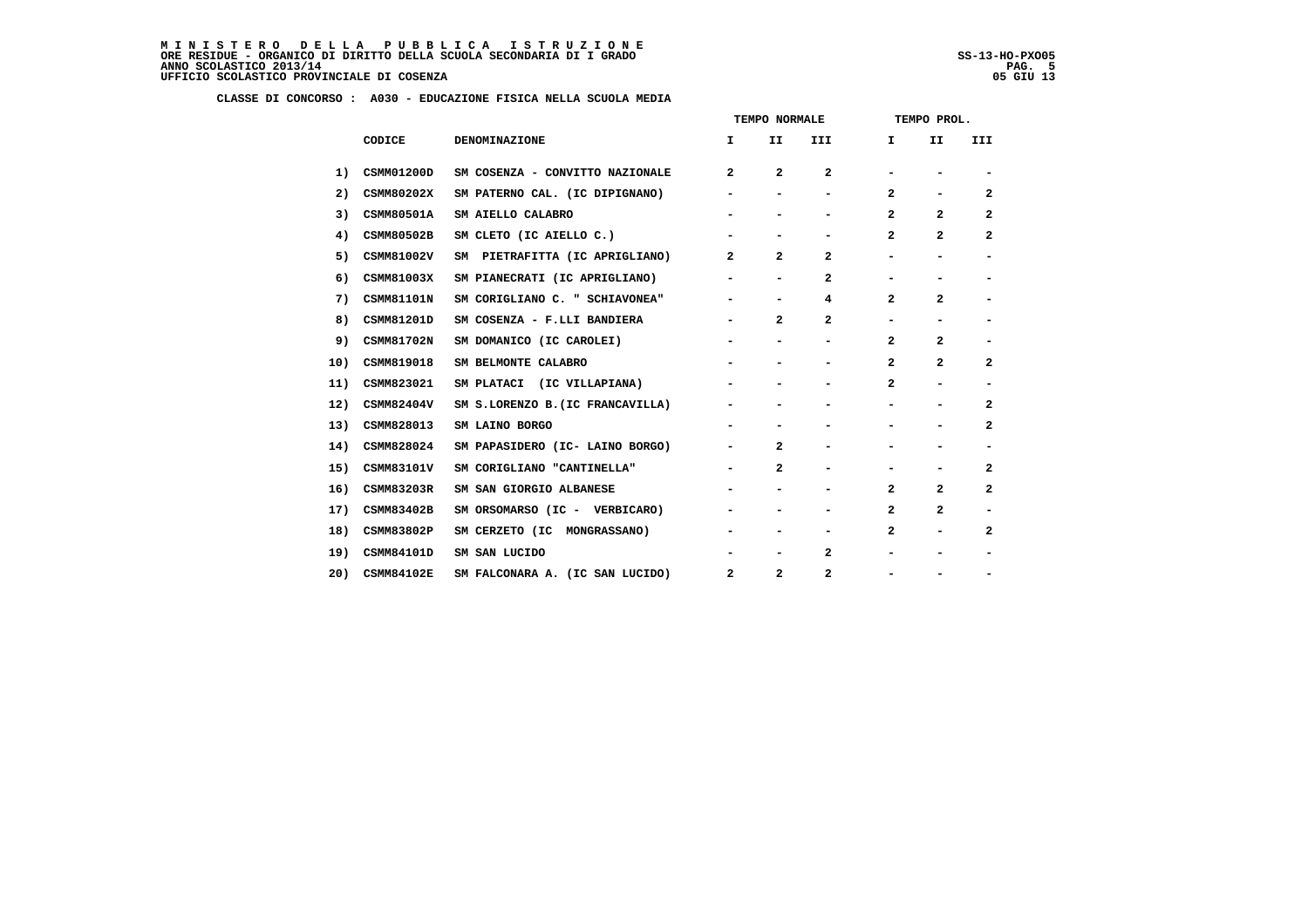ļ

|     |                   |                                 | TEMPO NORMALE            |                          |                          | TEMPO PROL.  |                |                          |
|-----|-------------------|---------------------------------|--------------------------|--------------------------|--------------------------|--------------|----------------|--------------------------|
|     | CODICE            | <b>DENOMINAZIONE</b>            | I.                       | II.                      | III                      | $\mathbf{I}$ | II             | III                      |
| 21) | <b>CSMM84202A</b> | SM TARSIA (IC TERRANOVA DA S.)  | $\overline{\phantom{a}}$ | 2                        | 2                        | -            |                |                          |
| 22) | CSMM844011        | SM CAMPANA                      |                          | $\mathbf{2}$             | $\overline{a}$           | 2            | -              | $\overline{\phantom{a}}$ |
| 23) | CSMM844022        | SM SCALA COELI (IC CAMPANA)     | -                        | 2                        | 2                        | 2            | -              | $\overline{\phantom{a}}$ |
| 24) | CSMM844033        | SM BOCCHIGLIERO (IC CAMPANA)    | -                        | -                        | -                        | 2            | 2              | $\mathbf{2}$             |
| 25) | CSMM84602N        | SM PALUDI (IC CROPALATI)        | $\overline{\phantom{0}}$ | -                        | $\overline{\phantom{0}}$ | 2            | -              | 2                        |
| 26) | CSMM84603P        | SM CALOVETO (IC CROPALATI)      | -                        | -                        | -                        | 2            | $\mathbf{2}$   | $\overline{a}$           |
| 27) | <b>CSMM84701C</b> | SM GRIMALDI                     | $\overline{a}$           | -                        |                          | -            | 4              | $\mathbf{2}$             |
| 28) | CSMM84702D        | SM MALITO (IC GRIMALDI)         | $\overline{\phantom{a}}$ | 2                        | $\overline{\phantom{0}}$ | -            |                | -                        |
| 29) | <b>CSMM84703E</b> | SM BELSITO (IC GRIMALDI)        | $\mathbf{2}$             | 2                        | 2                        | -            | -              | $\overline{\phantom{a}}$ |
| 30) | CSMM849014        | SM MANDATORICCIO                |                          | $\overline{\phantom{0}}$ |                          | $\mathbf{z}$ | $\mathbf{2}$   | $\mathbf{2}$             |
| 31) | CSMM85003A        | SM CANNA (IC ROCCA IMPERIALE)   | -                        | -                        |                          | -            | $\mathbf{2}$   | $\overline{a}$           |
| 32) | CSMM85005C        | SM NOCARA (IC ORIOLO)           | $\overline{\phantom{a}}$ | -                        | 2                        | -            | -              | $\overline{\phantom{a}}$ |
| 33) | CSMM851025        | SM FIGLINE V. (IC MANGONE)      | $\mathbf{2}$             |                          |                          |              |                |                          |
| 34) | <b>CSMM85201X</b> | SM AMENDOLARA                   | -                        | $\overline{\phantom{0}}$ | $\overline{\phantom{0}}$ | 4            | 4              | 2                        |
| 35) | CSMM852021        | SM ROSETO (IC MONTEGIORDANO)    | -                        | $\overline{\phantom{0}}$ | $\overline{\phantom{0}}$ | 2            | $\overline{a}$ | $\mathbf{2}$             |
| 36) | CSMM852032        | SM ORIOLO                       |                          |                          |                          | 2            | 2              | $\overline{a}$           |
| 37) | CSMM85302R        | SM TRENTA - MAGLI (IC ROVITO)   | 2                        | 2                        | $\overline{\phantom{0}}$ | -            | -              | $\overline{\phantom{a}}$ |
| 38) | CSMM85502C        | SM SPEZZANO P. (IC SPEZZANO S.) | $\mathbf{2}$             | 2                        | $\overline{a}$           | -            | -              | $\overline{\phantom{0}}$ |
| 39) | CSMM856017        | SM PEDACE                       | $\overline{a}$           | 2                        | 2                        |              |                | -                        |
| 40) | CSMM856028        | SM CASOLE BRUZIO (IC PEDACE)    | $\mathbf{2}$             | $\mathbf{2}$             | 2                        | -            |                | -                        |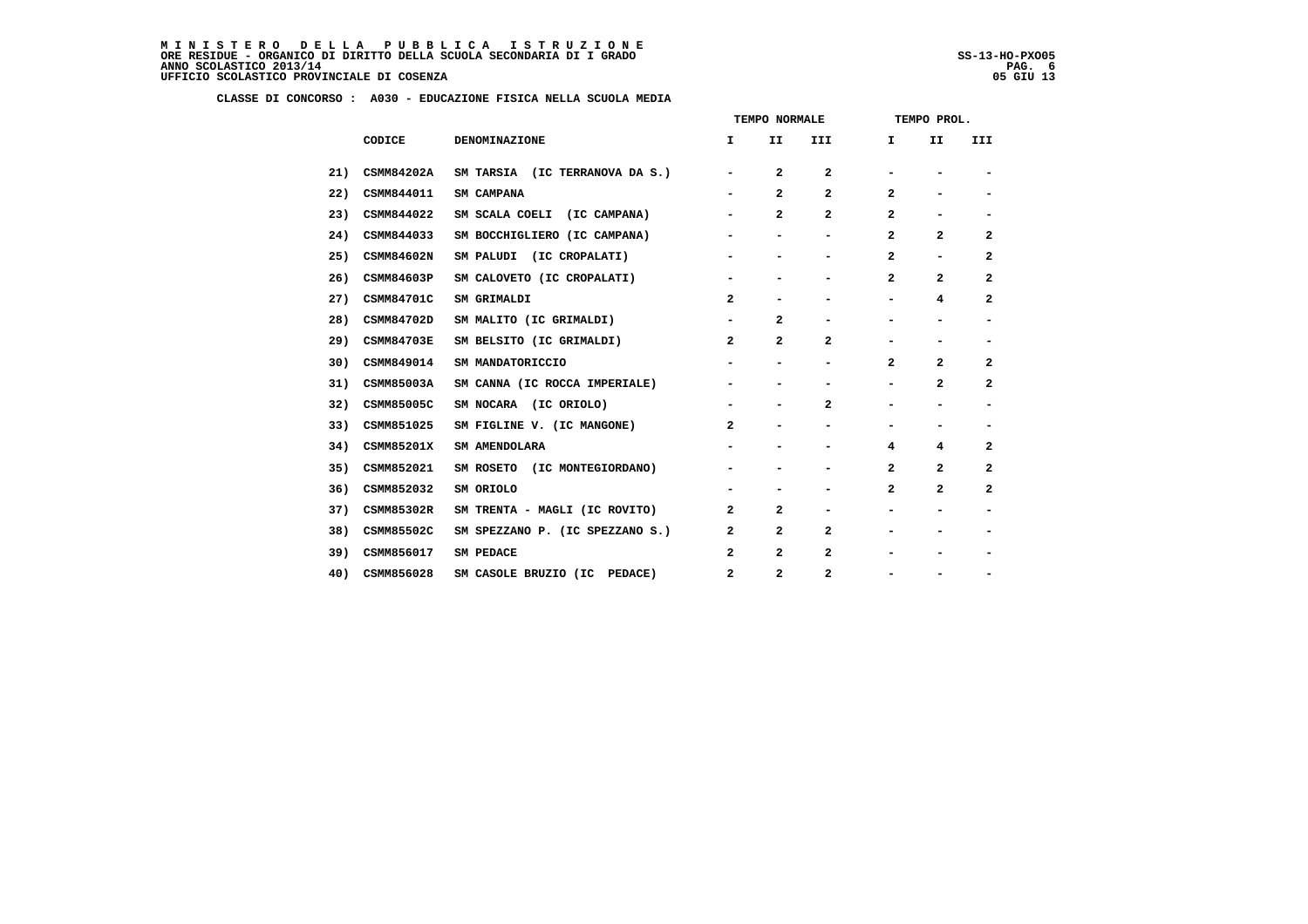|     |                   |                                  | TEMPO NORMALE            |                          |                          | TEMPO PROL.              |                          |                          |
|-----|-------------------|----------------------------------|--------------------------|--------------------------|--------------------------|--------------------------|--------------------------|--------------------------|
|     | CODICE            | DENOMINAZIONE                    | I.                       | II                       | III                      | $\mathbf{I}$             | II                       | III                      |
| 41) | CSMM857013        | SM SAN PIETRO IN GUARANO         | $\overline{a}$           | 2                        | $\overline{a}$           |                          |                          | $\overline{\phantom{a}}$ |
| 42) | CSMM857024        | SM CASTIGLIONE (IC S.PIETRO G.)  | $\overline{a}$           | 2                        | $\mathbf{2}$             | $\overline{\phantom{0}}$ | $\overline{\phantom{0}}$ | $\overline{\phantom{a}}$ |
| 43) | CSMM85802X        | SM SAN BASILE                    |                          | $\overline{\phantom{a}}$ |                          | 2                        | -                        | 2                        |
| 44) | CSMM858031        | SM LUNGRO                        | $\overline{\phantom{a}}$ |                          |                          | $\overline{a}$           | $\overline{a}$           | 4                        |
| 45) | CSMM858053        | SM ACQUAFORMOSA                  | $\overline{\phantom{a}}$ | $\overline{\phantom{a}}$ | $\overline{\phantom{0}}$ | $\mathbf{2}$             | 2                        | $\overline{\phantom{a}}$ |
| 46) | CSMM86101P        | SM GUARDIA PIEMONTESE            | $\overline{a}$           | 2                        | $\mathbf{2}$             |                          | $\overline{\phantom{0}}$ |                          |
| 47) | CSMM86102Q        | SM ACQUAPPESA (IC GUARDIA P.)    | $\overline{a}$           | 2                        | $\mathbf{2}$             | -                        | $\overline{\phantom{a}}$ | $\overline{\phantom{a}}$ |
| 48) | CSMM86301A        | SM MALVITO                       | $\mathbf{2}$             | $\overline{\phantom{a}}$ | -                        | -                        | $\overline{a}$           | $\mathbf{2}$             |
| 49) | CSMM86302B        | SM S. AGATA D'ESARO(IC MALVITO)  | $\overline{\phantom{a}}$ | $\overline{\phantom{a}}$ | -                        | $\mathbf{2}$             | $\overline{a}$           | $\mathbf{2}$             |
| 50) | CSMM864016        | SM SCIGLIANO                     | $\overline{\phantom{a}}$ | $\overline{\phantom{a}}$ | $\mathbf{2}$             | $\overline{a}$           | 2                        | $\overline{\phantom{a}}$ |
| 51) | CSMM864027        | SM PEDIVIGLIANO (IC SCIGLIANO)   |                          |                          |                          | $\mathbf{2}$             | $\overline{a}$           | $\overline{\phantom{a}}$ |
| 52) | CSMM864038        | SM BIANCHI                       | $\overline{\phantom{a}}$ | $\overline{\phantom{a}}$ | -                        | $\mathbf{2}$             | 2                        | 2                        |
| 53) | <b>CSMM86701N</b> | SM S.MARTINO DI F. (IC TORANOC.) |                          | $\overline{\phantom{a}}$ | $\overline{\phantom{0}}$ | $\mathbf{2}$             | $\blacksquare$           | $\mathbf{2}$             |
| 54) | CSMM87001D        | SM MENDICINO                     | $\overline{\phantom{a}}$ | $\overline{\phantom{a}}$ | $\mathbf{2}$             | -                        | $\overline{\phantom{a}}$ | $\overline{\phantom{a}}$ |
| 55) | CSMM871019        | SM PAOLA RIONE COLONNE           |                          | $\overline{\phantom{a}}$ | -                        | -                        | -                        | 2                        |
| 56) | CSMM872015        | SM CETRARO                       |                          | $\overline{\phantom{0}}$ |                          | $\overline{\phantom{0}}$ | $\mathbf{2}$             | $\mathbf{2}$             |
| 57) | <b>CSMM87501L</b> | SM ROGGIANO GRAVINA              |                          | $\overline{\phantom{a}}$ | $\mathbf{2}$             |                          | $\overline{\phantom{0}}$ |                          |
| 58) | <b>CSMM88901E</b> | SM MONTALTO UFFUGO SCALO         |                          | $\overline{\phantom{a}}$ | $\mathbf{2}$             | $\overline{\phantom{0}}$ | $\overline{\phantom{0}}$ | $\overline{\phantom{a}}$ |
| 59) | CSMM899015        | SM ACRI VIA ALDO MORO            | $\overline{\phantom{a}}$ | $\overline{\phantom{a}}$ | $\mathbf{2}$             | -                        | $\overline{\phantom{a}}$ | $\overline{\phantom{a}}$ |
| 60) | CSMM8A002V        | SM ALBIDONA (IC TREBISACCE)      | $\overline{\phantom{a}}$ |                          | -                        | $\mathbf{2}$             | $\overline{a}$           | $\mathbf{2}$             |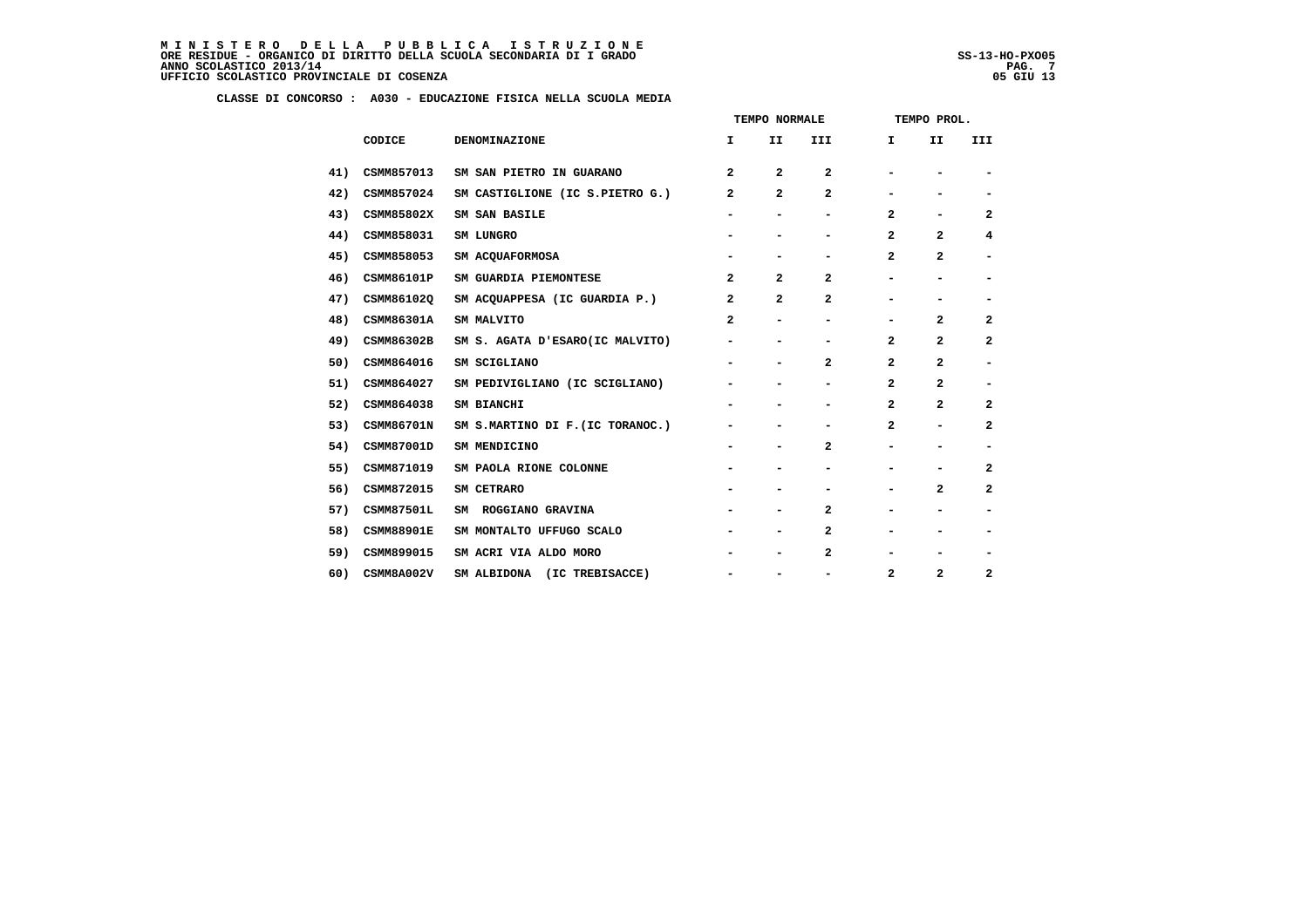|     |                   |                                  | TEMPO NORMALE            |                          |                          | TEMPO PROL.    |                |                          |  |  |
|-----|-------------------|----------------------------------|--------------------------|--------------------------|--------------------------|----------------|----------------|--------------------------|--|--|
|     | CODICE            | <b>DENOMINAZIONE</b>             | I.                       | II                       | III                      | $\mathbf{I}$   | II             | III                      |  |  |
| 61) | <b>CSMM8A003X</b> | SM ALESSANDRIA C. (IC TREBISACC) |                          |                          | $\overline{a}$           |                |                |                          |  |  |
| 62) | <b>CSMM8AA01N</b> | SM LUZZI G. COPPA                |                          | $\mathbf{2}$             | $\overline{\phantom{0}}$ |                |                | $\mathbf{2}$             |  |  |
| 63) | CSMM8AE011        | SM S. MARCO ARGENTANO            |                          | $\overline{\phantom{0}}$ | $\mathbf{2}$             |                |                |                          |  |  |
| 64) | CSMM8AF01R        | SM CASSANO I. " LANZA"           |                          |                          | $\mathbf{2}$             |                |                |                          |  |  |
| 65) | <b>CSMM8AJ01N</b> | SM BISIGNANO "G. PUCCIANO"       | $\overline{a}$           | $\overline{\phantom{0}}$ | $\mathbf{2}$             |                |                |                          |  |  |
| 66) | <b>CSMM8AK01D</b> | SM RENDE DE COUBERTIN-COMMENDA   |                          | -                        | 4                        |                |                |                          |  |  |
| 67) | <b>CSMM8AK02E</b> | SM ZUMPANO (SM RENDE- COMMENDA)  | $\mathbf{2}$             | $\overline{a}$           | $\overline{a}$           |                |                |                          |  |  |
| 68) | CSMM8AU026        | SM AIETA - (IC - PRAIA A MARE)   |                          |                          |                          | $\overline{a}$ | $\overline{a}$ | -                        |  |  |
| 69) | <b>CSMM8AU037</b> | SM S.NICOLA A. (IC- PRAIA A M.)  | $\overline{\phantom{0}}$ |                          | $\mathbf{2}$             | $\mathbf{2}$   | $\mathbf{2}$   | $\overline{\phantom{0}}$ |  |  |
| 70) | CSMM8AX01L        | SM S. GIOV. "DA FIORE-MARCONI"   |                          |                          | 4                        |                |                |                          |  |  |
| 71) | <b>CSMM8AY01C</b> | <b>SCALEA</b><br>SM              | $\mathbf{2}$             | $\mathbf{z}$             | $\overline{a}$           |                |                | $\mathbf{2}$             |  |  |
| 72) | <b>CSMM8AY02D</b> | SM S. DOMENICA T.- (IC SCALEA)   | $\overline{a}$           | 2                        | $\mathbf{2}$             |                |                |                          |  |  |
|     |                   |                                  |                          |                          |                          |                |                |                          |  |  |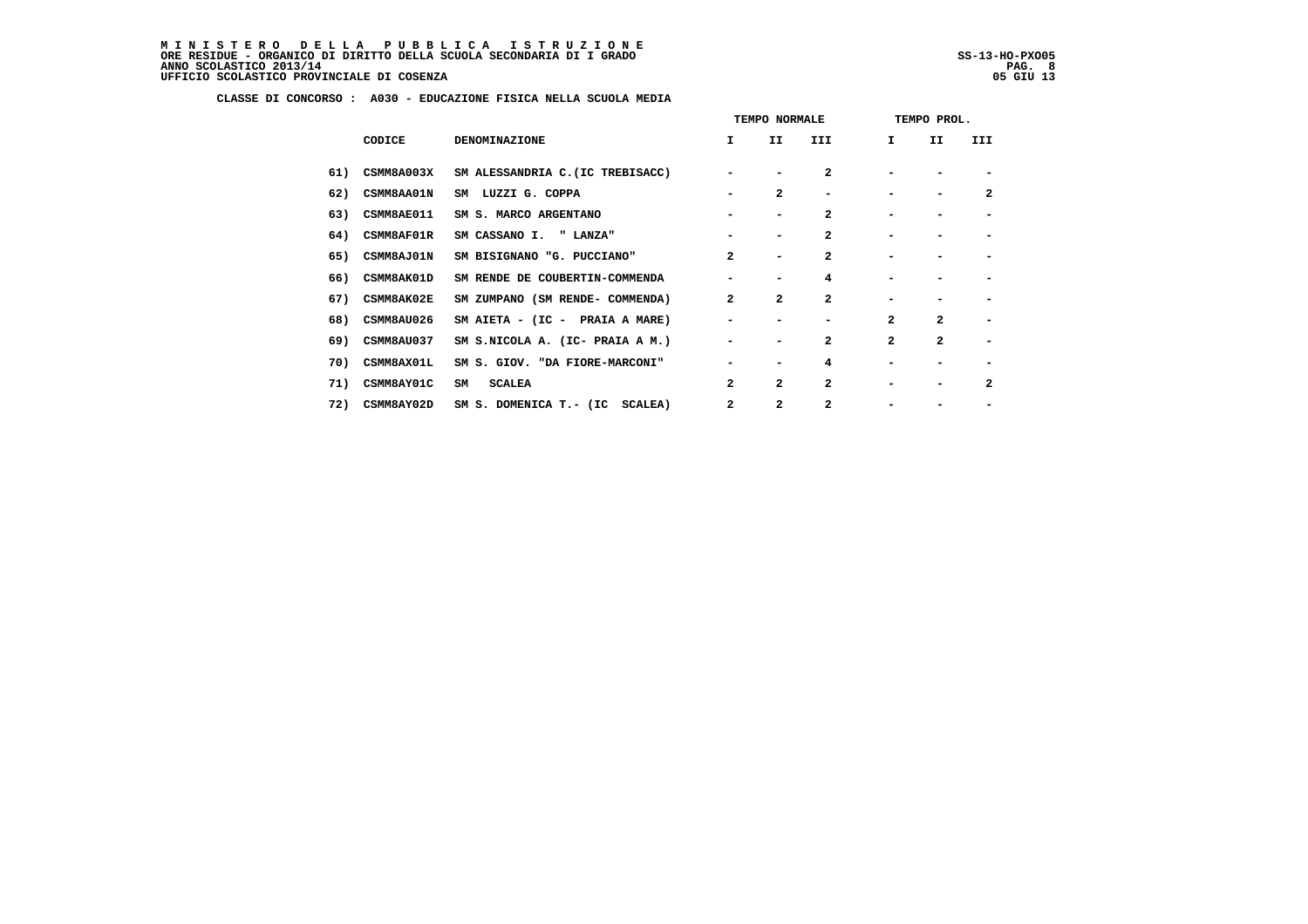|     |                   |                                  | TEMPO NORMALE            |                          |                              | TEMPO PROL.              |                          |                          |
|-----|-------------------|----------------------------------|--------------------------|--------------------------|------------------------------|--------------------------|--------------------------|--------------------------|
|     | CODICE            | DENOMINAZIONE                    | Ι.                       | II.                      | III                          | I.                       | II                       | III                      |
| 1)  | CSMM01200D        | SM COSENZA - CONVITTO NAZIONALE  |                          |                          | 2                            |                          |                          |                          |
| 2)  | CSMM303009        | SCUOLA SECONDARIA DI I GRADO     | 2                        | $\overline{\phantom{a}}$ | $\mathbf{2}$                 |                          |                          | $\mathbf{2}$             |
| 3)  | <b>CSMM80202X</b> | SM PATERNO CAL. (IC DIPIGNANO)   |                          |                          |                              | $\mathbf{2}$             |                          | 2                        |
| 4)  | CSMM80501A        | SM AIELLO CALABRO                | $\blacksquare$           | $\overline{\phantom{a}}$ | $\qquad \qquad \blacksquare$ | $\mathbf{2}$             | $\mathbf{2}$             | $\overline{a}$           |
| 5)  | CSMM80502B        | SM CLETO (IC AIELLO C.)          |                          |                          | $\overline{\phantom{0}}$     | $\mathbf{2}$             | $\mathbf{2}$             | $\overline{a}$           |
| 6)  | CSMM81002V        | SM PIETRAFITTA (IC APRIGLIANO)   | $\mathbf{2}$             | $\mathbf{2}$             | $\mathbf{2}$                 |                          |                          | -                        |
| 7)  | CSMM81201D        | SM COSENZA - F.LLI BANDIERA      | $\overline{\phantom{a}}$ | $\mathbf{2}$             | $\qquad \qquad \blacksquare$ |                          |                          |                          |
| 8)  | CSMM814015        | SM SAN SOSTI                     | $\mathbf{2}$             | $\overline{a}$           |                              |                          |                          | $\mathbf{2}$             |
| 9)  | CSMM81702N        | SM DOMANICO (IC CAROLEI)         | $\overline{\phantom{a}}$ | $\overline{\phantom{a}}$ | $\overline{\phantom{0}}$     | $\mathbf{2}$             | $\mathbf{2}$             | $\overline{\phantom{a}}$ |
| 10) | CSMM819018        | SM BELMONTE CALABRO              |                          |                          |                              | $\mathbf{2}$             | $\overline{a}$           | 2                        |
| 11) | CSMM823021        | SM PLATACI (IC VILLAPIANA)       |                          |                          |                              | $\mathbf{2}$             | $\overline{a}$           | $\overline{\phantom{0}}$ |
| 12) | <b>CSMM82404V</b> | SM S.LORENZO B. (IC FRANCAVILLA) | $\overline{\phantom{a}}$ | $\overline{\phantom{a}}$ | $\overline{\phantom{0}}$     | $\overline{\phantom{0}}$ | -                        | 2                        |
| 13) | CSMM827017        | SM MORANO CALABRO                |                          |                          |                              | 4                        | 4                        | 4                        |
| 14) | CSMM828013        | SM LAINO BORGO                   |                          |                          |                              |                          |                          | 2                        |
| 15) | CSMM828024        | SM PAPASIDERO (IC- LAINO BORGO)  | $\overline{\phantom{0}}$ | $\mathbf{2}$             | $\overline{\phantom{0}}$     |                          | $\overline{\phantom{0}}$ | $\overline{\phantom{0}}$ |
| 16) | CSMM83203R        | SM SAN GIORGIO ALBANESE          |                          |                          |                              |                          | $\mathbf{2}$             | $\overline{a}$           |
| 17) | CSMM83204T        | SM VACCARIZZO A. (IC S.GIORGIO)  | $\overline{\phantom{0}}$ | $\overline{\phantom{a}}$ | $\blacksquare$               | 2                        | $\mathbf{2}$             | $\overline{a}$           |
| 18) | <b>CSMM83301E</b> | SM BONIFATI - CITTADELLA         | $\mathbf{2}$             | $\overline{2}$           | 4                            |                          |                          | $\overline{\phantom{a}}$ |
| 19) | CSMM83402B        | SM ORSOMARSO (IC - VERBICARO)    | $\blacksquare$           | $\overline{\phantom{a}}$ | $\qquad \qquad \blacksquare$ | $\mathbf{2}$             | $\mathbf{2}$             | -                        |
| 20) | CSMM83802P        | SM CERZETO (IC MONGRASSANO)      | $\overline{\phantom{0}}$ | $\overline{\phantom{a}}$ | -                            | $\mathbf{2}$             | -                        | $\overline{a}$           |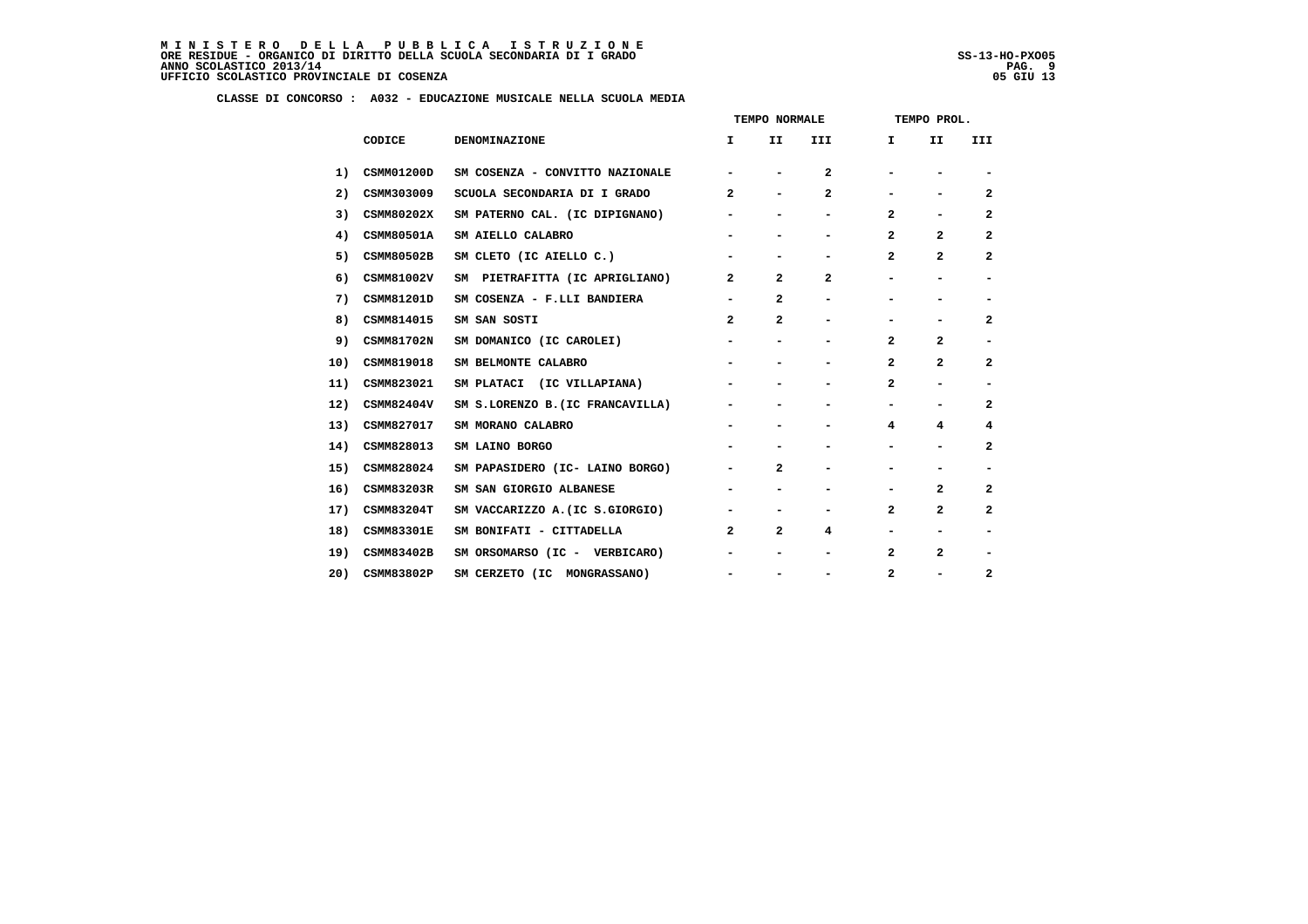ļ

|     |                   |                                 | TEMPO NORMALE                |                              |                          | TEMPO PROL.    |                              |                          |
|-----|-------------------|---------------------------------|------------------------------|------------------------------|--------------------------|----------------|------------------------------|--------------------------|
|     | CODICE            | DENOMINAZIONE                   | I.                           | II                           | III                      | I.             | II                           | III                      |
| 21) | <b>CSMM84001N</b> | SM SAN FILI                     | $\overline{a}$               | $\overline{a}$               | 4                        |                |                              | $\overline{\phantom{a}}$ |
| 22) | CSMM84101D        | SM SAN LUCIDO                   | -                            | -                            | $\mathbf{2}$             | -              | -                            | $\qquad \qquad$          |
| 23) | <b>CSMM84102E</b> | SM FALCONARA A. (IC SAN LUCIDO) | $\overline{a}$               | $\overline{a}$               | 2                        |                |                              | -                        |
| 24) | CSMM844011        | SM CAMPANA                      | $\overline{\phantom{a}}$     | $\mathbf{2}$                 | $\mathbf{2}$             | 2              | -                            | $\overline{\phantom{a}}$ |
| 25) | CSMM844022        | SM SCALA COELI (IC CAMPANA)     | $\overline{\phantom{a}}$     | $\overline{a}$               | $\mathbf{2}$             | $\mathbf{2}$   | -                            | -                        |
| 26) | CSMM844033        | SM BOCCHIGLIERO (IC CAMPANA)    | -                            | -                            | -                        | 2              | $\mathbf{2}$                 | $\mathbf{2}$             |
| 27) | <b>CSMM84601L</b> | SM CROPALATI                    | $\overline{\phantom{0}}$     | $\overline{\phantom{0}}$     | -                        | $\mathbf{2}$   | $\overline{2}$               | 2                        |
| 28) | <b>CSMM84602N</b> | SM PALUDI (IC CROPALATI)        | $\qquad \qquad \blacksquare$ |                              | $\overline{\phantom{0}}$ | $\overline{a}$ | $\overline{\phantom{a}}$     | $\overline{a}$           |
| 29) | CSMM84603P        | SM CALOVETO (IC CROPALATI)      | -                            | -                            | -                        | 2              | $\mathbf{2}$                 | 2                        |
| 30) | <b>CSMM84701C</b> | SM GRIMALDI                     | $\overline{a}$               | $\qquad \qquad \blacksquare$ | -                        | Ξ.             | 4                            | $\overline{a}$           |
| 31) | CSMM84702D        | SM MALITO (IC GRIMALDI)         | -                            | $\mathbf{2}$                 | -                        |                |                              | $\blacksquare$           |
| 32) | <b>CSMM84703E</b> | SM BELSITO (IC GRIMALDI)        | $\mathbf{2}$                 | $\overline{a}$               | $\mathbf{2}$             | -              | -                            | -                        |
| 33) | CSMM849014        | SM MANDATORICCIO                |                              | $\overline{\phantom{0}}$     | -                        | $\mathbf{2}$   | $\overline{2}$               | $\overline{a}$           |
| 34) | CSMM849025        | SM CALOPEZZATI (IC MANDATORIC)  |                              | -                            | -                        | $\mathbf{2}$   | $\mathbf{2}$                 | 2                        |
| 35) | CSMM849036        | SM PIETRAPAOLA (IC MANDATORICC) | -                            | $\overline{\phantom{0}}$     | -                        | $\mathbf{z}$   | $\overline{a}$               | $\overline{a}$           |
| 36) | CSMM85003A        | SM CANNA (IC ROCCA IMPERIALE)   | -                            | -                            | -                        | -              | $\mathbf{2}$                 | $\mathbf{2}$             |
| 37) | CSMM85005C        | SM NOCARA (IC ORIOLO)           | -                            | $\qquad \qquad \blacksquare$ | $\mathbf{2}$             |                |                              |                          |
| 38) | CSMM851025        | SM FIGLINE V. (IC MANGONE)      | $\overline{2}$               | $\qquad \qquad \blacksquare$ | -                        |                | $\qquad \qquad \blacksquare$ | $\overline{\phantom{a}}$ |
| 39) | <b>CSMM85201X</b> | SM AMENDOLARA                   | $\overline{\phantom{a}}$     | $\overline{\phantom{a}}$     | -                        | 4              | 4                            | 2                        |
| 40) | CSMM852021        | SM ROSETO (IC MONTEGIORDANO)    | $\qquad \qquad \blacksquare$ |                              | $\overline{\phantom{0}}$ | 2              | 2                            | 2                        |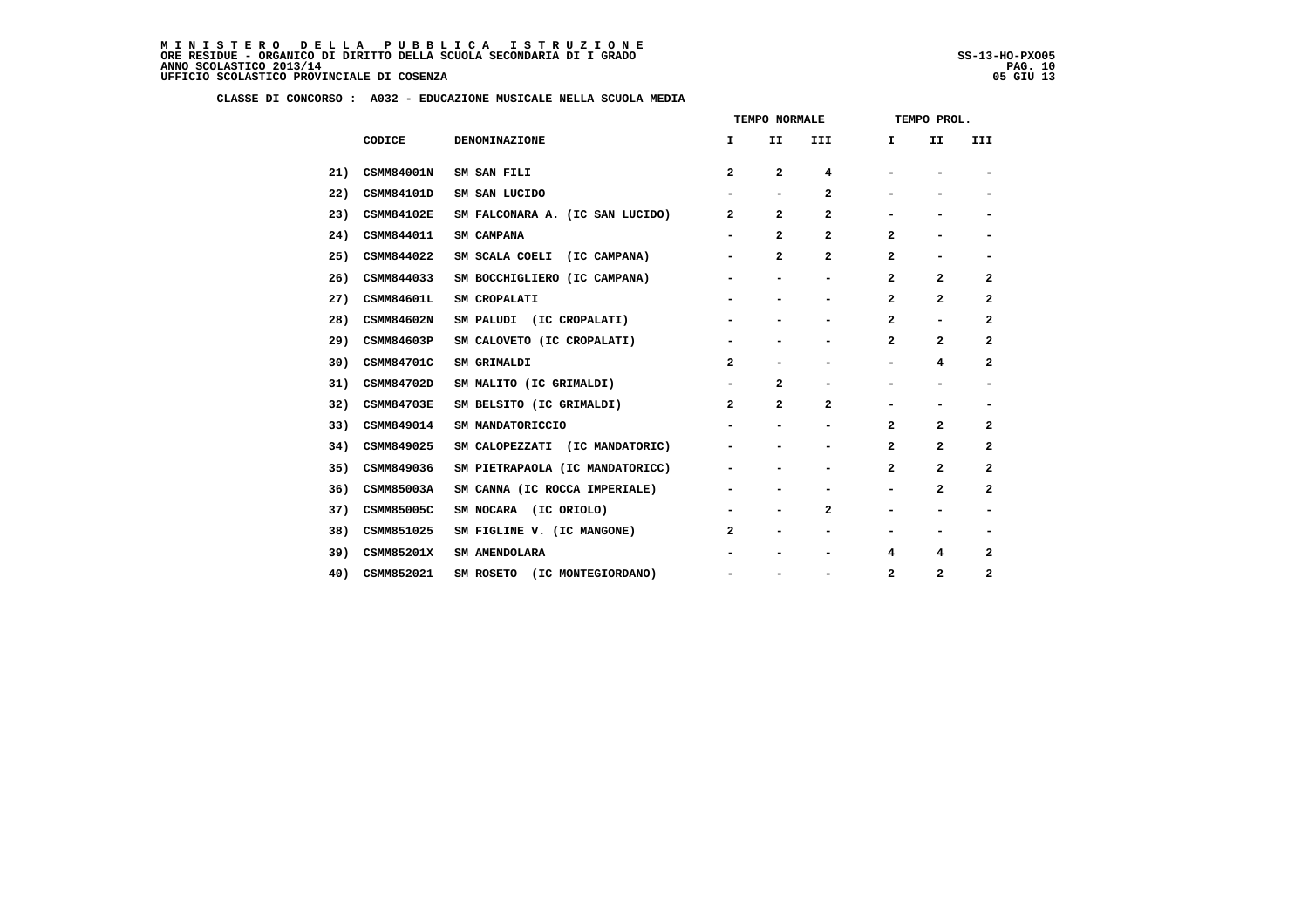|     |                   |                                  | TEMPO NORMALE            |                              |                          | TEMPO PROL.                  |                          |                          |
|-----|-------------------|----------------------------------|--------------------------|------------------------------|--------------------------|------------------------------|--------------------------|--------------------------|
|     | CODICE            | <b>DENOMINAZIONE</b>             | I.                       | II                           | III                      | I.                           | II                       | III                      |
| 41) | CSMM852032        | SM ORIOLO                        |                          |                              |                          | $\mathbf{2}$                 | $\mathbf{2}$             | $\overline{2}$           |
| 42) | CSMM85302R        | SM TRENTA - MAGLI (IC ROVITO)    | 2                        | $\mathbf{2}$                 | $\overline{\phantom{0}}$ |                              | $\overline{\phantom{0}}$ | -                        |
| 43) | CSMM85401G        | SM CELICO                        | 4                        | $\mathbf{2}$                 | 4                        |                              |                          |                          |
| 44) | CSMM85502C        | SM SPEZZANO P. (IC SPEZZANO S.)  | $\mathbf{2}$             | $\mathbf{2}$                 | $\mathbf{2}$             |                              |                          |                          |
| 45) | CSMM856017        | SM PEDACE                        | $\mathbf{2}$             | $\mathbf{2}$                 | 2                        |                              |                          | -                        |
| 46) | CSMM856028        | SM CASOLE BRUZIO (IC PEDACE)     | $\mathbf{2}$             | $\overline{a}$               | $\overline{a}$           |                              |                          |                          |
| 47) | CSMM857013        | SM SAN PIETRO IN GUARANO         | 2                        | $\mathbf{2}$                 | $\mathbf{2}$             |                              |                          |                          |
| 48) | CSMM857024        | SM CASTIGLIONE (IC S.PIETRO G.)  | 2                        | $\overline{a}$               | $\overline{a}$           |                              |                          | $\qquad \qquad$          |
| 49) | CSMM85802X        | SM SAN BASILE                    | $\blacksquare$           | $\qquad \qquad \blacksquare$ | -                        | $\mathbf{2}$                 | -                        | $\mathbf{2}$             |
| 50) | CSMM858031        | SM LUNGRO                        |                          |                              |                          | 2                            | $\mathbf{2}$             | 4                        |
| 51) | CSMM858053        | SM ACQUAFORMOSA                  |                          |                              |                          | $\mathbf{2}$                 | $\mathbf{2}$             | $\overline{\phantom{a}}$ |
| 52) | CSMM86101P        | SM GUARDIA PIEMONTESE            | $\mathbf{2}$             | $\overline{2}$               | $\mathbf{2}$             |                              | -                        | $\overline{\phantom{a}}$ |
| 53) | CSMM86102Q        | SM ACQUAPPESA (IC GUARDIA P.)    | $\mathbf{2}$             | $\mathbf{2}$                 | $\mathbf{2}$             |                              |                          |                          |
| 54) | CSMM86301A        | SM MALVITO                       | $\mathbf{2}$             | $\overline{\phantom{a}}$     | -                        | $\qquad \qquad \blacksquare$ | 2                        | 2                        |
| 55) | CSMM86302B        | SM S. AGATA D'ESARO(IC MALVITO)  | -                        | $\qquad \qquad \blacksquare$ |                          | 2                            | $\mathbf{2}$             | 2                        |
| 56) | CSMM864016        | SM SCIGLIANO                     | $\overline{\phantom{a}}$ | $\qquad \qquad \blacksquare$ | $\mathbf{2}$             | $\mathbf{2}$                 | $\mathbf{2}$             | $\overline{\phantom{a}}$ |
| 57) | CSMM864027        | SM PEDIVIGLIANO (IC SCIGLIANO)   |                          |                              |                          | 2                            | $\mathbf{2}$             |                          |
| 58) | CSMM864038        | SM BIANCHI                       |                          |                              | -                        | $\mathbf{2}$                 | $\mathbf{2}$             | 2                        |
| 59) | CSMM864049        | SM COLOSIMI (IC SCIGLIANO)       | $\blacksquare$           |                              | -                        | $\mathbf{2}$                 | $\mathbf{2}$             | $\overline{a}$           |
| 60) | <b>CSMM86701N</b> | SM S.MARTINO DI F. (IC TORANOC.) |                          |                              |                          | $\mathbf{2}$                 |                          | 2                        |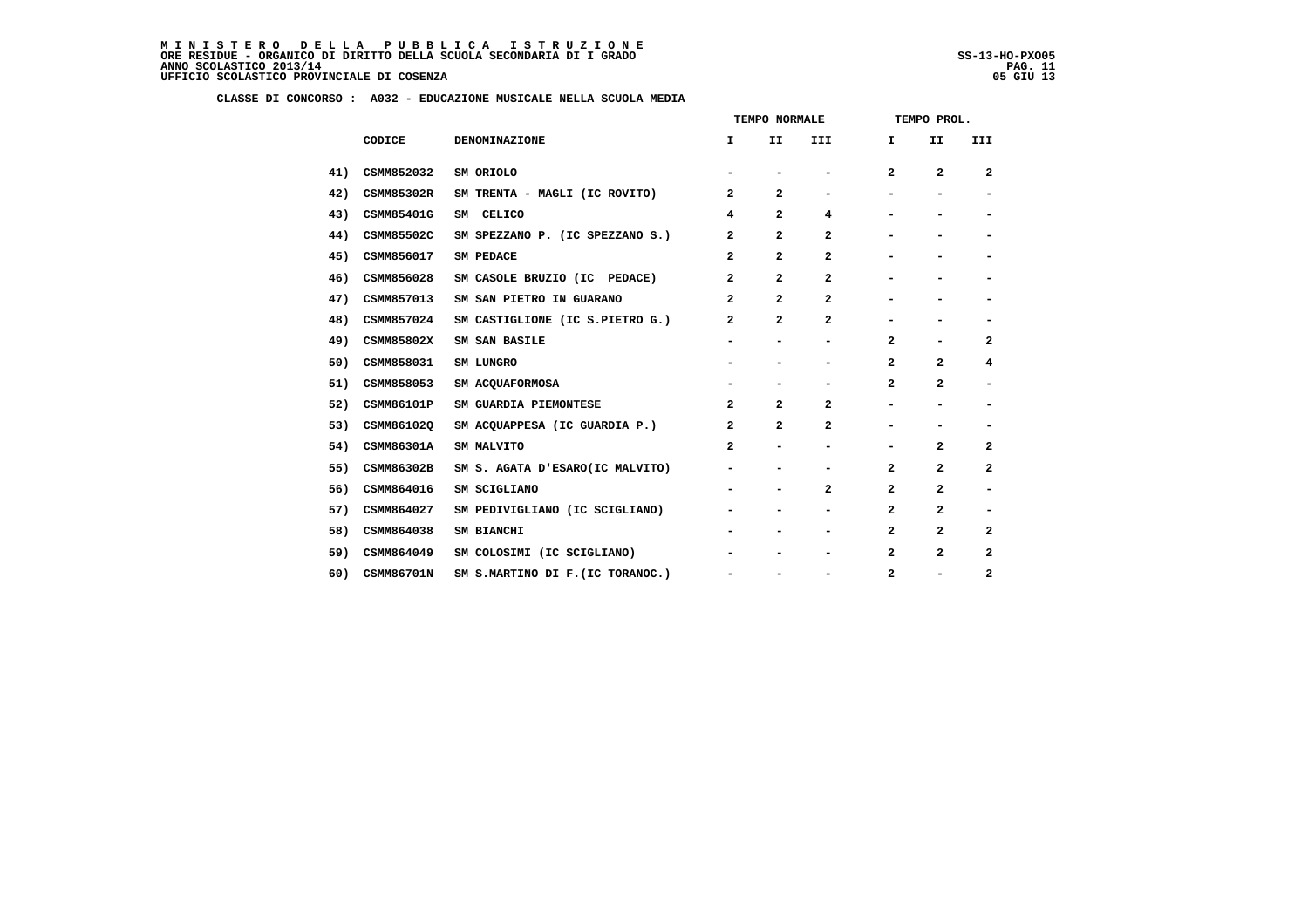|     |                   |                                  | TEMPO NORMALE            |                          |                          | TEMPO PROL.  |                          |                              |
|-----|-------------------|----------------------------------|--------------------------|--------------------------|--------------------------|--------------|--------------------------|------------------------------|
|     | CODICE            | <b>DENOMINAZIONE</b>             | Ι.                       | II                       | III                      | Ι.           | II                       | III                          |
| 61) | CSMM87001D        | SM MENDICINO                     | -                        |                          | 2                        |              |                          |                              |
| 62) | CSMM871019        | SM PAOLA RIONE COLONNE           |                          | $\overline{\phantom{0}}$ | -                        |              |                          | 2                            |
| 63) | CSMM872015        | SM CETRARO                       |                          |                          |                          |              | $\mathbf{2}$             | 2                            |
| 64) | <b>CSMM87402T</b> | SM PARENTI (IC ROGLIANO)         | -                        | -                        | $\overline{\phantom{a}}$ | 2            | $\mathbf{2}$             | 2                            |
| 65) | <b>CSMM87501L</b> | ROGGIANO GRAVINA<br>SM           |                          | $\blacksquare$           | 2                        |              | $\overline{\phantom{a}}$ | $\overline{\phantom{0}}$     |
| 66) | CSMM877018        | <b>CERISANO</b><br>SM            | $\mathbf{2}$             | 4                        | 2                        |              |                          | -                            |
| 67) | <b>CSMM87901X</b> | RENDE QUATTROMIGLIA<br>SM        | 2                        | 4                        | 4                        |              |                          |                              |
| 68) | <b>CSMM88401B</b> | SM ACRI SAN GIACOMO              | $\overline{\phantom{a}}$ | 2                        | 2                        |              |                          | $\overline{\phantom{0}}$     |
| 69) | <b>CSMM88901E</b> | SM MONTALTO UFFUGO SCALO         | $\overline{\phantom{a}}$ | $\blacksquare$           | $\mathbf{2}$             |              | ۰                        | -                            |
| 70) | <b>CSMM89201A</b> | CARIATI M.NA DE AMICIS<br>SM     |                          |                          | -                        | $\mathbf{2}$ | $\mathbf{2}$             | $\mathbf{2}$                 |
| 71) | CSMM899015        | SM ACRI VIA ALDO MORO            |                          |                          | $\mathbf{2}$             |              |                          | $\qquad \qquad \blacksquare$ |
| 72) | CSMM8A002V        | SM ALBIDONA (IC TREBISACCE)      | -                        | -                        | $\overline{\phantom{a}}$ | 2            | 2                        | 2                            |
| 73) | CSMM8A003X        | SM ALESSANDRIA C. (IC TREBISACC) |                          |                          | 2                        |              |                          |                              |
| 74) | <b>CSMM8AA01N</b> | SM LUZZI G. COPPA                | $\overline{\phantom{a}}$ | $\mathbf{2}$             | $\overline{\phantom{a}}$ |              |                          | 2                            |
| 75) | CSMM8AE011        | SM S. MARCO ARGENTANO            |                          | $\blacksquare$           | $\mathbf{2}$             |              |                          | -                            |
| 76) | CSMM8AF01R        | SM CASSANO I. " LANZA"           |                          | -                        | $\mathbf{2}$             |              |                          | -                            |
| 77) | CSMM8AQ01C        | SM ROSSANO "PIRAGINETI"          |                          | $\mathbf{2}$             | $\mathbf{2}$             |              |                          |                              |
| 78) | CSMM8AU026        | SM AIETA - (IC - PRAIA A MARE)   | Ξ.                       | $\blacksquare$           | -                        | $\mathbf{2}$ | $\mathbf{2}$             | -                            |
| 79) | CSMM8AU037        | SM S.NICOLA A. (IC- PRAIA A M.)  | $\overline{\phantom{a}}$ | $\overline{\phantom{a}}$ | 2                        | $\mathbf{2}$ | $\mathbf{2}$             | -                            |
| 80) | CSMM8AX01L        | SM S. GIOV. "DA FIORE-MARCONI"   |                          | -                        | 4                        |              |                          |                              |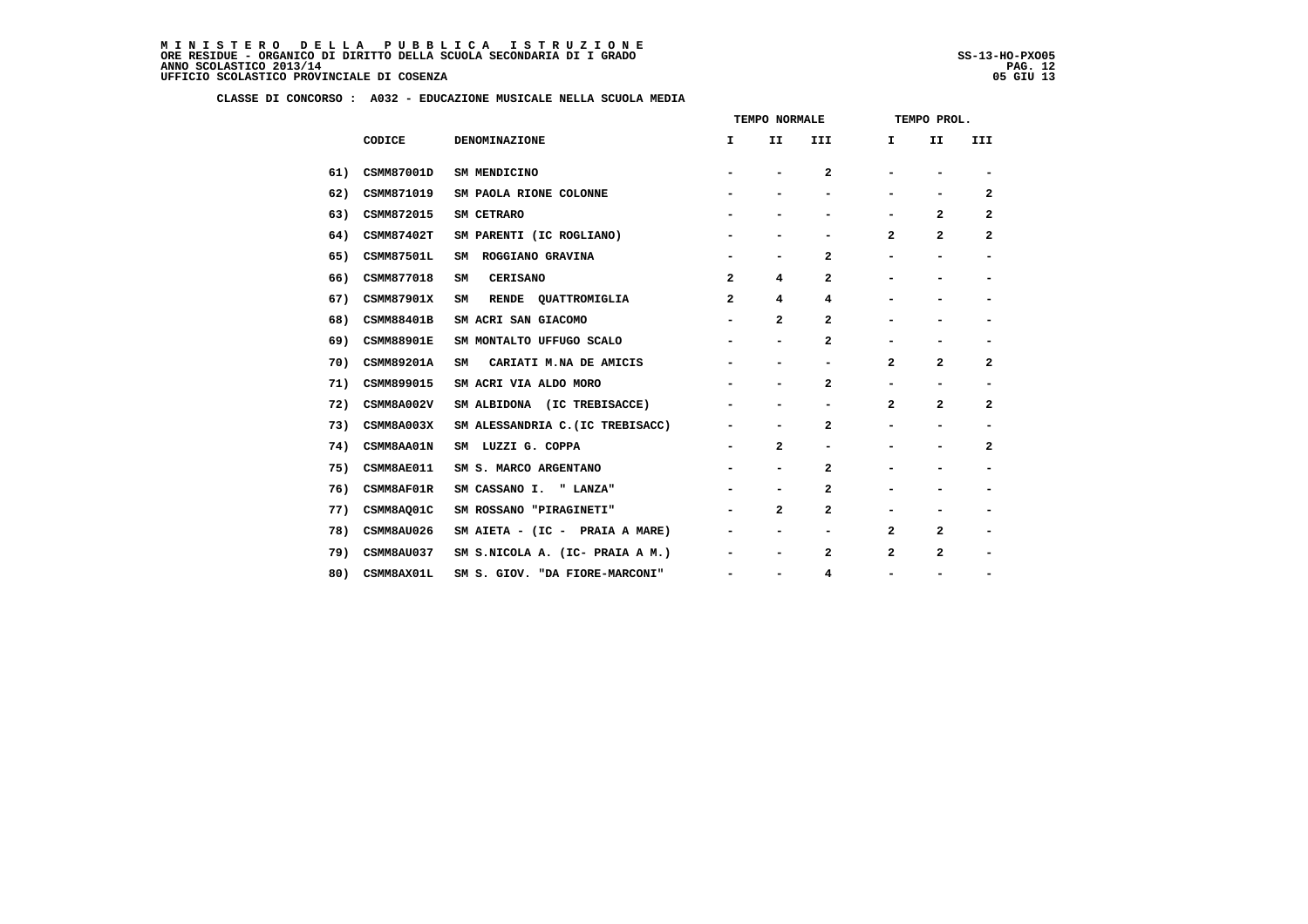MINISTERO DELLA PUBBLICA ISTRUZIONE<br>ORERESIDUE – ORGANICO DI DIRITTO DELLA SCUOLA SECONDARIA DI IGRADO<br>ANNO SCOLASTICO 2013/14 PAG. 13<br>UFFICIO SCOLASTICO PROVINCIALE DI COSENZA (1999)

j

|     |                   |                                | TEMPO NORMALE           |     |     |        | TEMPO PROL. |           |  |
|-----|-------------------|--------------------------------|-------------------------|-----|-----|--------|-------------|-----------|--|
|     | CODICE            | <b>DENOMINAZIONE</b>           |                         | II. | III |        | II          | III       |  |
| 81) | <b>CSMM8AY02D</b> | SM S. DOMENICA T.- (IC SCALEA) | $\overline{\mathbf{2}}$ | 2   |     | $\sim$ | $\sim$      | $\,$ $\,$ |  |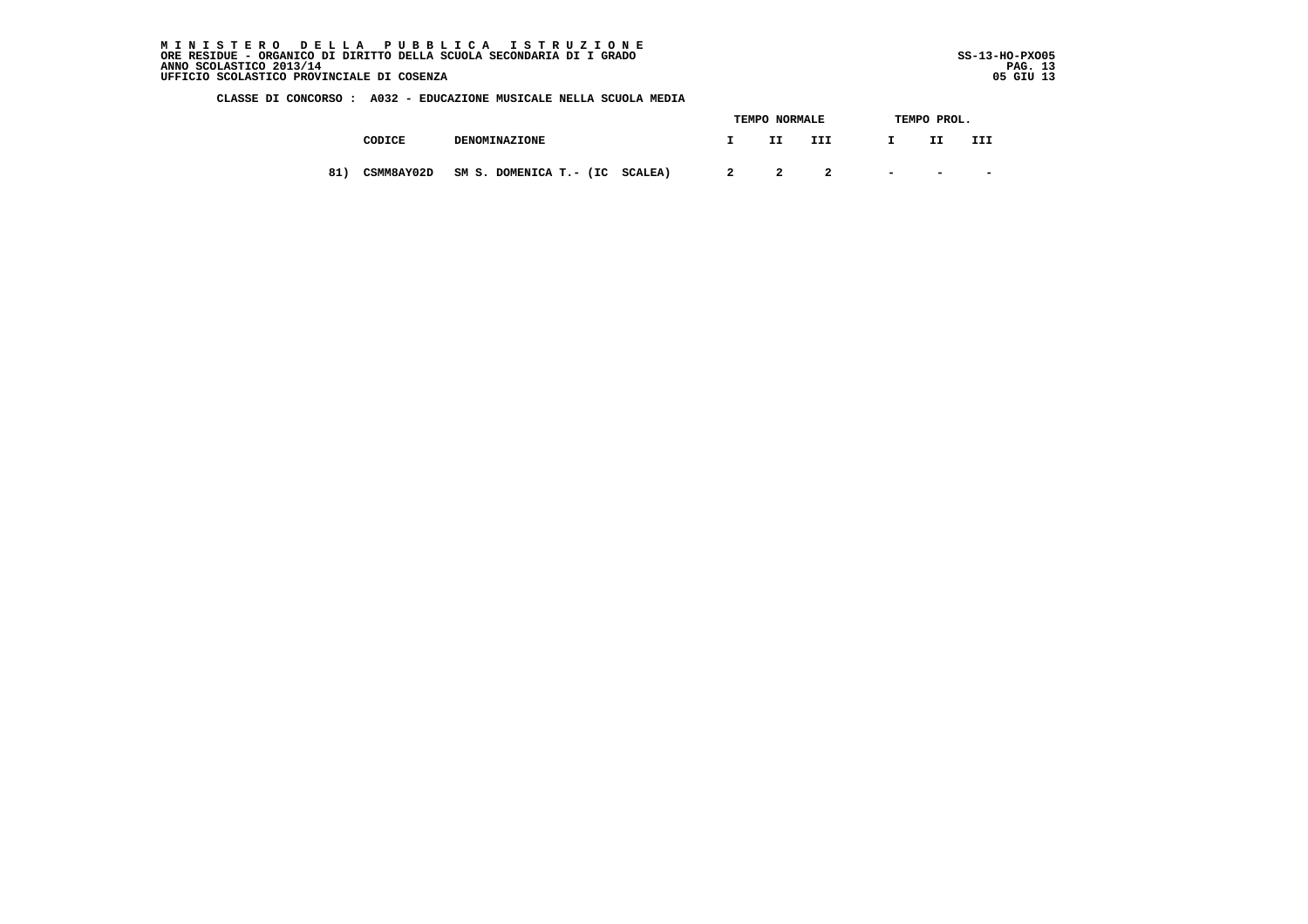|     |                   |                                  | TEMPO NORMALE            |                          |                          |              | TEMPO PROL.              |                              |
|-----|-------------------|----------------------------------|--------------------------|--------------------------|--------------------------|--------------|--------------------------|------------------------------|
|     | CODICE            | <b>DENOMINAZIONE</b>             | Ι.                       | II.                      | <b>III</b>               | I.           | II                       | III.                         |
| 1)  | CSMM80202X        | SM PATERNO CAL. (IC DIPIGNANO)   |                          |                          |                          | $\mathbf{2}$ |                          | $\mathbf{2}$                 |
| 2)  | <b>CSMM80501A</b> | SM AIELLO CALABRO                |                          |                          | -                        | 2            | $\overline{2}$           | 2                            |
| 3)  | CSMM80502B        | SM CLETO (IC AIELLO C.)          |                          | -                        | -                        | $\mathbf{2}$ | $\mathbf{2}$             | 2                            |
| 4)  | CSMM81002V        | SM PIETRAFITTA (IC APRIGLIANO)   | 2                        | $\overline{2}$           | $\mathbf{2}$             |              |                          | $\qquad \qquad \blacksquare$ |
| 5)  | CSMM81003X        | SM PIANECRATI (IC APRIGLIANO)    | $\overline{\phantom{a}}$ | $\overline{\phantom{a}}$ | $\mathbf{2}$             |              |                          | -                            |
| 6)  | CSMM814026        | SM MOTTAFOLLONE (IC S.SOSTI)     | $\mathbf{2}$             | $\mathbf{2}$             | $\mathbf{2}$             |              |                          | $\qquad \qquad \blacksquare$ |
| 7)  | <b>CSMM81702N</b> | SM DOMANICO (IC CAROLEI)         |                          |                          |                          | $\mathbf{2}$ | $\mathbf{2}$             |                              |
| 8)  | CSMM819018        | SM BELMONTE CALABRO              | $\overline{\phantom{a}}$ | $\overline{\phantom{a}}$ | -                        | $\mathbf{2}$ | $\mathbf{2}$             | 2                            |
| 9)  | CSMM823021        | SM PLATACI (IC VILLAPIANA)       |                          |                          | -                        | $\mathbf{2}$ | $\overline{\phantom{0}}$ | $\qquad \qquad \blacksquare$ |
| 10) | CSMM82404V        | SM S.LORENZO B. (IC FRANCAVILLA) |                          |                          |                          |              |                          | 2                            |
| 11) | CSMM828013        | SM LAINO BORGO                   |                          | $\blacksquare$           | -                        |              |                          | $\mathbf{2}$                 |
| 12) | CSMM828024        | SM PAPASIDERO (IC- LAINO BORGO)  | Ξ.                       | $\overline{a}$           | $\overline{\phantom{0}}$ |              |                          | $\qquad \qquad \blacksquare$ |
| 13) | CSMM83101V        | SM CORIGLIANO "CANTINELLA"       |                          |                          |                          |              |                          | 2                            |
| 14) | CSMM83203R        | SM SAN GIORGIO ALBANESE          |                          |                          |                          |              | $\mathbf{2}$             | 2                            |
| 15) | <b>CSMM83204T</b> | SM VACCARIZZO A. (IC S.GIORGIO)  |                          |                          |                          |              | $\mathbf{2}$             | $\mathbf{2}$                 |
| 16) | CSMM83402B        | SM ORSOMARSO (IC - VERBICARO)    | -                        |                          | -                        | $\mathbf{2}$ | $\mathbf{2}$             | -                            |
| 17) | CSMM83802P        | SM CERZETO (IC MONGRASSANO)      | $\overline{\phantom{a}}$ |                          | -                        | $\mathbf{2}$ |                          | $\overline{2}$               |
| 18) | CSMM84002P        | SM S.VINCENZO LA C.(IC S. FILI)  | $\mathbf{2}$             | $\overline{2}$           | $\overline{a}$           |              |                          | $\qquad \qquad \blacksquare$ |
| 19) | CSMM84101D        | SM SAN LUCIDO                    |                          | $\overline{\phantom{a}}$ | 2                        |              |                          |                              |
| 20) | <b>CSMM84102E</b> | SM FALCONARA A. (IC SAN LUCIDO)  | $\mathbf{2}$             | $\overline{2}$           | $\mathbf{2}$             |              |                          |                              |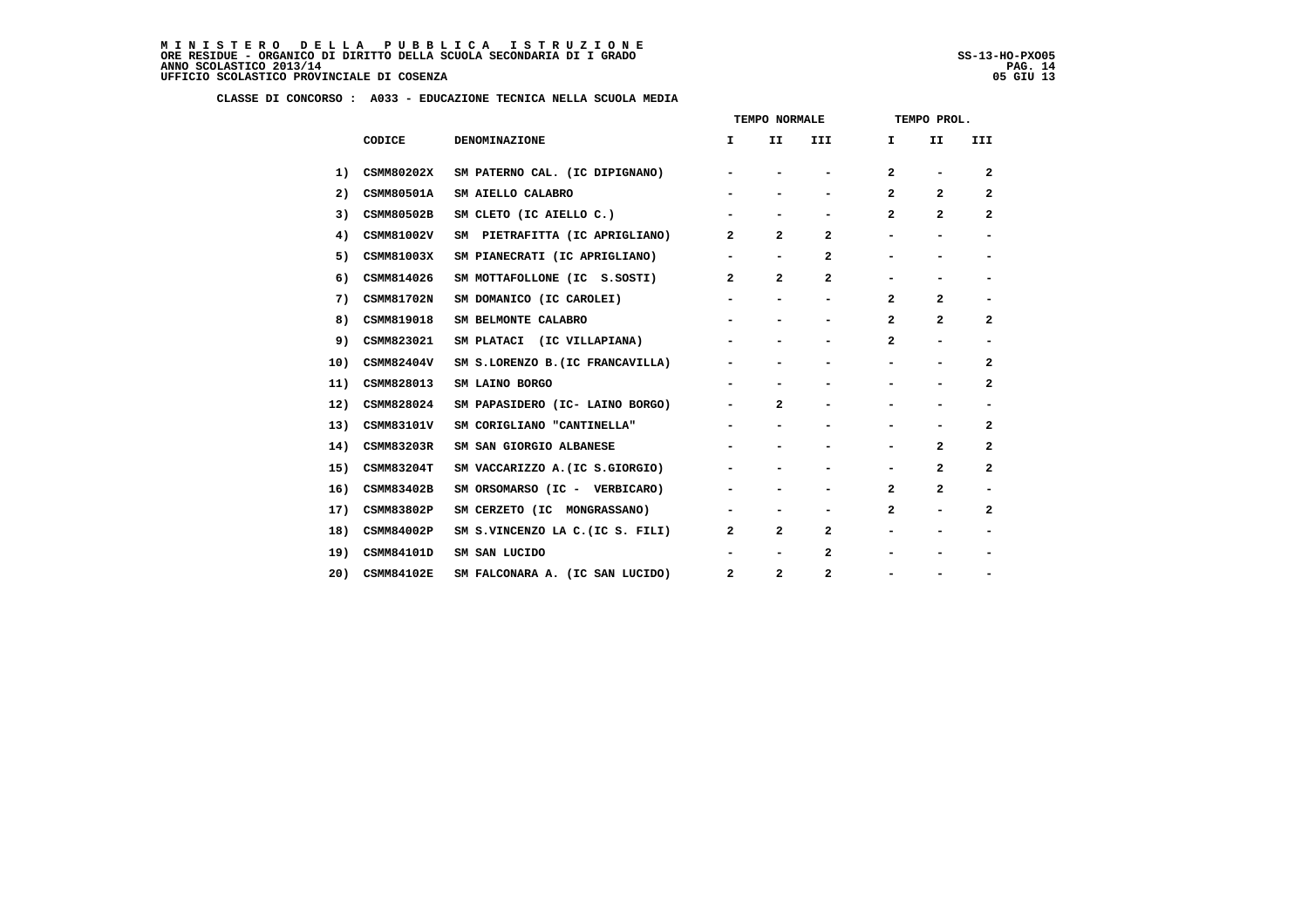|     |                   |                                 |                | TEMPO NORMALE            |                          |                          | TEMPO PROL.                  |                              |
|-----|-------------------|---------------------------------|----------------|--------------------------|--------------------------|--------------------------|------------------------------|------------------------------|
|     | CODICE            | DENOMINAZIONE                   | $\mathbf{I}$   | II                       | III                      | I.                       | II                           | III                          |
| 21) | CSMM844011        | SM CAMPANA                      | $\blacksquare$ | $\overline{a}$           | $\overline{a}$           | $\overline{a}$           | $\qquad \qquad \blacksquare$ | $\overline{\phantom{a}}$     |
| 22) | CSMM844033        | SM BOCCHIGLIERO (IC CAMPANA)    | -              | -                        | $\overline{\phantom{a}}$ | $\mathbf{2}$             | $\mathbf{2}$                 | 2                            |
| 23) | <b>CSMM84601L</b> | SM CROPALATI                    |                |                          | -                        | $\overline{2}$           | $\overline{a}$               | 2                            |
| 24) | CSMM84602N        | SM PALUDI (IC CROPALATI)        | -              |                          | -                        | $\overline{2}$           | -                            | $\mathbf{2}$                 |
| 25) | <b>CSMM84701C</b> | SM GRIMALDI                     | $\mathbf{2}$   | -                        | -                        | $\blacksquare$           | 4                            | $\mathbf{2}$                 |
| 26) | CSMM84702D        | SM MALITO (IC GRIMALDI)         | -              | $\mathbf{2}$             |                          |                          |                              | $\overline{\phantom{0}}$     |
| 27) | <b>CSMM84703E</b> | SM BELSITO (IC GRIMALDI)        | $\mathbf{2}$   | $\overline{\mathbf{2}}$  | $\mathbf{2}$             | $\overline{\phantom{a}}$ | $\qquad \qquad \blacksquare$ | $\blacksquare$               |
| 28) | CSMM849014        | SM MANDATORICCIO                |                | -                        | -                        | $\overline{a}$           | $\overline{2}$               | $\mathbf{2}$                 |
| 29) | CSMM849025        | SM CALOPEZZATI (IC MANDATORIC)  |                |                          | -                        | $\overline{\mathbf{2}}$  | $\overline{a}$               | $\overline{a}$               |
| 30) | CSMM849036        | SM PIETRAPAOLA (IC MANDATORICC) | -              |                          | -                        | $\overline{2}$           | $\mathbf{2}$                 | $\mathbf{2}$                 |
| 31) | CSMM85003A        | SM CANNA (IC ROCCA IMPERIALE)   | -              |                          |                          | $\overline{\phantom{0}}$ | $\mathbf{2}$                 | $\mathbf{2}$                 |
| 32) | CSMM85005C        | SM NOCARA (IC ORIOLO)           | $\blacksquare$ | $\overline{\phantom{a}}$ | 2                        | -                        | $\qquad \qquad \blacksquare$ | $\blacksquare$               |
| 33) | CSMM851025        | SM FIGLINE V. (IC MANGONE)      | $\mathbf{2}$   | -                        |                          |                          |                              | $\qquad \qquad \blacksquare$ |
| 34) | <b>CSMM85201X</b> | SM AMENDOLARA                   |                |                          | -                        | 4                        | 4                            | 2                            |
| 35) | CSMM852021        | SM ROSETO (IC MONTEGIORDANO)    | -              | -                        | -                        | $\overline{2}$           | $\overline{2}$               | 2                            |
| 36) | CSMM852032        | SM ORIOLO                       | -              |                          | -                        | $\overline{2}$           | $\mathbf{2}$                 | $\overline{2}$               |
| 37) | CSMM85302R        | SM TRENTA - MAGLI (IC ROVITO)   | 2              | 2                        |                          |                          |                              | -                            |
| 38) | CSMM85401G        | SM CELICO                       | 4              | $\mathbf{2}$             | 4                        |                          |                              | $\overline{\phantom{a}}$     |
| 39) | CSMM85502C        | SM SPEZZANO P. (IC SPEZZANO S.) | 2              | $\mathbf{2}$             | $\mathbf{2}$             |                          |                              | $\overline{\phantom{a}}$     |
| 40) | CSMM856017        | SM PEDACE                       | 2              | $\mathbf{2}$             | $\mathbf{2}$             |                          |                              | -                            |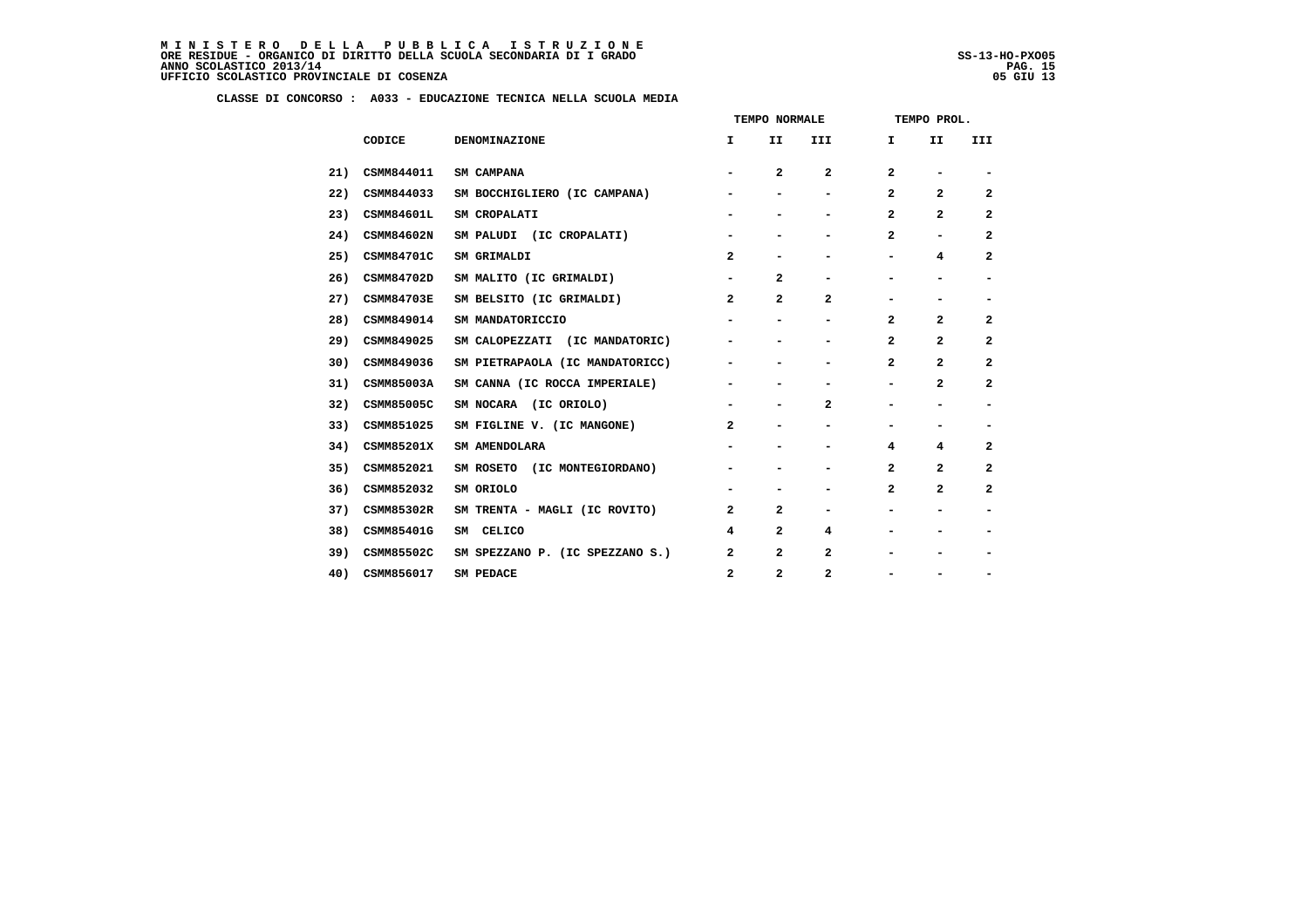ļ

|     |                   |                                  |                              | TEMPO NORMALE            |                          |                          | TEMPO PROL.              |                              |
|-----|-------------------|----------------------------------|------------------------------|--------------------------|--------------------------|--------------------------|--------------------------|------------------------------|
|     | CODICE            | DENOMINAZIONE                    | I.                           | II                       | III                      | I.                       | II                       | III                          |
| 41) | CSMM856028        | SM CASOLE BRUZIO (IC PEDACE)     | $\overline{2}$               | 2                        | $\mathbf{2}$             |                          |                          |                              |
| 42) | CSMM857013        | SM SAN PIETRO IN GUARANO         | $\overline{a}$               | 2                        | $\mathbf{2}$             |                          | $\overline{\phantom{0}}$ | $\overline{\phantom{a}}$     |
| 43) | CSMM857024        | SM CASTIGLIONE (IC S.PIETRO G.)  | $\overline{a}$               | 2                        | 2                        | $\overline{\phantom{0}}$ | -                        |                              |
| 44) | CSMM85801V        | SM FRASCINETO                    | $\overline{\phantom{a}}$     | $\overline{\phantom{a}}$ | $\overline{\phantom{0}}$ | $\mathbf{2}$             | $\overline{a}$           | 4                            |
| 45) | CSMM85802X        | SM SAN BASILE                    | $\overline{\phantom{a}}$     | $\overline{\phantom{a}}$ | $\overline{\phantom{0}}$ | $\mathbf{2}$             | $\overline{\phantom{a}}$ | 2                            |
| 46) | CSMM858053        | SM ACQUAFORMOSA                  |                              |                          |                          | $\mathbf{2}$             | 2                        | $\overline{\phantom{a}}$     |
| 47) | CSMM86101P        | SM GUARDIA PIEMONTESE            | $\overline{a}$               | $\overline{a}$           | $\mathbf{2}$             | -                        | $\overline{\phantom{a}}$ | $\overline{\phantom{a}}$     |
| 48) | CSMM86102Q        | SM ACQUAPPESA (IC GUARDIA P.)    | $\overline{a}$               | 2                        | $\overline{2}$           | -                        | -                        | $\overline{\phantom{a}}$     |
| 49) | CSMM86301A        | SM MALVITO                       | $\mathbf{2}$                 | $\overline{\phantom{a}}$ |                          | -                        | $\overline{a}$           | $\mathbf{2}$                 |
| 50) | CSMM86302B        | SM S. AGATA D'ESARO(IC MALVITO)  | $\overline{\phantom{0}}$     | $\overline{\phantom{a}}$ | -                        | $\mathbf{2}$             | $\overline{a}$           | $\mathbf{2}$                 |
| 51) | CSMM864016        | SM SCIGLIANO                     |                              | $\overline{\phantom{a}}$ | $\mathbf{2}$             | $\mathbf{2}$             | $\overline{a}$           | $\qquad \qquad \blacksquare$ |
| 52) | CSMM864027        | SM PEDIVIGLIANO (IC SCIGLIANO)   | $\qquad \qquad \blacksquare$ | $\overline{\phantom{a}}$ | -                        | $\mathbf{2}$             | $\overline{a}$           | $\overline{\phantom{a}}$     |
| 53) | CSMM864038        | SM BIANCHI                       | $\overline{\phantom{a}}$     | $\overline{\phantom{0}}$ | $\overline{\phantom{0}}$ | $\overline{a}$           | $\overline{a}$           | $\mathbf{2}$                 |
| 54) | <b>CSMM86701N</b> | SM S.MARTINO DI F. (IC TORANOC.) | $\qquad \qquad \blacksquare$ | $\overline{\phantom{a}}$ | -                        | $\mathbf{2}$             | $\overline{\phantom{a}}$ | $\mathbf{2}$                 |
| 55) | CSMM87001D        | SM MENDICINO                     | $\overline{\phantom{a}}$     | $\overline{\phantom{a}}$ | $\mathbf{2}$             | -                        | $\overline{\phantom{a}}$ | $\overline{\phantom{a}}$     |
| 56) | CSMM871019        | SM PAOLA RIONE COLONNE           |                              | $\overline{\phantom{0}}$ |                          | $\overline{\phantom{0}}$ |                          | 2                            |
| 57) | CSMM872015        | SM CETRARO                       |                              | $\overline{\phantom{0}}$ |                          | -                        | $\mathbf{2}$             | $\mathbf{2}$                 |
| 58) | <b>CSMM87501L</b> | SM ROGGIANO GRAVINA              |                              | $\overline{\phantom{a}}$ | $\mathbf{2}$             | $\overline{\phantom{0}}$ | $\overline{\phantom{0}}$ | $\overline{\phantom{a}}$     |
| 59) | CSMM88301G        | SM ACRI<br>PADULA - DA VINCI     | 2                            | $\overline{\phantom{a}}$ | -                        |                          | -                        | $\overline{\phantom{a}}$     |
| 60) | <b>CSMM88401B</b> | SM ACRI SAN GIACOMO              | $\overline{\phantom{a}}$     | $\overline{a}$           | $\mathbf{2}$             | $\overline{\phantom{0}}$ |                          | $\overline{\phantom{a}}$     |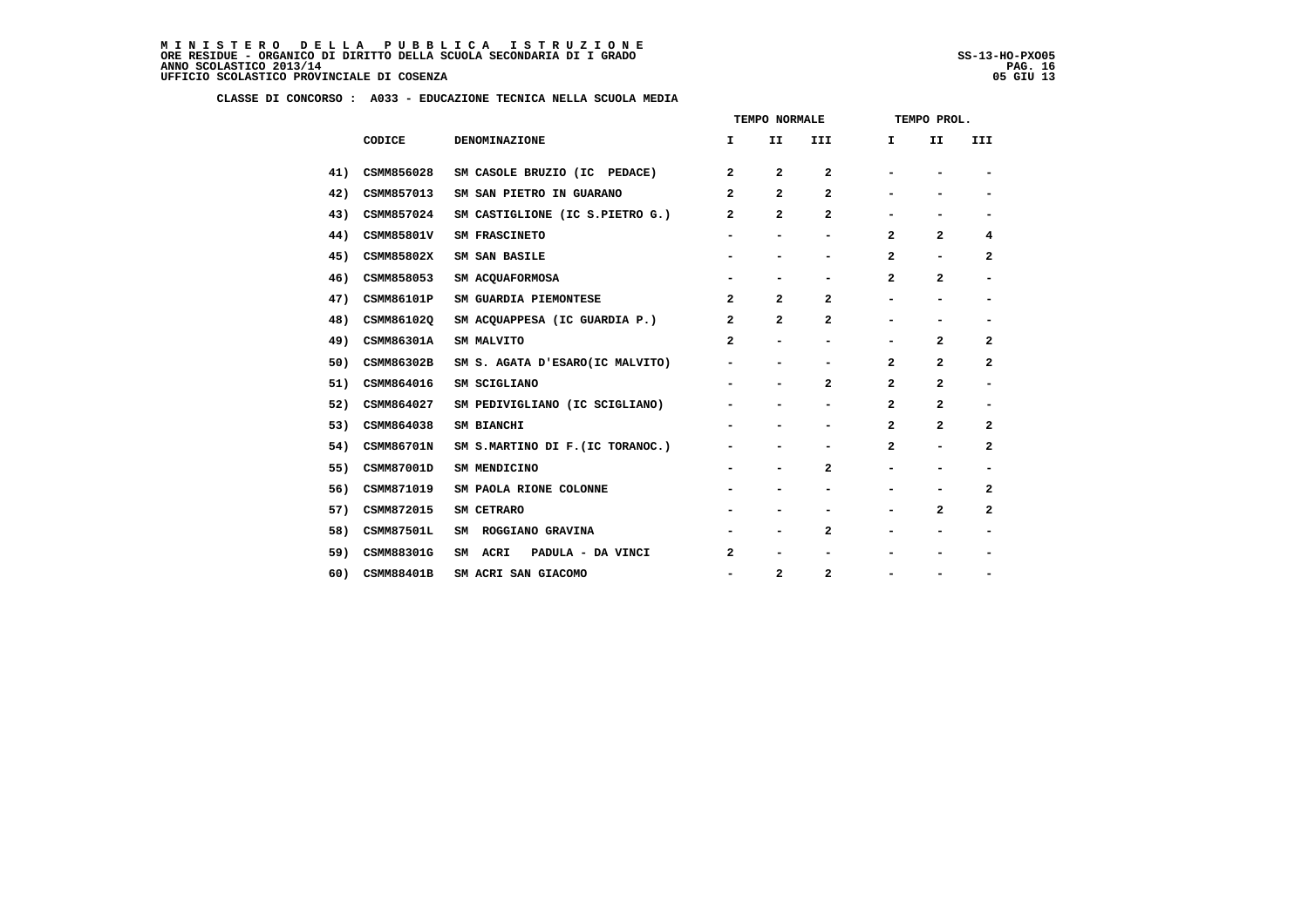|     |                   |                                  |                          | TEMPO NORMALE            |                |                          | TEMPO PROL.                  |                          |
|-----|-------------------|----------------------------------|--------------------------|--------------------------|----------------|--------------------------|------------------------------|--------------------------|
|     | CODICE            | DENOMINAZIONE                    | I.                       | II                       | III            | I                        | II                           | III                      |
| 61) | <b>CSMM88901E</b> | SM MONTALTO UFFUGO SCALO         |                          | $\overline{\phantom{a}}$ | $\mathbf{2}$   |                          |                              |                          |
| 62) | CSMM899015        | SM ACRI VIA ALDO MORO            |                          | $\overline{\phantom{a}}$ | $\mathbf{2}$   |                          | -                            |                          |
| 63) | CSMM8A002V        | SM ALBIDONA (IC TREBISACCE)      | $\overline{\phantom{a}}$ | $\overline{\phantom{a}}$ |                | $\overline{a}$           | $\overline{a}$               | $\overline{\mathbf{2}}$  |
| 64) | CSMM8A003X        | SM ALESSANDRIA C. (IC TREBISACC) | $\overline{\phantom{a}}$ | $\overline{\phantom{0}}$ | $\mathbf{2}$   |                          | $\overline{\phantom{0}}$     |                          |
| 65) | CSMM8AA01N        | SM LUZZI G. COPPA                | $\blacksquare$           | $\mathbf{2}$             |                | $\overline{\phantom{0}}$ | $\qquad \qquad \blacksquare$ | $\overline{\mathbf{2}}$  |
| 66) | CSMM8AF01R        | SM CASSANO I. " LANZA"           | $\blacksquare$           | $\overline{\phantom{a}}$ | 2              |                          | $\overline{\phantom{0}}$     |                          |
| 67) | CSMM8AJ01N        | SM BISIGNANO "G. PUCCIANO"       | $\overline{a}$           | $\overline{\phantom{a}}$ | $\mathbf{2}$   |                          |                              |                          |
| 68) | CSMM8AK01D        | SM RENDE DE COUBERTIN-COMMENDA   | $\overline{\phantom{a}}$ | $\overline{\phantom{a}}$ | 4              |                          | -                            |                          |
| 69) | <b>CSMM8AK02E</b> | SM ZUMPANO (SM RENDE- COMMENDA)  | $\overline{a}$           | $\overline{a}$           | $\mathbf{2}$   |                          | $\overline{\phantom{0}}$     |                          |
| 70) | CSMM8AR018        | SM CROSIA MIRTO                  | $\overline{\phantom{a}}$ | $\overline{\phantom{a}}$ |                | $\mathbf{2}$             | $\overline{a}$               | 4                        |
| 71) | CSMM8AU026        | SM AIETA - (IC - PRAIA A MARE)   | $\overline{\phantom{a}}$ | -                        |                | $\mathbf{2}$             | $\overline{a}$               | $\overline{\phantom{a}}$ |
| 72) | CSMM8AU037        | SM S.NICOLA A. (IC- PRAIA A M.)  | $\overline{\phantom{a}}$ | $\overline{\phantom{a}}$ | $\mathbf{2}$   | $\overline{a}$           | $\overline{a}$               |                          |
| 73) | CSMM8AX01L        | SM S. GIOV. "DA FIORE-MARCONI"   | $\blacksquare$           | $\blacksquare$           | 4              | $\overline{\phantom{0}}$ | $\overline{\phantom{a}}$     |                          |
| 74) | CSMM8AY01C        | <b>SCALEA</b><br>SM              | $\overline{2}$           | $\overline{a}$           | $\mathbf{2}$   |                          | $\overline{\phantom{0}}$     | $\overline{\mathbf{2}}$  |
| 75) | CSMM8AY02D        | SM S. DOMENICA T.- (IC SCALEA)   | 2                        | $\overline{a}$           | $\overline{a}$ |                          |                              |                          |
|     |                   |                                  |                          |                          |                |                          |                              |                          |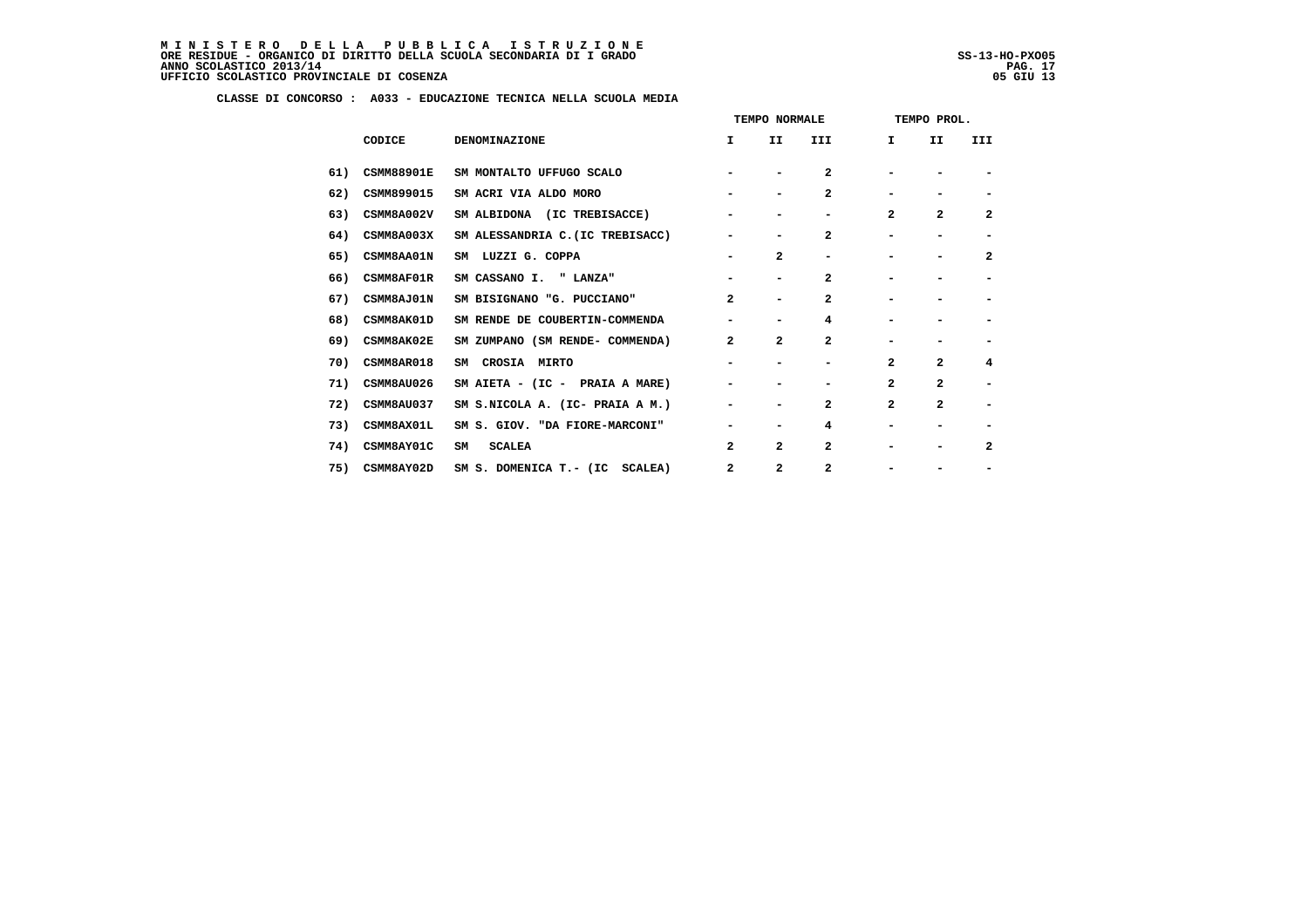#### **CLASSE DI CONCORSO : A043 - ITALIANO STORIA ED EDUCAZIONE CIVICA,GEOGRAFIA NELLA SCUOLA MEDIA**

|     |                   |                                 |                              | TEMPO NORMALE                |                          |                          | TEMPO PROL.              |                          |
|-----|-------------------|---------------------------------|------------------------------|------------------------------|--------------------------|--------------------------|--------------------------|--------------------------|
|     | CODICE            | DENOMINAZIONE                   | I.                           | II                           | III                      | Ι.                       | II                       | III                      |
| 1)  | <b>CSMM80901N</b> | SM ROSE "L. DOCIMO"             | $\overline{\phantom{a}}$     | $\qquad \qquad \blacksquare$ | $\mathbf{2}$             | $\overline{\phantom{0}}$ |                          | $\overline{\phantom{a}}$ |
| 2)  | CSMM81201D        | SM COSENZA - F.LLI BANDIERA     | -                            | 4                            | -                        |                          |                          | $\overline{\phantom{a}}$ |
| 3)  | CSMM814026        | SM MOTTAFOLLONE (IC S.SOSTI)    | -                            | -                            | $\mathbf{2}$             |                          |                          | $\qquad \qquad$          |
| 4)  | <b>CSMM81702N</b> | SM DOMANICO (IC CAROLEI)        | -                            | $\qquad \qquad \blacksquare$ | -                        | Ξ.                       | 6                        | $\overline{\phantom{a}}$ |
| 5)  | CSMM819018        | SM BELMONTE CALABRO             | $\qquad \qquad \blacksquare$ |                              | -                        |                          | 9                        | $\blacksquare$           |
| 6)  | CSMM819029        | SM LONGOBARDI (IC BELMONTE)     | -                            | -                            | -                        | Ξ.                       | з                        | $\overline{\phantom{a}}$ |
| 7)  | CSMM81903A        | SM FIUMEFREDDO B. (IC BELMONTE) |                              |                              |                          |                          | 6                        | $\overline{\phantom{a}}$ |
| 8)  | CSMM82401Q        | SM FRANCAVILLA MARITTIMA        | $\mathbf{1}$                 | 1                            | -                        | Ξ.                       | 6                        | $\blacksquare$           |
| 9)  | <b>CSMM82403T</b> | SM CERCHIARA (IC FRANCAVILLA)   | -                            | $\qquad \qquad \blacksquare$ | -                        | Ξ.                       | 6                        | $\overline{\phantom{a}}$ |
| 10) | CSMM828013        | SM LAINO BORGO                  |                              |                              |                          |                          | 6                        |                          |
| 11) | <b>CSMM82901V</b> | SM MORMANNO                     | -                            | $\mathbf{2}$                 | -                        | 3                        | $\blacksquare$           | $\blacksquare$           |
| 12) | CSMM83201P        | SM SAN DEMETRIO CORONE          |                              | $\overline{\phantom{0}}$     | $\overline{\phantom{0}}$ | -                        | 6                        | $\overline{\phantom{a}}$ |
| 13) | CSMM83202Q        | SM SANTA SOFIA D'EPIRO          |                              |                              | -                        |                          | 3                        | $\overline{\phantom{a}}$ |
| 14) | <b>CSMM83301E</b> | SM BONIFATI - CITTADELLA        | $\qquad \qquad \blacksquare$ | -                            | 4                        | Ξ.                       |                          | $\overline{\phantom{a}}$ |
| 15) | CSMM83401A        | SM VERBICARO                    | -                            | 1                            | 1                        | -                        | 9                        | $\blacksquare$           |
| 16) | CSMM835016        | SM GRISOLIA                     | $\overline{\phantom{0}}$     | $\qquad \qquad \blacksquare$ | -                        | -                        | 6                        | $\blacksquare$           |
| 17) | <b>CSMM84001N</b> | SM SAN FILI                     |                              |                              | 4                        |                          |                          |                          |
| 18) | CSMM84101D        | SM SAN LUCIDO                   |                              | -                            | 4                        |                          |                          | $\overline{\phantom{a}}$ |
| 19) | <b>CSMM84202A</b> | SM TARSIA (IC TERRANOVA DA S.)  | -                            | -                            | 2                        |                          | $\overline{\phantom{a}}$ | -                        |
| 20) | CSMM844033        | SM BOCCHIGLIERO (IC CAMPANA)    | $\qquad \qquad \blacksquare$ |                              |                          |                          | 9                        | -                        |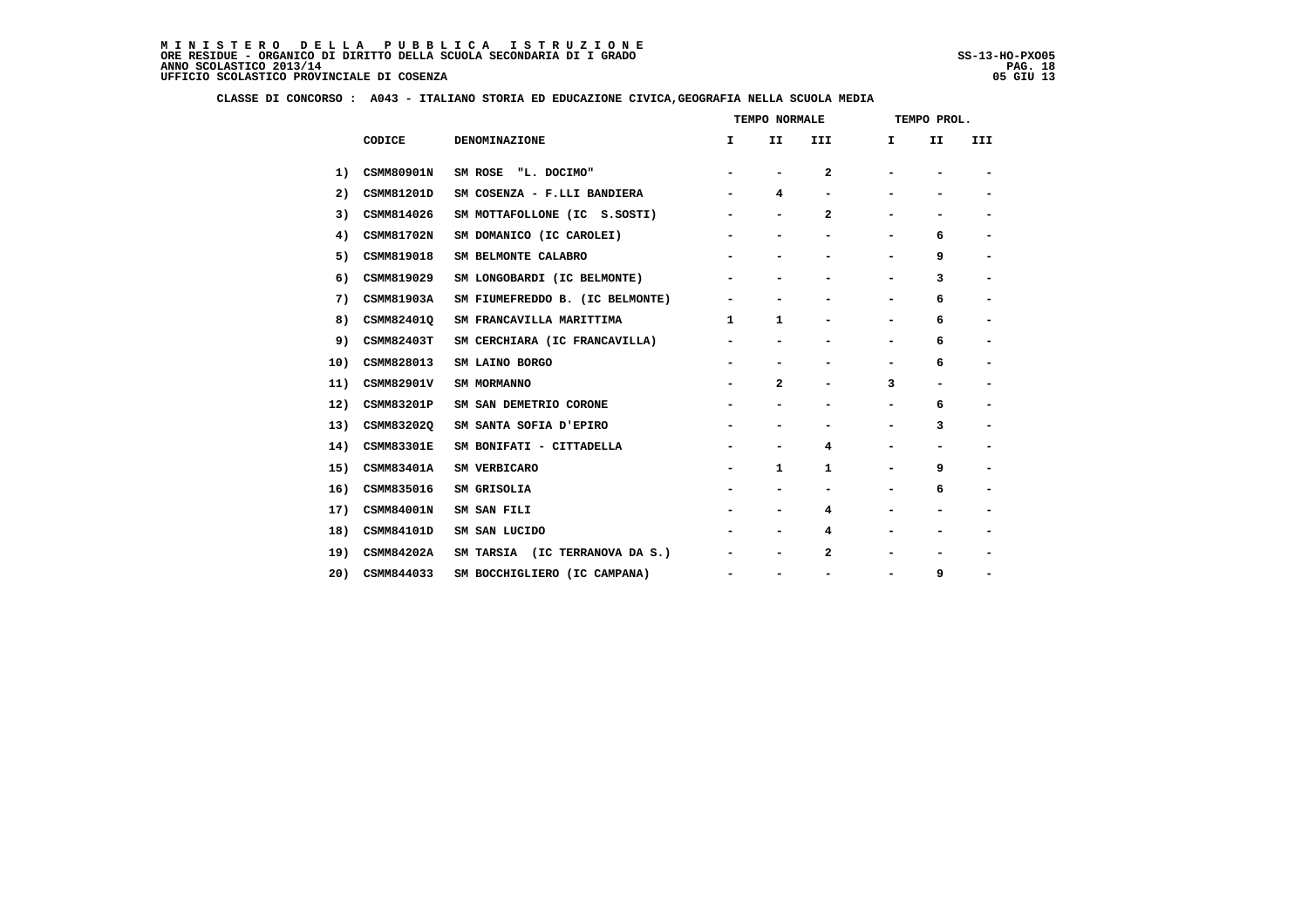### **CLASSE DI CONCORSO : A043 - ITALIANO STORIA ED EDUCAZIONE CIVICA,GEOGRAFIA NELLA SCUOLA MEDIA**

| CODICE            | DENOMINAZIONE                       | I.                       | II                       | III          | Ι.                       | II                       | III                          |
|-------------------|-------------------------------------|--------------------------|--------------------------|--------------|--------------------------|--------------------------|------------------------------|
| <b>CSMM84601L</b> | SM CROPALATI                        | $\blacksquare$           |                          | -            |                          | 7                        | $\qquad \qquad \blacksquare$ |
| CSMM84603P        | SM CALOVETO (IC CROPALATI)          | -                        |                          | -            |                          | з                        | -                            |
| CSMM84702D        | SM MALITO (IC GRIMALDI)             | -                        | 4                        | -            |                          |                          | -                            |
| CSMM849025        | SM CALOPEZZATI (IC MANDATORIC)      | -                        | -                        | -            |                          | 9                        | $\qquad \qquad \blacksquare$ |
| CSMM85003A        | SM CANNA (IC ROCCA IMPERIALE)       | -                        |                          | -            |                          | 12                       | $\qquad \qquad \blacksquare$ |
| CSMM85005C        | SM NOCARA (IC ORIOLO)               | -                        | -                        | 1            |                          |                          | -                            |
| CSMM85301Q        | SM ROVITO - PIANETTE                | -                        | $\overline{a}$           | 2            |                          |                          |                              |
| CSMM85401G        | SM CELICO                           | -                        | -                        | 8            |                          |                          | -                            |
| CSMM85501B        | SM SPEZZANO DELLA SILA              | -                        | -                        | $\mathbf{2}$ |                          | ۰                        | 3                            |
| CSMM858031        | SM LUNGRO                           |                          |                          |              |                          | 4                        |                              |
| CSMM858042        | SM FIRMO                            | -                        | -                        | -            | $\overline{\phantom{a}}$ | з                        | -                            |
| CSMM86001V        | SM LATTARICO - REGINA               |                          | $\overline{\phantom{a}}$ | 1            |                          |                          | -                            |
| CSMM86002X        | SM ROTA GRECA (IC LATTARICO)        | 1                        | 1                        | -            |                          |                          | -                            |
| CSMM86301A        | SM MALVITO                          | 4                        | $\overline{\phantom{0}}$ | -            |                          |                          |                              |
| CSMM86302B        | SM S. AGATA D'ESARO(IC MALVITO)     | -                        |                          | -            |                          | 9                        | $\qquad \qquad \blacksquare$ |
| CSMM864016        | SM SCIGLIANO                        | -                        | -                        | 4            | -                        | $\overline{\phantom{0}}$ | $\qquad \qquad \blacksquare$ |
| CSMM864027        | SM PEDIVIGLIANO (IC SCIGLIANO)      |                          | -                        | -            |                          | 12                       |                              |
| <b>CSMM87501L</b> | ROGGIANO GRAVINA<br>SM              | -                        |                          | 2            |                          |                          |                              |
| CSMM877018        | <b>CERISANO</b><br>SM               | 1                        | 2                        | 1            |                          |                          | -                            |
| CSMM87901X        | SM<br><b>RENDE</b><br>QUATTROMIGLIA | $\overline{\phantom{0}}$ | $\mathbf{2}$             | -            |                          |                          |                              |
|                   |                                     |                          |                          |              | TEMPO NORMALE            |                          | TEMPO PROL.                  |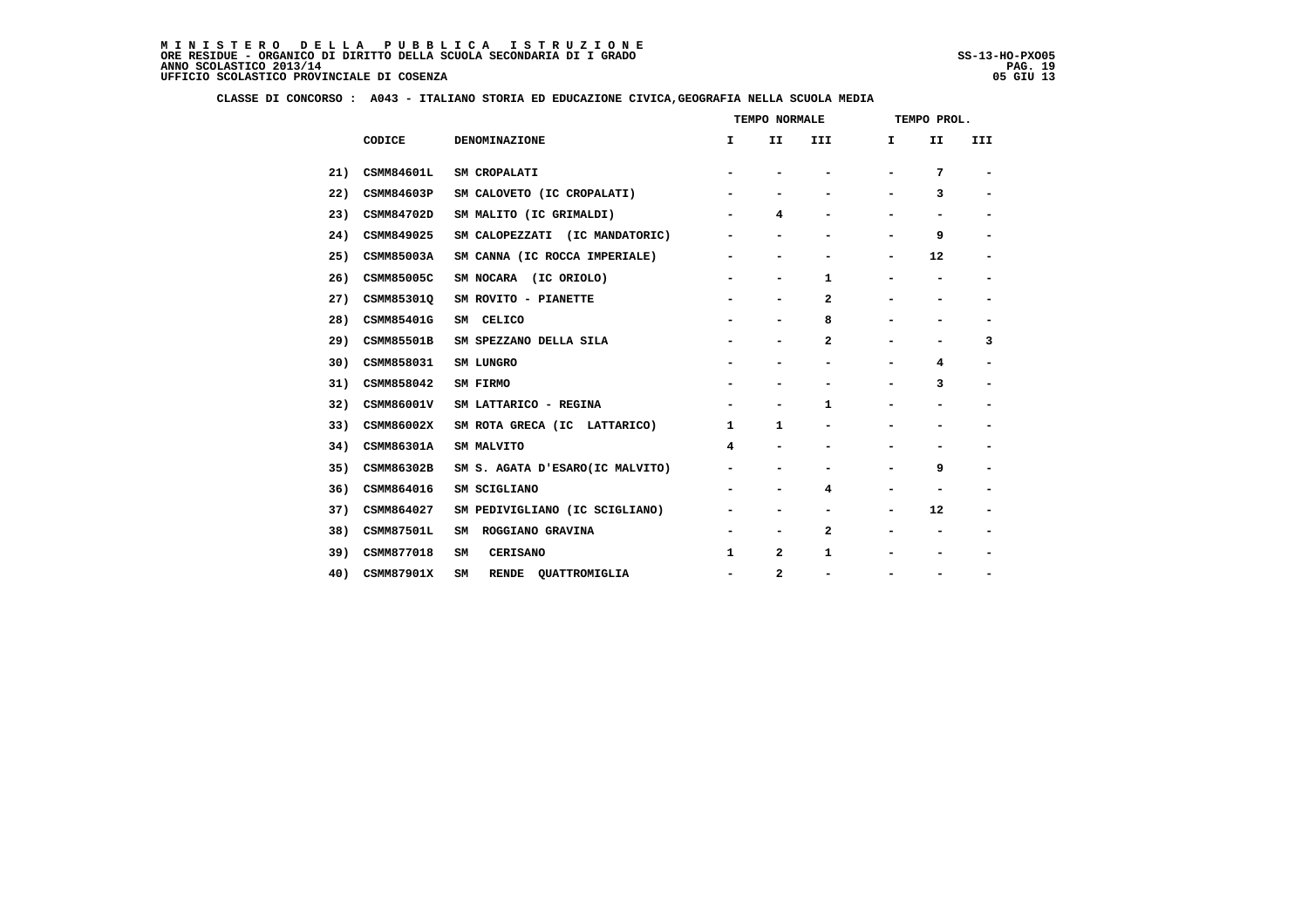#### **CLASSE DI CONCORSO : A043 - ITALIANO STORIA ED EDUCAZIONE CIVICA,GEOGRAFIA NELLA SCUOLA MEDIA**

|     |                   |                                  | TEMPO NORMALE  |                          |                |                          | TEMPO PROL. |     |  |  |  |
|-----|-------------------|----------------------------------|----------------|--------------------------|----------------|--------------------------|-------------|-----|--|--|--|
|     | CODICE            | <b>DENOMINAZIONE</b>             | $\mathbf{I}$   | II.                      | III.           | Ι.                       | II          | III |  |  |  |
| 41) | <b>CSMM88901E</b> | SM MONTALTO UFFUGO SCALO         |                |                          | 4              |                          |             |     |  |  |  |
| 42) | <b>CSMM89201A</b> | CARIATI M. NA DE AMICIS<br>SM    |                |                          |                |                          | 9           |     |  |  |  |
| 43) | CSMM8A003X        | SM ALESSANDRIA C. (IC TREBISACC) |                | $\overline{\phantom{0}}$ | 10             |                          |             |     |  |  |  |
| 44) | <b>CSMM8AA01N</b> | SM LUZZI G. COPPA                | $\overline{a}$ | $\mathbf{z}$             |                |                          |             | 3   |  |  |  |
| 45) | CSMM8AH01C        | SMS "ERODOTO" DI CORIGLIANO C.   |                | $\overline{\phantom{0}}$ | 1              |                          |             |     |  |  |  |
| 46) | <b>CSMM8AK01D</b> | SM RENDE DE COUBERTIN-COMMENDA   |                |                          | 1              |                          |             |     |  |  |  |
| 47) | CSMM8AP01L        | " RONCALLI"<br>SM ROSSANO        |                | 4                        |                |                          |             |     |  |  |  |
| 48) | CSMM8AR018        | SM CROSIA MIRTO                  |                | $\overline{\phantom{0}}$ | $\overline{a}$ | 3                        |             |     |  |  |  |
| 49) | CSMM8AU037        | SM S.NICOLA A. (IC- PRAIA A M.)  |                | -                        | 1              |                          |             |     |  |  |  |
| 50) | CSMM8AX01L        | SM S. GIOV. "DA FIORE-MARCONI"   |                |                          | $\overline{a}$ |                          |             |     |  |  |  |
| 51) | <b>CSMM8AY01C</b> | <b>SCALEA</b><br>SM              | $\mathbf{2}$   | $\mathbf{z}$             | $\overline{a}$ | $\overline{\phantom{a}}$ |             | 3   |  |  |  |
| 52) | CSMM8AZ018        | SM AMANTEA CAMPORA S.G.          | $\mathbf{2}$   | 3                        | $\mathbf{2}$   | 3                        |             |     |  |  |  |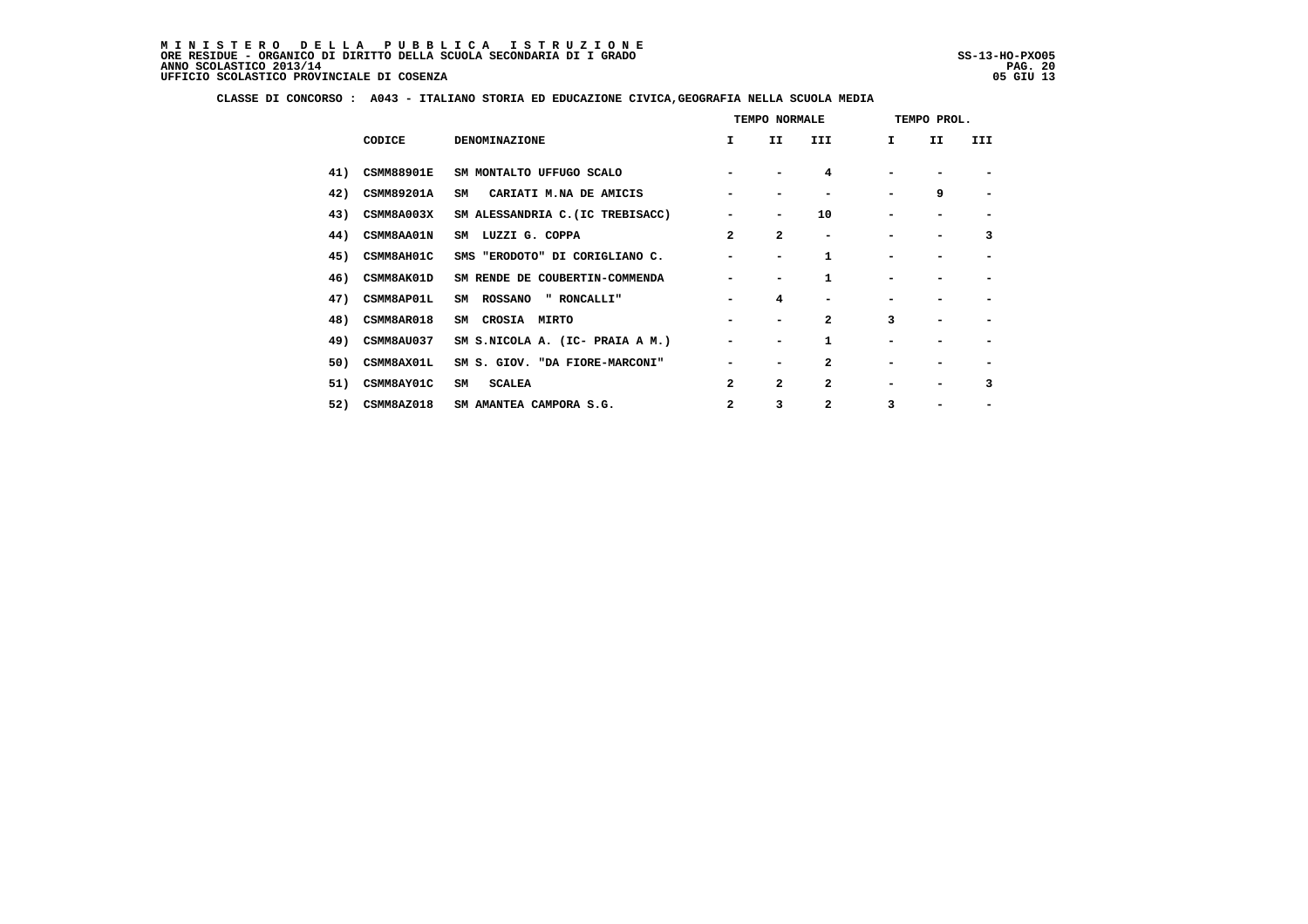## **CLASSE DI CONCORSO : A059 - SCIENZE MATEMATICHE, CHIMICHE, FISICHE E NATURALI NELLA SCUOLA MEDIA**

|     |                   |                                 |                          | TEMPO NORMALE                |     | TEMPO PROL.              |                          |                          |
|-----|-------------------|---------------------------------|--------------------------|------------------------------|-----|--------------------------|--------------------------|--------------------------|
|     | CODICE            | DENOMINAZIONE                   | I.                       | II                           | III | I                        | II                       | III                      |
| 1)  | CSMM81201D        | SM COSENZA - F.LLI BANDIERA     | $\blacksquare$           | 6                            |     |                          |                          | $\overline{\phantom{a}}$ |
| 2)  | CSMM82401Q        | SM FRANCAVILLA MARITTIMA        | 6                        | 6                            |     | $\overline{\phantom{0}}$ |                          |                          |
| 3)  | CSMM827028        | SM SARACENA                     |                          | $\overline{\phantom{a}}$     | 6   |                          |                          |                          |
| 4)  | CSMM828024        | SM PAPASIDERO (IC- LAINO BORGO) | $\overline{\phantom{a}}$ | 6                            |     | $\overline{\phantom{0}}$ | $\overline{\phantom{0}}$ | $\overline{\phantom{a}}$ |
| 5)  | CSMM82901V        | SM MORMANNO                     |                          | 6                            |     | -                        | $\overline{\phantom{0}}$ | 9                        |
| 6)  | CSMM83203R        | SM SAN GIORGIO ALBANESE         | $\overline{\phantom{a}}$ | $\qquad \qquad \blacksquare$ |     | $\overline{\phantom{0}}$ | $\overline{\phantom{0}}$ | 9                        |
| 7)  | <b>CSMM83701T</b> | SM S. MARIA DEL C. - MARCELLINA |                          | 6                            |     |                          |                          |                          |
| 8)  | CSMM84101D        | SM SAN LUCIDO                   |                          | $\overline{\phantom{a}}$     | 6   | $\overline{\phantom{0}}$ |                          | $\overline{\phantom{a}}$ |
| 9)  | <b>CSMM84203B</b> | SM S.LORENZO V. (IC TERRANOVA)  | $\overline{\phantom{a}}$ | 6                            | -   | -                        | $\overline{\phantom{0}}$ | $\overline{\phantom{a}}$ |
| 10) | CSMM844033        | SM BOCCHIGLIERO (IC CAMPANA)    |                          |                              |     |                          |                          | 9                        |
| 11) | CSMM849036        | SM PIETRAPAOLA (IC MANDATORICC) | $\overline{\phantom{a}}$ | $\overline{\phantom{a}}$     |     | $\overline{\phantom{0}}$ | $\overline{\phantom{a}}$ | 9                        |
| 12) | CSMM85004B        | SM MONTEGIORDANO                |                          | $\blacksquare$               |     | $\overline{\phantom{0}}$ | $\overline{\phantom{0}}$ | 9                        |
| 13) | CSMM85005C        | SM NOCARA (IC ORIOLO)           |                          | -                            | 6   |                          |                          | $\overline{\phantom{a}}$ |
| 14) | CSMM851025        | SM FIGLINE V. (IC MANGONE)      | 6                        | $\overline{\phantom{a}}$     |     |                          | $\overline{\phantom{0}}$ |                          |
| 15) | CSMM85401G        | SM CELICO                       | $\overline{\phantom{a}}$ | $\overline{\phantom{a}}$     | 6   | $\overline{\phantom{0}}$ | $\overline{\phantom{0}}$ | $\overline{\phantom{a}}$ |
| 16) | CSMM858042        | SM FIRMO                        | $\overline{\phantom{a}}$ | $\overline{\phantom{a}}$     | -   | $\overline{\phantom{0}}$ | $\overline{\phantom{0}}$ | 9                        |
| 17) | CSMM86301A        | SM MALVITO                      | 6                        |                              |     |                          |                          |                          |
| 18) | CSMM864016        | SM SCIGLIANO                    |                          |                              | 6   |                          |                          | $\overline{\phantom{a}}$ |
| 19) | <b>CSMM87501L</b> | SM ROGGIANO GRAVINA             |                          | $\overline{\phantom{a}}$     | 6   |                          | $\overline{\phantom{0}}$ | $\overline{\phantom{a}}$ |
| 20) | CSMM877018        | SM<br><b>CERISANO</b>           |                          | 6                            |     |                          |                          |                          |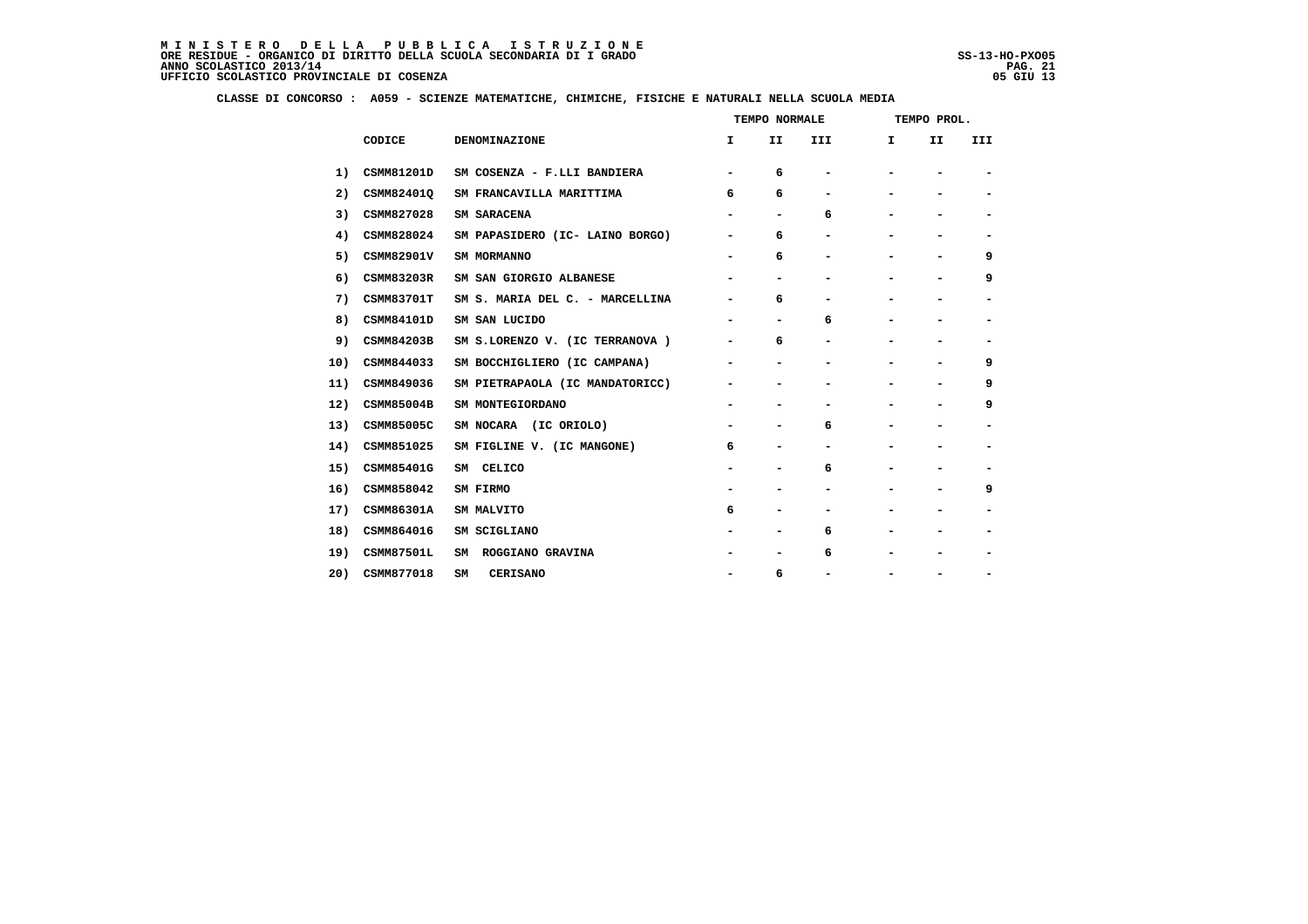## **CLASSE DI CONCORSO : A059 - SCIENZE MATEMATICHE, CHIMICHE, FISICHE E NATURALI NELLA SCUOLA MEDIA**

|     |                   |                                  | TEMPO NORMALE            |                          |                          | TEMPO PROL.  |     |                          |  |  |
|-----|-------------------|----------------------------------|--------------------------|--------------------------|--------------------------|--------------|-----|--------------------------|--|--|
|     | CODICE            | <b>DENOMINAZIONE</b>             | I.                       | II.                      | <b>III</b>               | $\mathbf{I}$ | II. | III                      |  |  |
| 21) | CSMM89201A        | SM<br>CARIATI M.NA DE AMICIS     |                          |                          |                          |              |     | 9                        |  |  |
| 22) | <b>CSMM89601N</b> | SM COSENZA "GULLO "              | 6                        | $\overline{\phantom{0}}$ | $\overline{\phantom{a}}$ |              |     | $\overline{\phantom{0}}$ |  |  |
| 23) | CSMM8A003X        | SM ALESSANDRIA C. (IC TREBISACC) | $\overline{\phantom{0}}$ | $\blacksquare$           | 6                        |              |     | $\overline{\phantom{0}}$ |  |  |
| 24) | <b>CSMM8AE011</b> | SM S. MARCO ARGENTANO            |                          | $\overline{\phantom{0}}$ | 6                        |              |     |                          |  |  |
| 25) | <b>CSMM8AP01L</b> | SM ROSSANO<br>" RONCALLI"        | $\overline{\phantom{0}}$ | 6                        | $\overline{\phantom{a}}$ |              |     | $\overline{\phantom{0}}$ |  |  |
| 26) | CSMM8AU037        | SM S.NICOLA A. (IC- PRAIA A M.)  | $\blacksquare$           | $\overline{\phantom{0}}$ | 6                        |              |     | $\overline{\phantom{0}}$ |  |  |
| 27) | CSMM8AZ018        | SM AMANTEA CAMPORA S.G.          | $\overline{\phantom{0}}$ | 6                        | -                        |              |     |                          |  |  |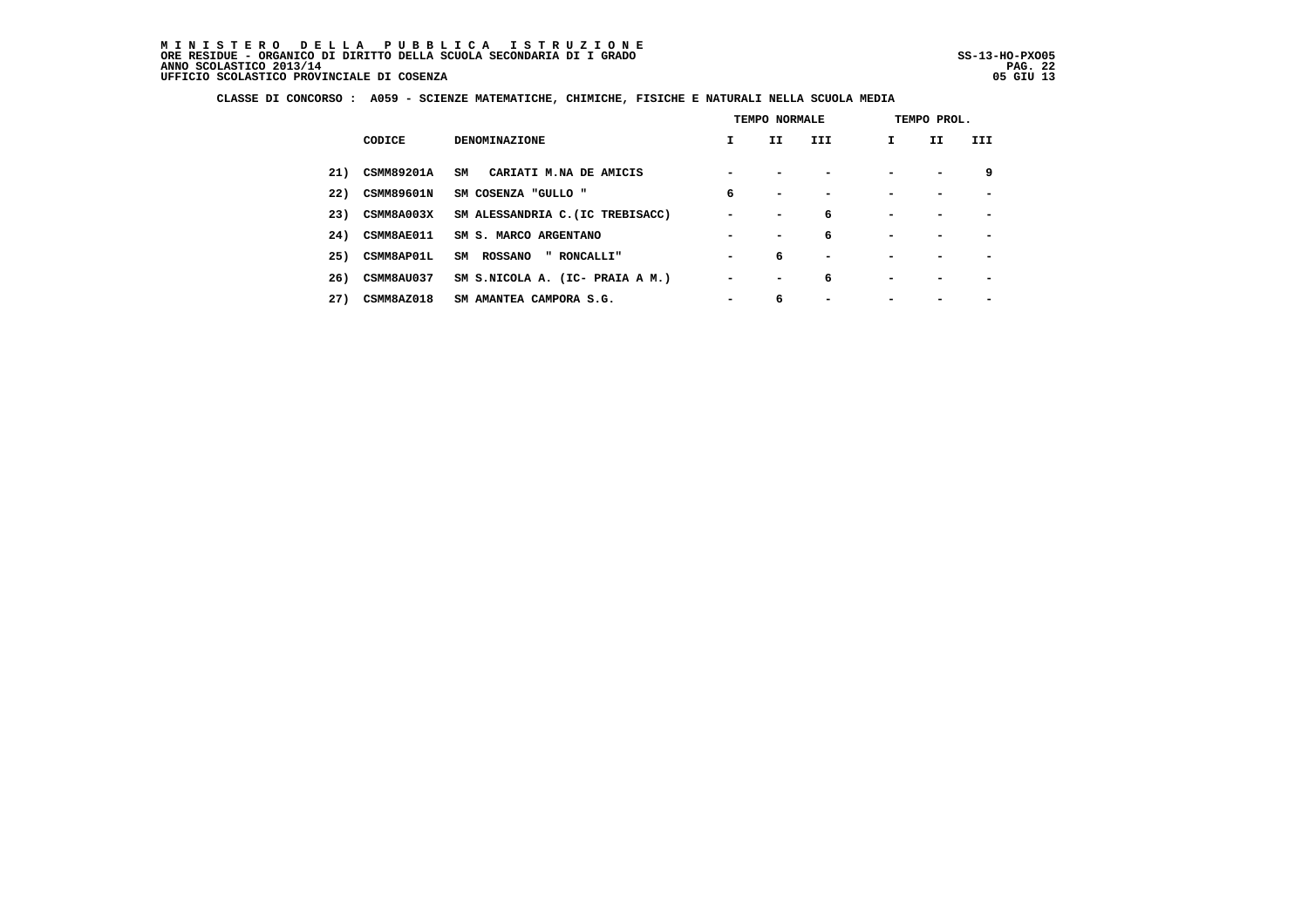MINISTERO DELLA PUBBLICA ISTRUZIONE<br>ORERESIDUE – ORGANICO DI DIRITTO DELLA SCUOLA SECONDARIA DI IGRADO<br>ANNO SCOLASTICO 2013/14 PAG. 23<br>UFFICIO SCOLASTICO PROVINCIALE DI COSENZA (1998)

j

|     |                   |                                  | TEMPO NORMALE            |                          |                          |              | TEMPO PROL.              |                              |  |  |  |
|-----|-------------------|----------------------------------|--------------------------|--------------------------|--------------------------|--------------|--------------------------|------------------------------|--|--|--|
|     | CODICE            | <b>DENOMINAZIONE</b>             | I.                       | II                       | III                      | I.           | II                       | III                          |  |  |  |
| 1)  | CSMM01200D        | SM COSENZA - CONVITTO NAZIONALE  |                          |                          | $\mathbf{2}$             |              |                          |                              |  |  |  |
| 2)  | CSMM303009        | SCUOLA SECONDARIA DI I GRADO     | $\mathbf{2}$             | $\overline{\phantom{a}}$ | $\mathbf{2}$             |              |                          | $\overline{a}$               |  |  |  |
| 3)  | CSMM80202X        | SM PATERNO CAL. (IC DIPIGNANO)   | Ξ.                       | -                        |                          | 2            |                          | $\overline{a}$               |  |  |  |
| 4)  | <b>CSMM80501A</b> | SM AIELLO CALABRO                |                          |                          |                          | $\mathbf{2}$ | $\mathbf{2}$             | $\mathbf{2}$                 |  |  |  |
| 5)  | CSMM80502B        | SM CLETO (IC AIELLO C.)          |                          | $\blacksquare$           | $\overline{\phantom{a}}$ | $\mathbf{2}$ | $\mathbf{2}$             | $\overline{a}$               |  |  |  |
| 6)  | CSMM81002V        | SM PIETRAFITTA (IC APRIGLIANO)   | $\overline{2}$           | $\overline{a}$           | $\overline{a}$           |              |                          | -                            |  |  |  |
| 7)  | CSMM814026        | SM MOTTAFOLLONE (IC S.SOSTI)     | $\mathbf{2}$             | $\overline{2}$           | $\overline{a}$           |              |                          | $\qquad \qquad \blacksquare$ |  |  |  |
| 8)  | CSMM814037        | SM S.DONATO NINEA (IC S.SOSTI)   | $\blacksquare$           | $\overline{\phantom{a}}$ | $\overline{\phantom{a}}$ | $\mathbf{2}$ | $\mathbf{2}$             | $\overline{a}$               |  |  |  |
| 9)  | CSMM81702N        | SM DOMANICO (IC CAROLEI)         | $\overline{\phantom{a}}$ | -                        |                          | $\mathbf{2}$ | $\overline{a}$           | -                            |  |  |  |
| 10) | CSMM819018        | SM BELMONTE CALABRO              |                          |                          |                          | $\mathbf{2}$ | $\mathbf{2}$             | $\mathbf{2}$                 |  |  |  |
| 11) | CSMM823021        | SM PLATACI (IC VILLAPIANA)       | $\overline{\phantom{a}}$ | $\blacksquare$           | $\overline{\phantom{a}}$ | $\mathbf{2}$ | $\overline{\phantom{0}}$ | $\qquad \qquad \blacksquare$ |  |  |  |
| 12) | <b>CSMM82404V</b> | SM S.LORENZO B. (IC FRANCAVILLA) | $\overline{\phantom{a}}$ |                          |                          |              | $\overline{\phantom{a}}$ | 2                            |  |  |  |
| 13) | CSMM827017        | SM MORANO CALABRO                |                          |                          |                          | $\mathbf{2}$ |                          | 4                            |  |  |  |
| 14) | CSMM828013        | SM LAINO BORGO                   |                          | $\blacksquare$           | -                        |              |                          | $\overline{a}$               |  |  |  |
| 15) | CSMM828024        | SM PAPASIDERO (IC- LAINO BORGO)  | $\overline{\phantom{a}}$ | $\overline{2}$           | -                        |              |                          | -                            |  |  |  |
| 16) | CSMM83101V        | SM CORIGLIANO "CANTINELLA"       |                          | $\mathbf{2}$             |                          |              |                          | 2                            |  |  |  |
| 17) | CSMM83203R        | SM SAN GIORGIO ALBANESE          |                          | $\blacksquare$           | -                        | $\mathbf{2}$ | $\overline{a}$           | $\overline{a}$               |  |  |  |
| 18) | <b>CSMM83204T</b> | SM VACCARIZZO A. (IC S.GIORGIO)  | $\overline{\phantom{a}}$ | $\overline{\phantom{a}}$ | -                        | $\mathbf{2}$ | $\overline{a}$           | $\overline{a}$               |  |  |  |
| 19) | <b>CSMM83301E</b> | SM BONIFATI - CITTADELLA         | $\mathbf{2}$             | $\mathbf{2}$             | 4                        |              |                          | -                            |  |  |  |
| 20) | CSMM83402B        | SM ORSOMARSO (IC - VERBICARO)    | $\overline{\phantom{a}}$ | $\overline{\phantom{a}}$ | -                        | $\mathbf{2}$ | $\mathbf{2}$             | -                            |  |  |  |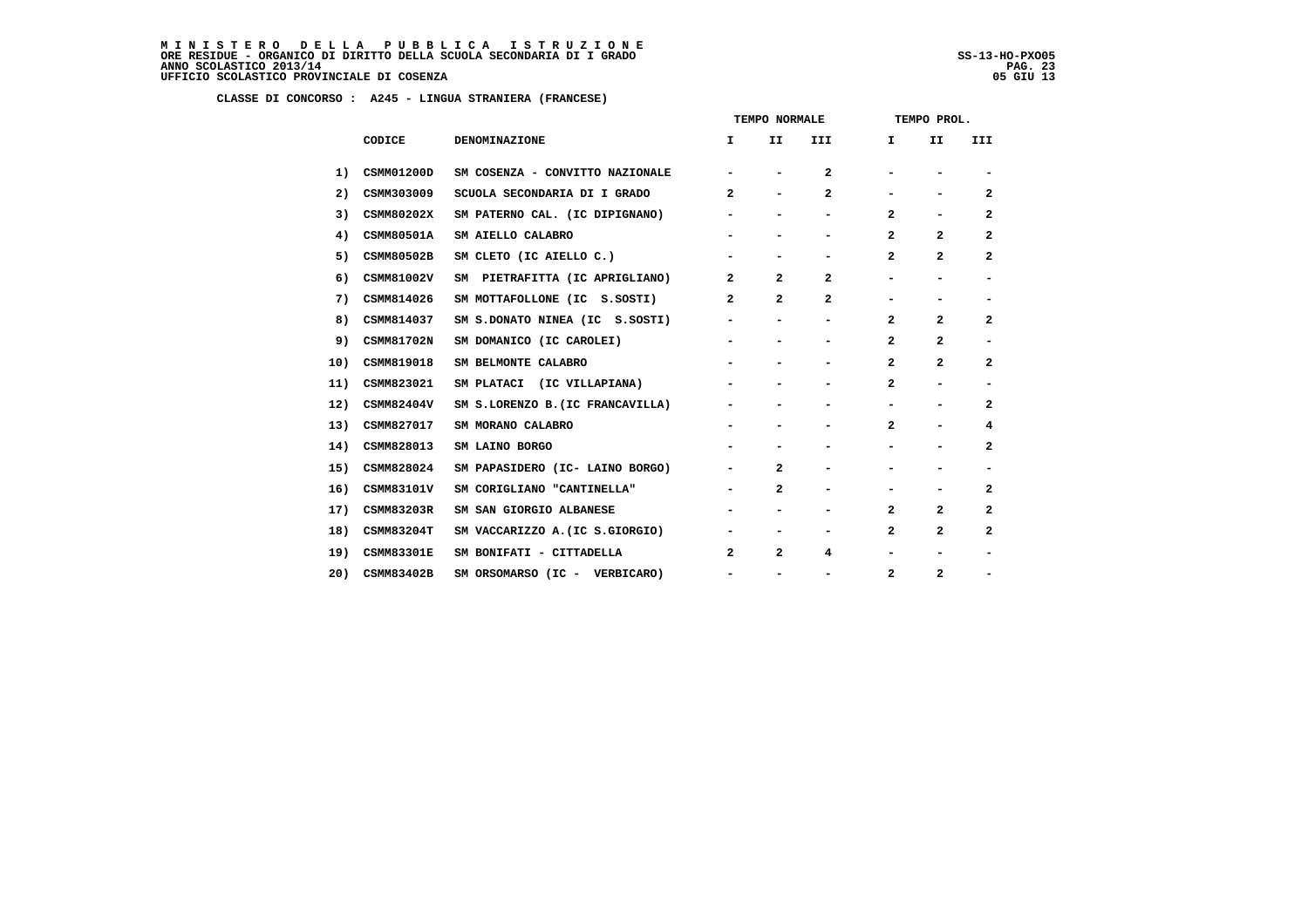|     |                   |                                 | TEMPO NORMALE            |                          |                          |                          | TEMPO PROL.              |                          |  |  |  |
|-----|-------------------|---------------------------------|--------------------------|--------------------------|--------------------------|--------------------------|--------------------------|--------------------------|--|--|--|
|     | CODICE            | <b>DENOMINAZIONE</b>            | I.                       | II.                      | III.                     | Ι.                       | II                       | III                      |  |  |  |
| 21) | CSMM83802P        | SM CERZETO (IC MONGRASSANO)     |                          |                          |                          | $\overline{a}$           |                          | $\mathbf{2}$             |  |  |  |
| 22) | CSMM84001N        | SM SAN FILI                     | $\mathbf{2}$             | $\overline{a}$           | 4                        | $\overline{\phantom{0}}$ | $\overline{\phantom{0}}$ | $\overline{\phantom{a}}$ |  |  |  |
| 23) | CSMM84101D        | SM SAN LUCIDO                   |                          | $\overline{\phantom{a}}$ | 2                        |                          | $\overline{\phantom{0}}$ | $\overline{\phantom{a}}$ |  |  |  |
| 24) | <b>CSMM84102E</b> | SM FALCONARA A. (IC SAN LUCIDO) | $\overline{a}$           | $\overline{a}$           | $\mathbf{2}$             |                          |                          |                          |  |  |  |
| 25) | CSMM844011        | SM CAMPANA                      | $\overline{\phantom{a}}$ | $\mathbf{2}$             | $\mathbf{2}$             | $\overline{a}$           | -                        | $\overline{\phantom{a}}$ |  |  |  |
| 26) | CSMM844033        | SM BOCCHIGLIERO (IC CAMPANA)    | $\overline{\phantom{a}}$ | $\overline{\phantom{a}}$ | $\overline{\phantom{0}}$ | 2                        | $\mathbf{2}$             | $\mathbf{2}$             |  |  |  |
| 27) | CSMM84602N        | SM PALUDI (IC CROPALATI)        |                          |                          |                          |                          | $\overline{\phantom{0}}$ | $\mathbf{2}$             |  |  |  |
| 28) | CSMM84603P        | SM CALOVETO (IC CROPALATI)      | $\overline{\phantom{a}}$ | $\overline{\phantom{a}}$ |                          | $\mathbf{2}$             | -                        | $\overline{\phantom{a}}$ |  |  |  |
| 29) | CSMM84701C        | SM GRIMALDI                     | $\overline{a}$           | $\overline{\phantom{a}}$ | -                        | -                        | 4                        | $\mathbf{2}$             |  |  |  |
| 30) | CSMM84702D        | SM MALITO (IC GRIMALDI)         |                          | 2                        |                          |                          |                          |                          |  |  |  |
| 31) | <b>CSMM84703E</b> | SM BELSITO (IC GRIMALDI)        | $\overline{a}$           | 2                        | $\mathbf{2}$             | -                        | $\overline{\phantom{a}}$ | $\overline{\phantom{a}}$ |  |  |  |
| 32) | CSMM849014        | SM MANDATORICCIO                | $\overline{\phantom{a}}$ | $\overline{\phantom{a}}$ | -                        | $\mathbf{2}$             | $\mathbf{2}$             | $\mathbf{2}$             |  |  |  |
| 33) | CSMM85003A        | SM CANNA (IC ROCCA IMPERIALE)   |                          |                          |                          |                          | $\mathbf{2}$             | $\mathbf{2}$             |  |  |  |
| 34) | CSMM85005C        | SM NOCARA (IC ORIOLO)           | $\overline{\phantom{a}}$ | $\overline{\phantom{0}}$ | $\mathbf{2}$             | $\overline{\phantom{0}}$ | $\overline{\phantom{0}}$ | $\overline{\phantom{a}}$ |  |  |  |
| 35) | CSMM851025        | SM FIGLINE V. (IC MANGONE)      | $\mathbf{2}$             | $\overline{\phantom{a}}$ | -                        | $\overline{\phantom{0}}$ | -                        | $\overline{\phantom{a}}$ |  |  |  |
| 36) | CSMM852032        | SM ORIOLO                       |                          | $\overline{\phantom{0}}$ |                          | $\mathbf{2}$             | $\mathbf{2}$             | $\mathbf{2}$             |  |  |  |
| 37) | CSMM85502C        | SM SPEZZANO P. (IC SPEZZANO S.) | $\overline{a}$           | 2                        | $\mathbf{2}$             | -                        | -                        | $\overline{\phantom{a}}$ |  |  |  |
| 38) | CSMM856017        | SM PEDACE                       | $\overline{a}$           | $\mathbf{2}$             | $\mathbf{2}$             | $\overline{\phantom{0}}$ |                          |                          |  |  |  |
| 39) | CSMM856028        | SM CASOLE BRUZIO (IC PEDACE)    | $\mathbf{2}$             | $\mathbf{2}$             | $\overline{\mathbf{2}}$  |                          |                          |                          |  |  |  |
| 40) | CSMM857024        | SM CASTIGLIONE (IC S.PIETRO G.) | $\mathbf{2}$             | 2                        | 2                        |                          |                          |                          |  |  |  |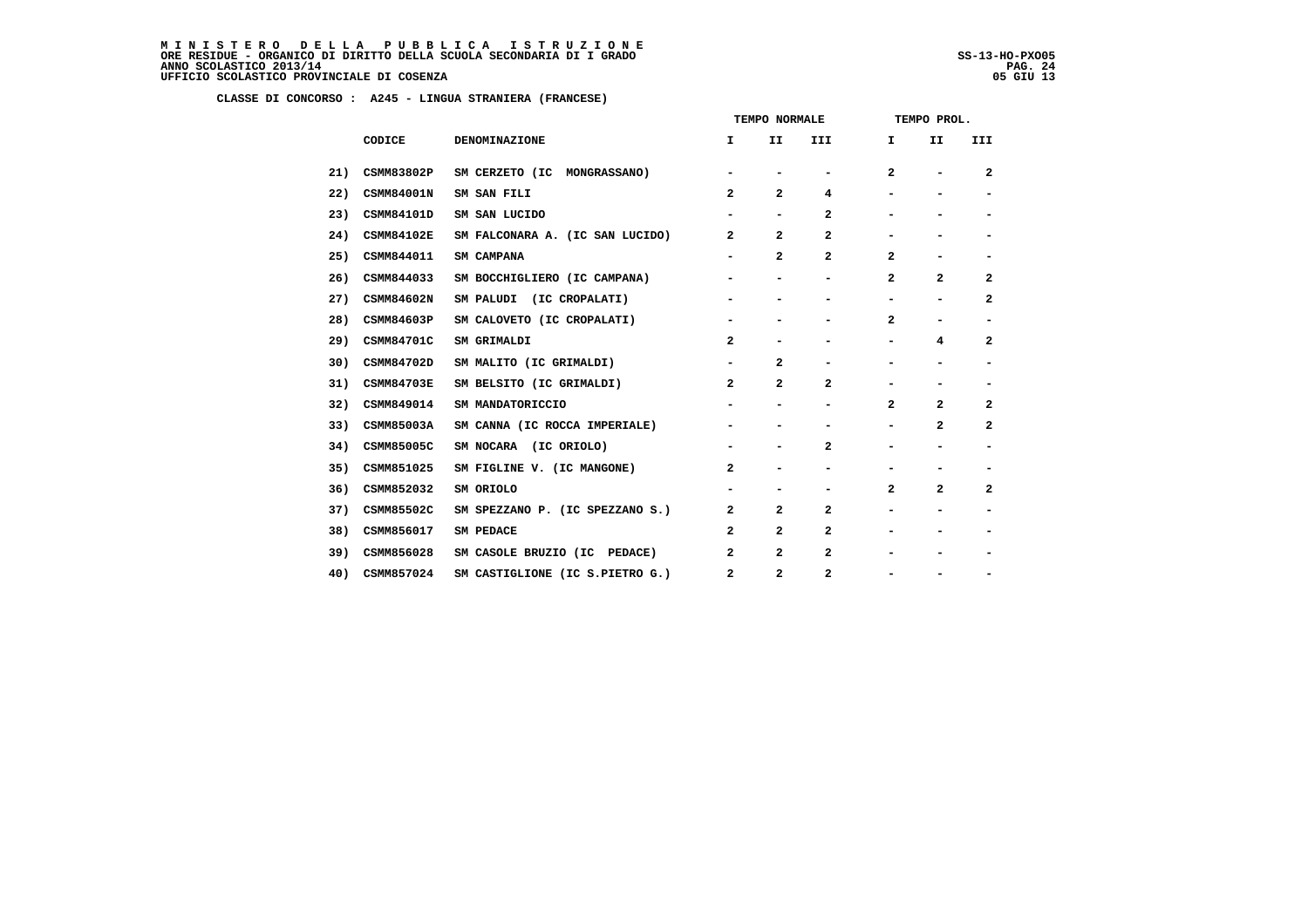|     |                   |                                  |                              | TEMPO NORMALE                |                          |                | TEMPO PROL.                  |                          |
|-----|-------------------|----------------------------------|------------------------------|------------------------------|--------------------------|----------------|------------------------------|--------------------------|
|     | CODICE            | DENOMINAZIONE                    | I.                           | II                           | III                      | I.             | II                           | III                      |
| 41) | CSMM85802X        | SM SAN BASILE                    | $\overline{\phantom{0}}$     |                              | $\overline{\phantom{0}}$ | $\overline{a}$ | $\qquad \qquad \blacksquare$ | $\overline{a}$           |
| 42) | CSMM858031        | SM LUNGRO                        |                              | -                            | -                        | 2              | $\mathbf{2}$                 | 4                        |
| 43) | CSMM858053        | SM ACQUAFORMOSA                  | $\qquad \qquad \blacksquare$ | -                            | -                        | 2              | $\mathbf{2}$                 | $\overline{\phantom{a}}$ |
| 44) | CSMM86101P        | SM GUARDIA PIEMONTESE            | $\mathbf{2}$                 | $\overline{a}$               | $\mathbf{2}$             | -              | $\overline{\phantom{0}}$     | $\blacksquare$           |
| 45) | CSMM86102Q        | SM ACQUAPPESA (IC GUARDIA P.)    | $\mathbf{2}$                 | $\mathbf{2}$                 | 2                        | Ξ.             | $\qquad \qquad \blacksquare$ | -                        |
| 46) | CSMM86301A        | SM MALVITO                       | 2                            | $\qquad \qquad \blacksquare$ | -                        |                | $\overline{a}$               | $\mathbf{2}$             |
| 47) | CSMM86302B        | SM S. AGATA D'ESARO(IC MALVITO)  | -                            | -                            | -                        | $\mathbf{2}$   | $\overline{2}$               | $\mathbf{2}$             |
| 48) | CSMM864016        | SM SCIGLIANO                     | $\qquad \qquad \blacksquare$ | $\qquad \qquad \blacksquare$ | 2                        | 2              | $\overline{2}$               | -                        |
| 49) | CSMM864027        | SM PEDIVIGLIANO (IC SCIGLIANO)   |                              | -                            | -                        | $\mathbf{z}$   | $\overline{a}$               | $\overline{\phantom{a}}$ |
| 50) | CSMM864038        | SM BIANCHI                       | $\qquad \qquad \blacksquare$ | -                            | -                        | $\overline{a}$ | $\overline{2}$               | 2                        |
| 51) | CSMM864049        | SM COLOSIMI (IC SCIGLIANO)       | $\qquad \qquad \blacksquare$ |                              | -                        | 2              | $\overline{a}$               | $\mathbf{2}$             |
| 52) | CSMM865023        | SM LAGO                          | 2                            | 2                            | 2                        | -              | -                            | $\overline{\phantom{a}}$ |
| 53) | CSMM86701N        | SM S.MARTINO DI F. (IC TORANOC.) | -                            | $\qquad \qquad \blacksquare$ | $\overline{\phantom{0}}$ | 2              | $\overline{\phantom{0}}$     | 2                        |
| 54) | CSMM87001D        | SM MENDICINO                     | $\qquad \qquad \blacksquare$ | $\qquad \qquad \blacksquare$ | $\mathbf{2}$             | Ξ.             | -                            | -                        |
| 55) | CSMM871019        | SM PAOLA RIONE COLONNE           | -                            | $\overline{\phantom{0}}$     | -                        | Ξ.             | -                            | 2                        |
| 56) | CSMM872015        | SM CETRARO                       |                              |                              | -                        | -              | $\mathbf{2}$                 | $\mathbf{2}$             |
| 57) | <b>CSMM87402T</b> | SM PARENTI (IC ROGLIANO)         | -                            | -                            | -                        | 2              | $\mathbf{2}$                 | 2                        |
| 58) | CSMM877018        | <b>CERISANO</b><br>SM            | 2                            | 4                            | $\mathbf{2}$             | Ξ.             | $\qquad \qquad \blacksquare$ | $\overline{\phantom{a}}$ |
| 59) | CSMM88401B        | SM ACRI SAN GIACOMO              | $\qquad \qquad \blacksquare$ | $\mathbf{z}$                 | 2                        | -              | $\qquad \qquad \blacksquare$ | -                        |
| 60) | CSMM886013        | SM CORIGLIANO "TIERI"            | $\qquad \qquad \blacksquare$ | $\overline{a}$               | 4                        | -              | -                            | -                        |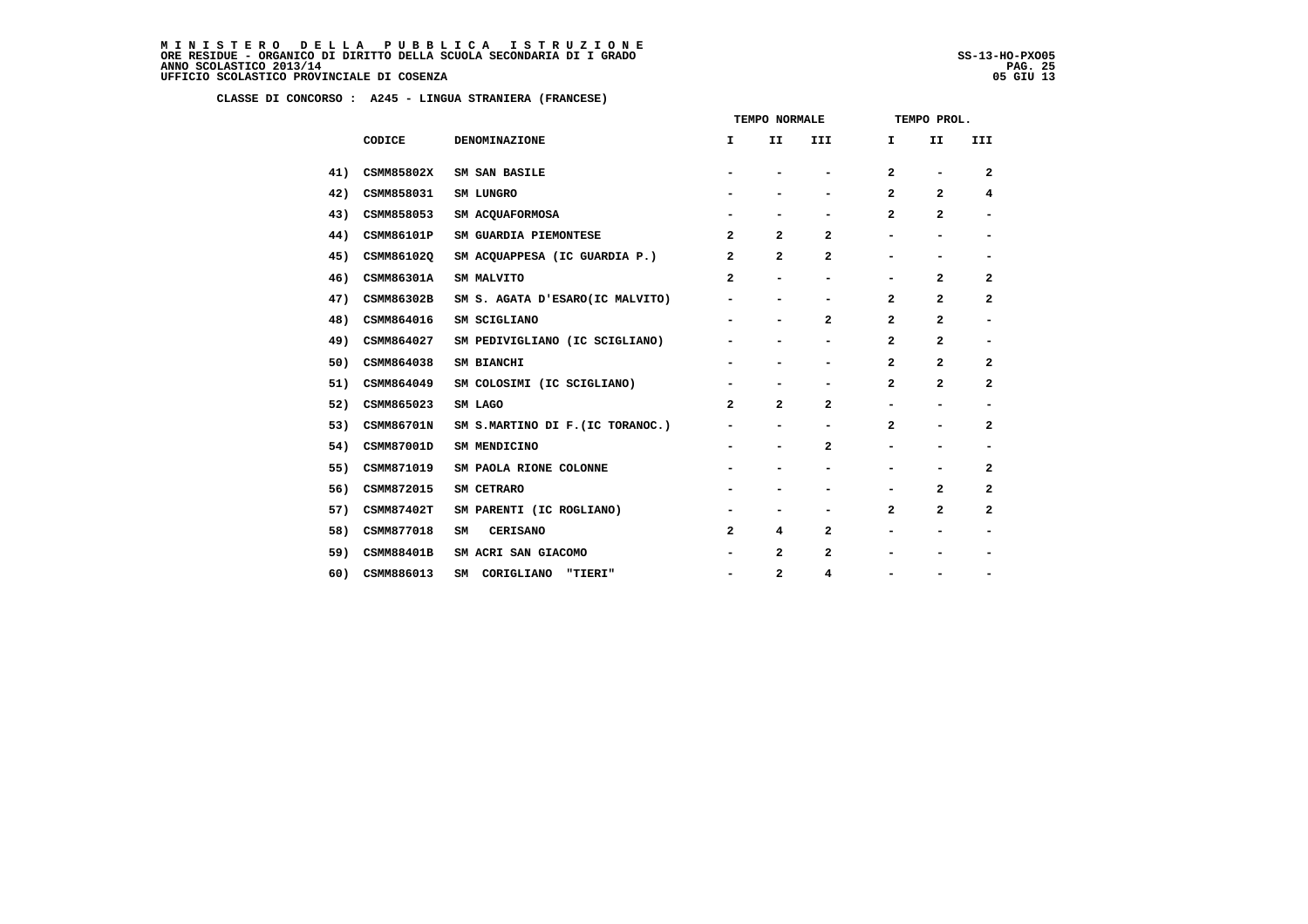MINISTERO DELLA PUBBLICA ISTRUZIONE<br>ORERESIDUE – ORGANICO DI DIRITTO DELLA SCUOLA SECONDARIA DI IGRADO<br>ANNO SCOLASTICO 2013/14 PAG. 26<br>UFFICIO SCOLASTICO PROVINCIALE DI COSENZA (1998)

|     |                   |                                  | TEMPO NORMALE                |                              |                          | TEMPO PROL.  |                          |                          |
|-----|-------------------|----------------------------------|------------------------------|------------------------------|--------------------------|--------------|--------------------------|--------------------------|
|     | CODICE            | <b>DENOMINAZIONE</b>             | I.                           | II                           | III                      | Ι.           | II                       | III                      |
| 61) | <b>CSMM88901E</b> | SM MONTALTO UFFUGO SCALO         |                              |                              | $\mathbf{2}$             |              |                          |                          |
| 62) | <b>CSMM89701D</b> | SM COSENZA<br>"ZUMBINI"          | $\mathbf{2}$                 | $\overline{a}$               | $\mathbf{2}$             |              |                          |                          |
| 63) | CSMM899015        | SM ACRI VIA ALDO MORO            |                              | $\qquad \qquad \blacksquare$ | 2                        |              |                          | $\overline{\phantom{a}}$ |
| 64) | CSMM8A002V        | SM ALBIDONA (IC TREBISACCE)      |                              | -                            | -                        | $\mathbf{z}$ | $\overline{a}$           | $\overline{\mathbf{2}}$  |
| 65) | CSMM8A003X        | SM ALESSANDRIA C. (IC TREBISACC) | -                            |                              | $\mathbf{2}$             |              |                          | $\overline{\phantom{a}}$ |
| 66) | CSMM8AA01N        | SM LUZZI G. COPPA                | $\overline{\phantom{0}}$     | 2                            | $\overline{\phantom{0}}$ | -            | $\overline{\phantom{0}}$ | $\overline{\mathbf{2}}$  |
| 67) | CSMM8AF01R        | SM CASSANO I. " LANZA"           | -                            | $\overline{\phantom{0}}$     | $\mathbf{2}$             | -            |                          | -                        |
| 68) | CSMM8AK02E        | SM ZUMPANO (SM RENDE- COMMENDA)  | $\overline{a}$               | $\overline{a}$               | $\mathbf{2}$             |              |                          |                          |
| 69) | CSMM8AS01D        | SM BELVEDERE "PADRE G. PUGLISI"  | -                            | $\overline{\mathbf{2}}$      | $\overline{\phantom{0}}$ |              |                          | $\overline{\phantom{a}}$ |
| 70) | CSMM8AU026        | SM AIETA - (IC - PRAIA A MARE)   | -                            | -                            | -                        | 2            | $\overline{a}$           | $\overline{\phantom{a}}$ |
| 71) | CSMM8AU037        | SM S.NICOLA A. (IC- PRAIA A M.)  | $\qquad \qquad \blacksquare$ |                              | 2                        | $\mathbf{z}$ | $\overline{a}$           | $\blacksquare$           |
| 72) | CSMM8AW01R        | SM S.GIOV. "DAFIORE-MARCONI 2"   | -                            | $\qquad \qquad \blacksquare$ | 2                        | -            | $\overline{\phantom{0}}$ | $\overline{\phantom{a}}$ |
| 73) | CSMM8AX01L        | SM S. GIOV. "DA FIORE-MARCONI"   | -                            | $\qquad \qquad \blacksquare$ | 2                        |              |                          |                          |
| 74) | CSMM8AY01C        | <b>SCALEA</b><br>SM              | 2                            | $\overline{a}$               | 2                        |              |                          | $\overline{\mathbf{2}}$  |
| 75) | CSMM8AY02D        | SM S. DOMENICA T.- (IC SCALEA)   | 2                            | 2                            | 2                        |              |                          |                          |
|     |                   |                                  |                              |                              |                          |              |                          |                          |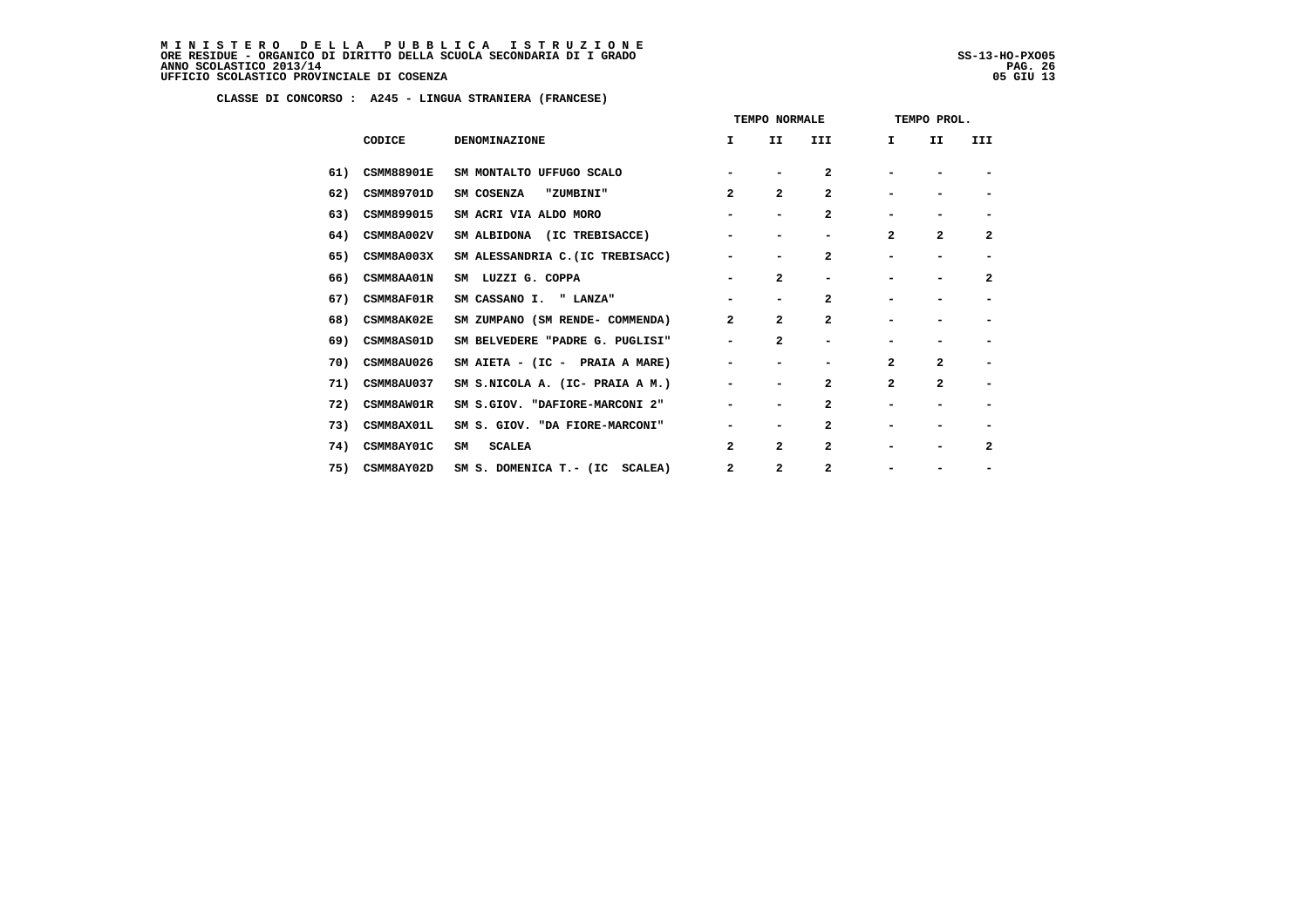MINISTERO DELLA PUBBLICA ISTRUZIONE<br>ORERESIDUE – ORGANICO DI DIRITTO DELLA SCUOLA SECONDARIA DI IGRADO<br>ANNO SCOLASTICO 2013/14 PAG. 27<br>UFFICIO SCOLASTICO PROVINCIALE DI COSENZA (1998)

j

|     |                   |                                  | TEMPO NORMALE            |                          |                          | TEMPO PROL.  |    |                          |  |
|-----|-------------------|----------------------------------|--------------------------|--------------------------|--------------------------|--------------|----|--------------------------|--|
|     | CODICE            | DENOMINAZIONE                    | I.                       | II                       | III                      | $\mathbf{I}$ | II | III                      |  |
| 1)  | CSMM81702N        | SM DOMANICO (IC CAROLEI)         |                          |                          |                          | 3            | 3  |                          |  |
| 2)  | CSMM82301X        | SM VILLAPIANA - "G.PASCOLI"      |                          |                          |                          | -            |    | 3                        |  |
| 3)  | CSMM823021        | SM PLATACI (IC VILLAPIANA)       |                          |                          |                          | 3            | -  | $\overline{\phantom{a}}$ |  |
| 4)  | <b>CSMM82403T</b> | SM CERCHIARA (IC FRANCAVILLA)    |                          |                          |                          | 3            | 3  | 3                        |  |
| 5)  | CSMM82404V        | SM S.LORENZO B. (IC FRANCAVILLA) | -                        | $\overline{\phantom{0}}$ |                          | -            | -  | 3                        |  |
| 6)  | CSMM828013        | SM LAINO BORGO                   |                          | $\overline{\phantom{0}}$ | $\overline{\phantom{0}}$ | 3            | 3  | 6                        |  |
| 7)  | CSMM828024        | SM PAPASIDERO (IC- LAINO BORGO)  |                          | 3                        |                          |              | -  |                          |  |
| 8)  | CSMM83402B        | SM ORSOMARSO (IC - VERBICARO)    | -                        | -                        | -                        | -            | з  | $\overline{\phantom{a}}$ |  |
| 9)  | <b>CSMM83701T</b> | SM S. MARIA DEL C. - MARCELLINA  | -                        | 3                        | $\overline{\phantom{0}}$ | -            | -  | $\overline{\phantom{a}}$ |  |
| 10) | CSMM84002P        | SM S.VINCENZO LA C. (IC S. FILI) | -                        | $\overline{a}$           | 3                        |              |    |                          |  |
| 11) | <b>CSMM84102E</b> | SM FALCONARA A. (IC SAN LUCIDO)  | $\overline{\phantom{a}}$ | -                        | 3                        | -            | -  | $\overline{\phantom{a}}$ |  |
| 12) | CSMM84602N        | SM PALUDI (IC CROPALATI)         | $\overline{\phantom{a}}$ | -                        | -                        | -            | -  | з                        |  |
| 13) | CSMM84702D        | SM MALITO (IC GRIMALDI)          |                          | 3                        |                          |              |    |                          |  |
| 14) | <b>CSMM84703E</b> | SM BELSITO (IC GRIMALDI)         | $\overline{\phantom{a}}$ | -                        | 3                        | -            |    | $\overline{\phantom{a}}$ |  |
| 15) | CSMM85003A        | SM CANNA (IC ROCCA IMPERIALE)    | $\overline{\phantom{a}}$ | -                        | $\overline{\phantom{a}}$ | -            | 3  | 3                        |  |
| 16) | CSMM85005C        | SM NOCARA (IC ORIOLO)            |                          | $\overline{\phantom{0}}$ | 3                        |              |    |                          |  |
| 17) | CSMM852032        | SM ORIOLO                        | -                        | -                        | -                        | -            | 3  | 3                        |  |
| 18) | CSMM858053        | SM ACQUAFORMOSA                  | -                        | -                        | $\overline{\phantom{a}}$ | 3            | 3  | $\overline{\phantom{a}}$ |  |
| 19) | CSMM86001V        | SM LATTARICO - REGINA            |                          |                          | 3                        |              |    |                          |  |
| 20) | CSMM864027        | SM PEDIVIGLIANO (IC SCIGLIANO)   | $\overline{\phantom{a}}$ | -                        | $\overline{\phantom{a}}$ | 3            | 3  | $\overline{\phantom{a}}$ |  |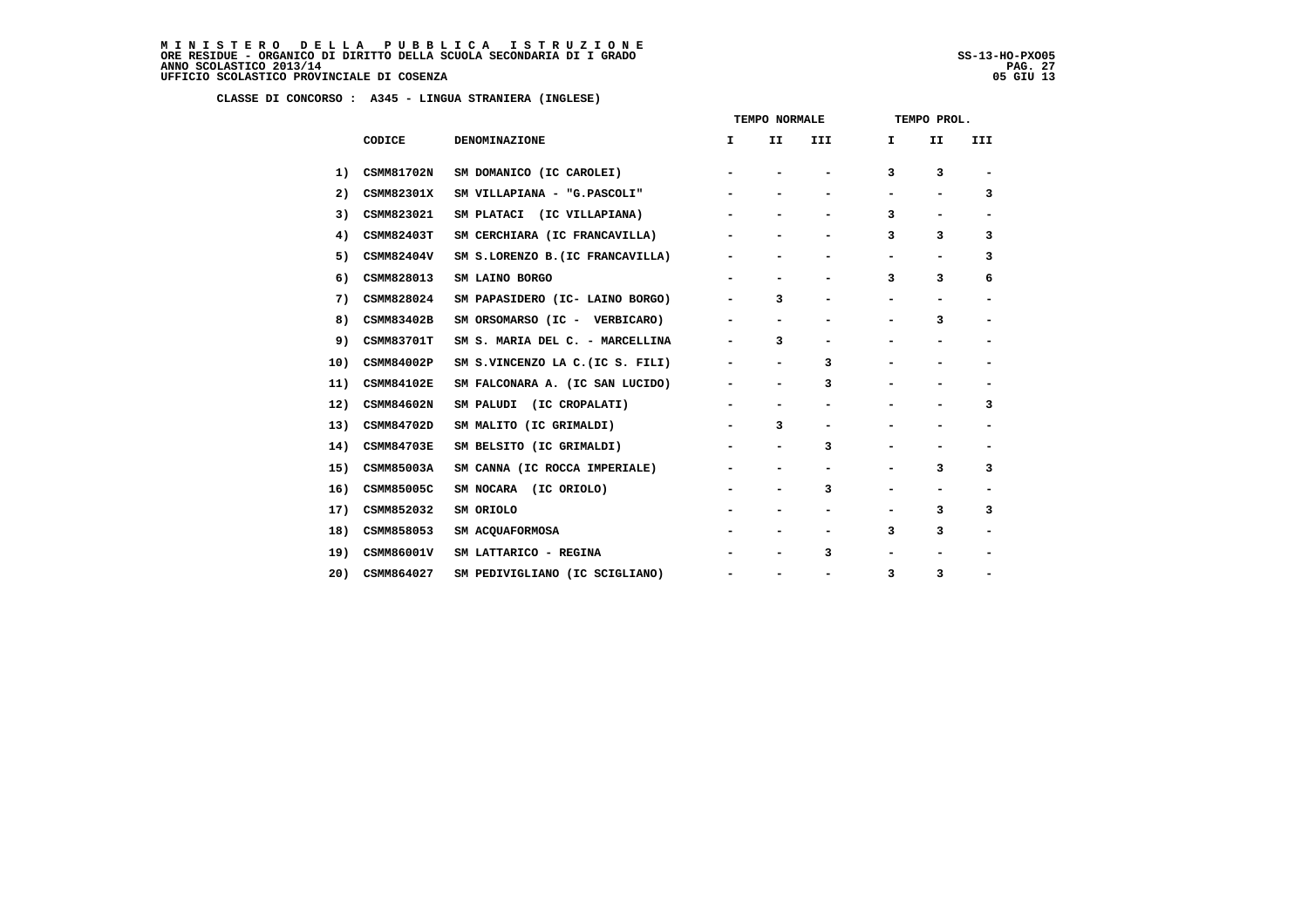MINISTERO DELLA PUBBLICA ISTRUZIONE<br>ORERESIDUE – ORGANICO DI DIRITTO DELLA SCUOLA SECONDARIA DI IGRADO<br>ANNO SCOLASTICO 2013/14 PAG. 28<br>UFFICIO SCOLASTICO PROVINCIALE DI COSENZA (1998)

j

|     |                   |                                  | TEMPO NORMALE |    |     | TEMPO PROL.  |    |     |
|-----|-------------------|----------------------------------|---------------|----|-----|--------------|----|-----|
|     | CODICE            | <b>DENOMINAZIONE</b>             | I.            | II | III | $\mathbf{I}$ | II | III |
| 21) | <b>CSMM86701N</b> | SM S.MARTINO DI F. (IC TORANOC.) |               |    |     | 3            |    | 3   |
| 22) | CSMM87001D        | SM MENDICINO                     |               |    | 3   |              |    |     |
| 23) | <b>CSMM871019</b> | SM PAOLA RIONE COLONNE           |               | 3  | 3   |              | -  | 3   |
| 24) | <b>CSMM87703A</b> | SM MARANO PR. (IC CERISANO)      |               |    | 3   |              |    |     |
| 25) | <b>CSMM87901X</b> | RENDE QUATTROMIGLIA<br>SM        | 1             | 4  | 8   |              |    |     |
| 26) | CSMM8A002V        | SM ALBIDONA (IC TREBISACCE)      |               |    | -   | 3            | 3  | 3   |
| 27) | <b>CSMM8AK01D</b> | SM RENDE DE COUBERTIN-COMMENDA   |               |    | 3   |              |    |     |
| 28) | <b>CSMM8AL019</b> | SM COSENZA"D. MILANI-DE MATERA"  | 3             |    |     |              |    |     |
| 29) | CSMM8AU026        | SM AIETA - (IC - PRAIA A MARE)   |               |    |     | 3            | 3  |     |
| 30) | CSMM8AX01L        | SM S. GIOV. "DA FIORE-MARCONI"   | 3             | 3  | 9   |              |    |     |
| 31) | CSMM8AY01C        | SM<br><b>SCALEA</b>              |               |    |     |              |    | 3   |
|     |                   |                                  |               |    |     |              |    |     |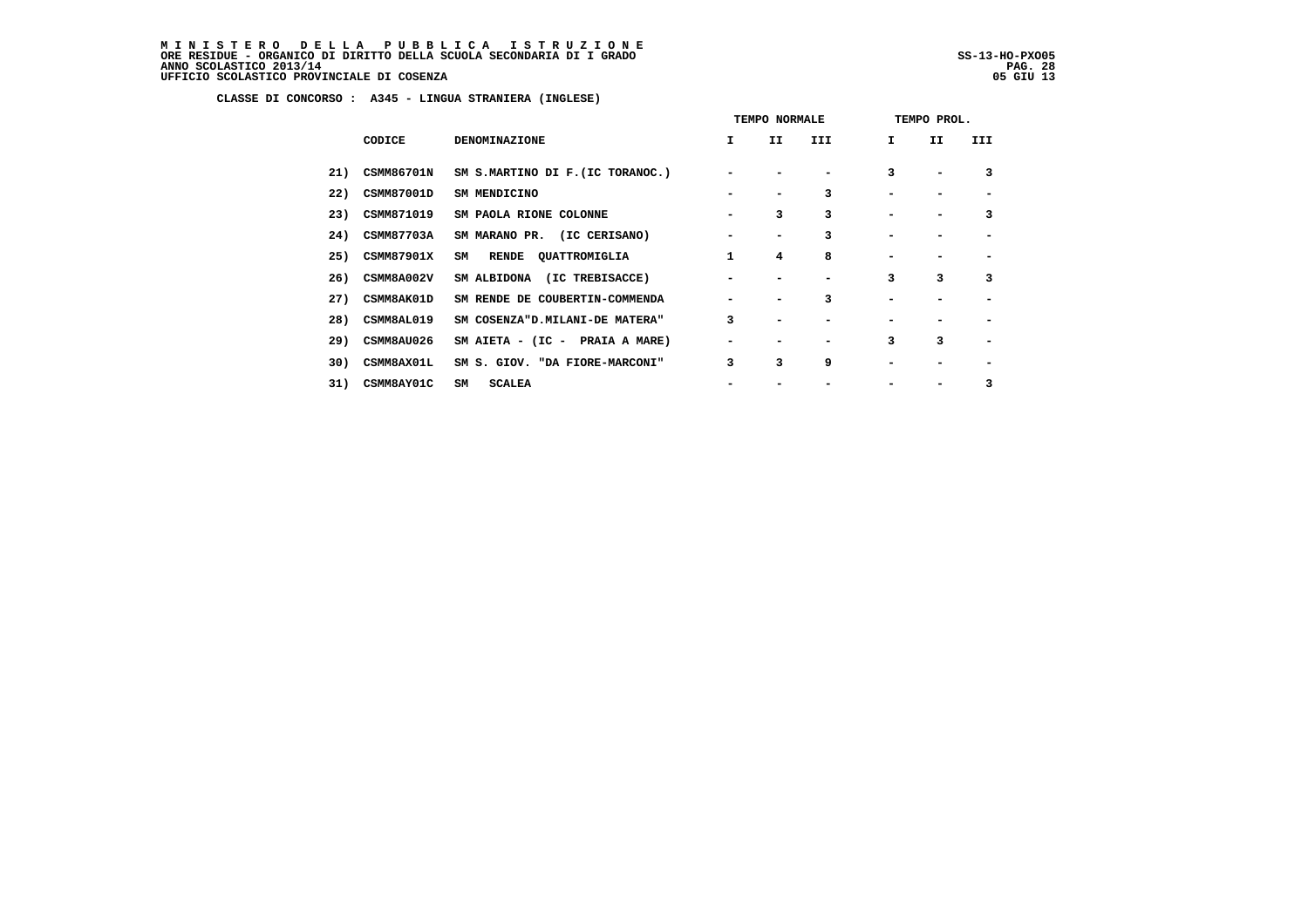MINISTERO DELLA PUBBLICA ISTRUZIONE<br>ORERESIDUE – ORGANICO DI DIRITTO DELLA SCUOLA SECONDARIA DI IGRADO<br>ANNO SCOLASTICO 2013/14 PAG. 29<br>UFFICIO SCOLASTICO PROVINCIALE DI COSENZA (1998)

j

 **CLASSE DI CONCORSO : A445 - LINGUA STRANIERA (SPAGNOLO)**

|    |                   |                                      | TEMPO NORMALE            |                          |                          | TEMPO PROL.              |                          |     |  |
|----|-------------------|--------------------------------------|--------------------------|--------------------------|--------------------------|--------------------------|--------------------------|-----|--|
|    | CODICE            | <b>DENOMINAZIONE</b>                 | $\mathbf{I}$             | II                       | III                      | I.                       | II                       | III |  |
| 1) | CSMM865012        | <b>SM AMANTEA</b><br><b>"MAMELI"</b> | 4                        | 4                        | 4                        | $\overline{\phantom{0}}$ | $\overline{\phantom{0}}$ |     |  |
| 2) | <b>CSMM87901X</b> | SM<br>RENDE QUATTROMIGLIA            | $\overline{\phantom{0}}$ | $\overline{\phantom{0}}$ | 4                        | $\,$                     |                          |     |  |
| 3) | CSMM886013        | CORIGLIANO<br>SM<br>"TIERI"          | 4                        | 2                        | 2                        | $\overline{\phantom{0}}$ |                          |     |  |
| 4) | <b>CSMM8AE011</b> | SM S. MARCO ARGENTANO                | $\overline{\phantom{0}}$ | 2                        | $\overline{\phantom{a}}$ |                          |                          |     |  |
| 5) | CSMM8AK01D        | SM RENDE DE COUBERTIN-COMMENDA       | $\blacksquare$           | $\blacksquare$           | 2                        | $\blacksquare$           |                          |     |  |
| 6) | CSMM8AS01D        | SM BELVEDERE "PADRE G. PUGLISI"      |                          |                          |                          | 2                        | 4                        | 2   |  |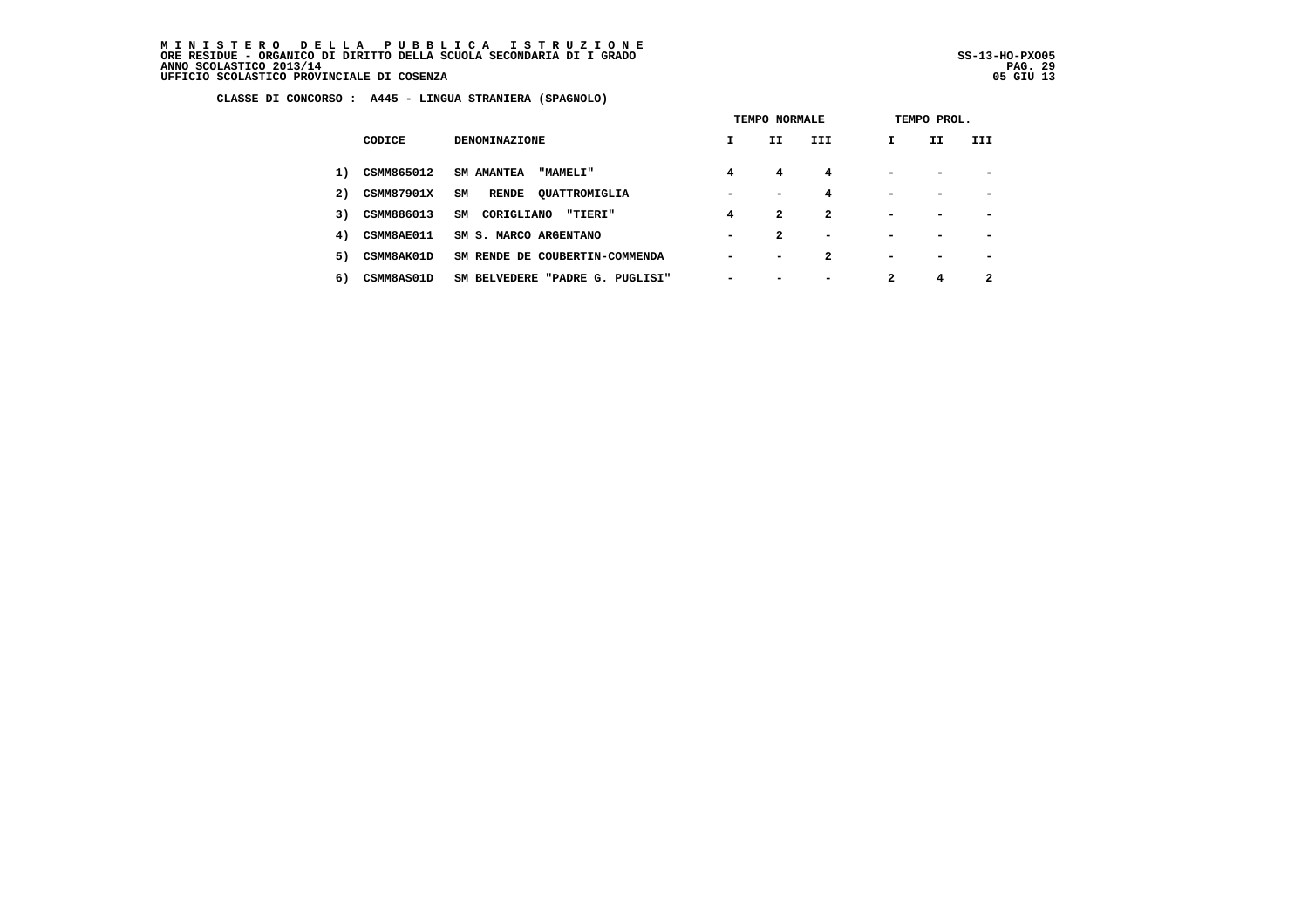MINISTERO DELLA PUBBLICA ISTRUZIONE<br>ORERESIDUE – ORGANICO DI DIRITTO DELLA SCUOLA SECONDARIA DI IGRADO<br>ANNO SCOLASTICO 2013/14 PAG. 30<br>UFFICIO SCOLASTICO PROVINCIALE DI COSENZA (1998)

ļ

 **CLASSE DI CONCORSO : A545 - LINGUA STRANIERA (TEDESCO)**

|    |            |                                 | TEMPO NORMALE                                                                                                   |     | TEMPO PROL. |    |     |  |
|----|------------|---------------------------------|-----------------------------------------------------------------------------------------------------------------|-----|-------------|----|-----|--|
|    | CODICE     | <b>DENOMINAZIONE</b>            | IJ                                                                                                              | III |             | IJ | III |  |
| 1) | CSMM849036 | SM PIETRAPAOLA (IC MANDATORICC) | the contract of the contract of the contract of the contract of the contract of the contract of the contract of |     |             |    |     |  |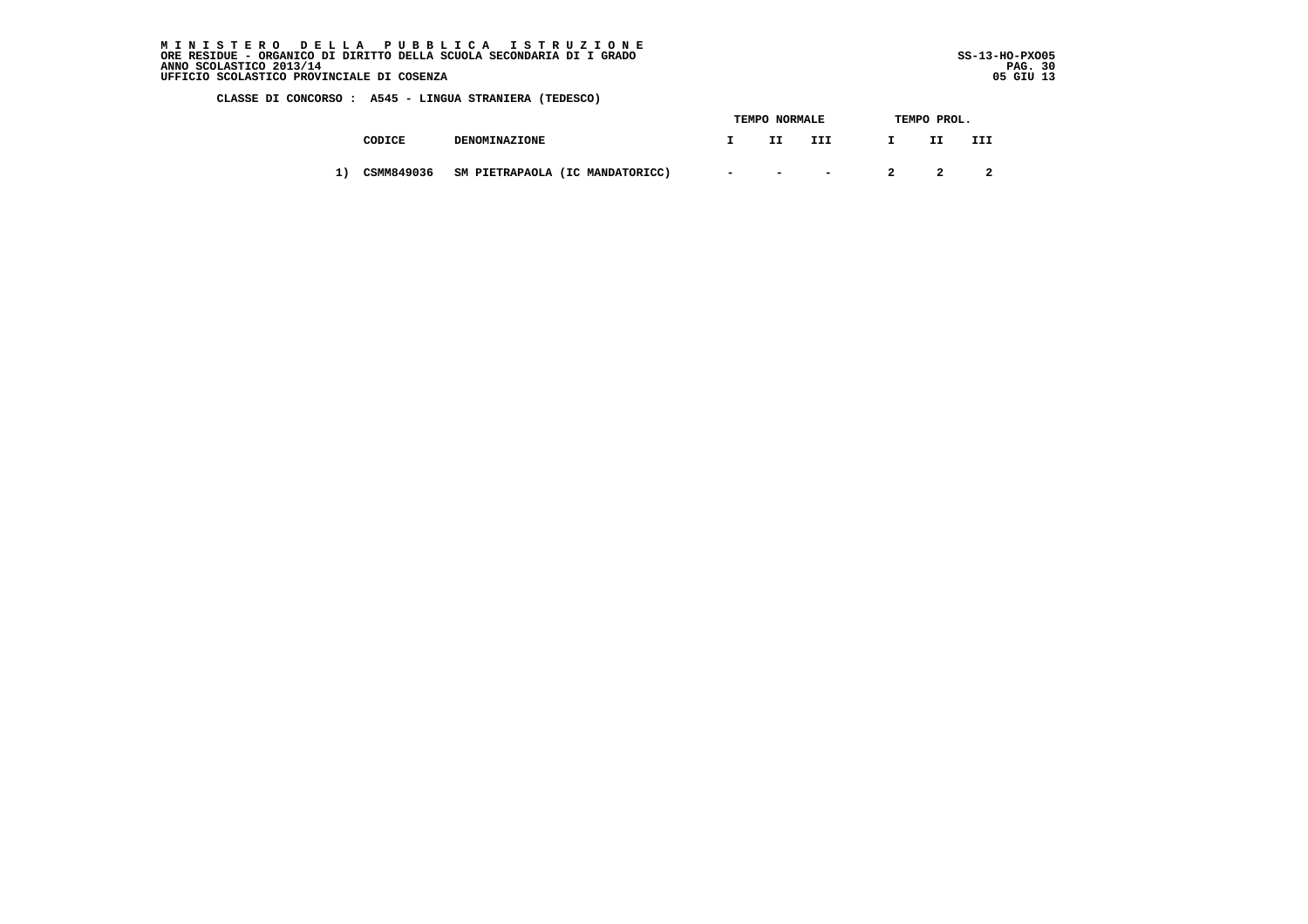MINISTERO DELLA PUBBLICA ISTRUZIONE<br>ORERESIDUE – ORGANICO DI DIRITTO DELLA SCUOLA SECONDARIA DI IGRADO<br>ANNO SCOLASTICO 2013/14 PAG. 31<br>UFFICIO SCOLASTICO PROVINCIALE DI COSENZA (1993)

j

 **CLASSE DI CONCORSO : AA77 - ARPA**

|  |            |                                 |   | TEMPO NORMALE            |                          | TEMPO PROL. |        |        |
|--|------------|---------------------------------|---|--------------------------|--------------------------|-------------|--------|--------|
|  | CODICE     | <b>DENOMINAZIONE</b>            |   | II                       | III                      |             | ---    | III    |
|  | CSMM8AL019 | SM COSENZA"D. MILANI-DE MATERA" | 6 | $\overline{\phantom{0}}$ | $\overline{\phantom{0}}$ | $\sim$      | $\sim$ | $\sim$ |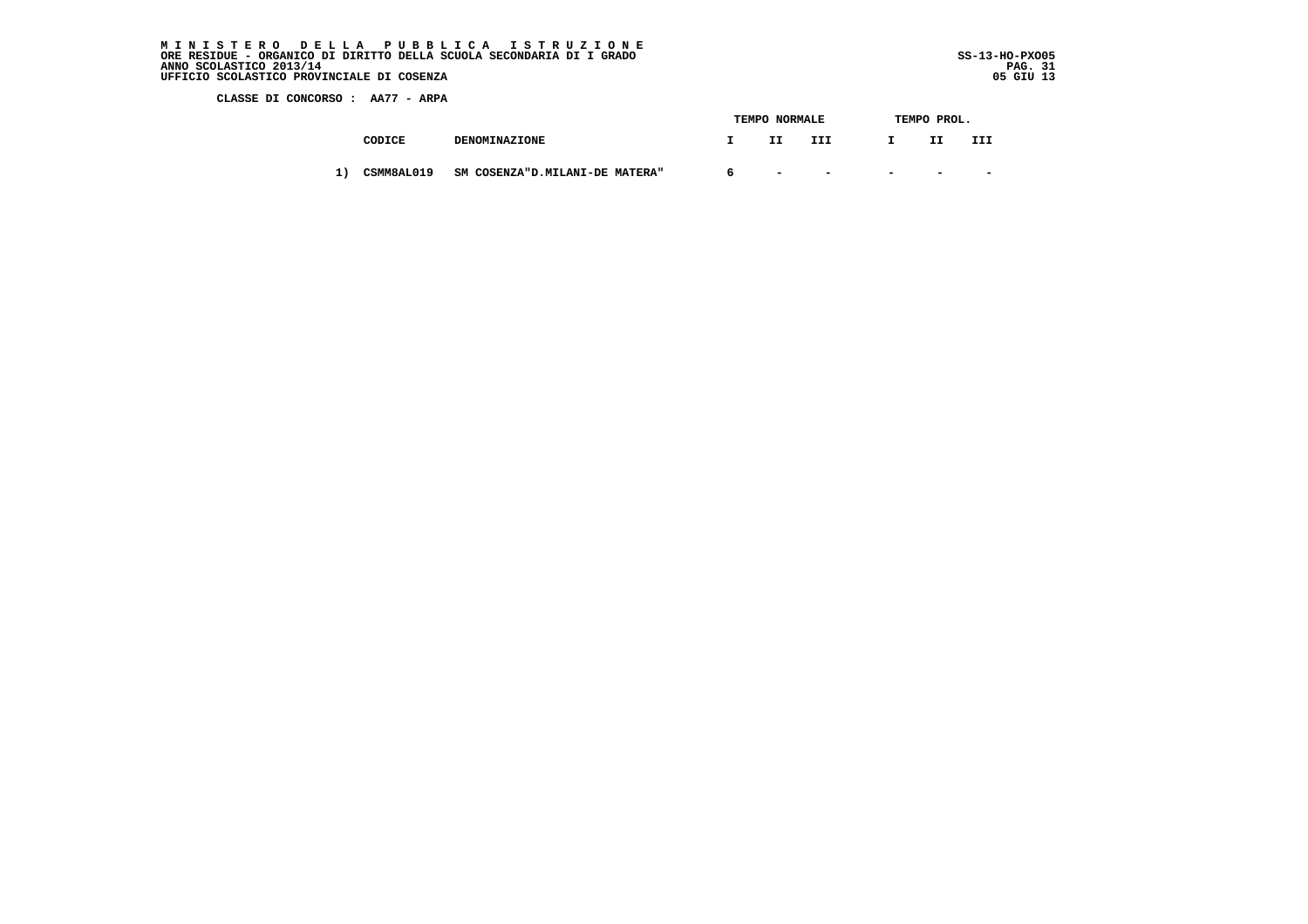**CLASSE DI CONCORSO : AB77 - CHITARRA**

|     |                   |                                  | TEMPO NORMALE            |    |                              | TEMPO PROL. |    |     |  |
|-----|-------------------|----------------------------------|--------------------------|----|------------------------------|-------------|----|-----|--|
|     | CODICE            | DENOMINAZIONE                    | I.                       | II | III                          | I           | II | III |  |
| 1)  | <b>CSMM80201V</b> | SM DIPIGNANO                     | 6                        |    |                              |             |    |     |  |
| 2)  | <b>CSMM81003X</b> | SM PIANECRATI (IC APRIGLIANO)    | 6                        |    |                              |             |    |     |  |
| 3)  | CSMM814015        | SM SAN SOSTI                     | 6                        |    |                              |             |    |     |  |
| 4)  | CSMM814037        | SM S.DONATO NINEA (IC S.SOSTI)   |                          |    |                              | 6           |    |     |  |
| 5)  | CSMM815011        | SM FAGNANO CASTELLO              | $12 \overline{ }$        |    |                              |             |    |     |  |
| 6)  | CSMM815022        | SM S CATERINA A. (IC FAGNANO C)  | 6                        |    |                              |             |    |     |  |
| 7)  | CSMM82301X        | SM VILLAPIANA - "G.PASCOLI"      |                          |    |                              | 12          |    |     |  |
| 8)  | CSMM82401Q        | SM FRANCAVILLA MARITTIMA         | 6                        |    | $\qquad \qquad \blacksquare$ |             |    |     |  |
| 9)  | CSMM82403T        | SM CERCHIARA (IC FRANCAVILLA)    |                          |    |                              | 12          |    |     |  |
| 10) | CSMM82404V        | SM S.LORENZO B. (IC FRANCAVILLA) |                          |    |                              | 6           |    |     |  |
| 11) | <b>CSMM82901V</b> | SM MORMANNO                      | 6                        |    |                              |             |    |     |  |
| 12) | <b>CSMM83301E</b> | SM BONIFATI - CITTADELLA         | 12                       |    |                              |             |    |     |  |
| 13) | CSMM836012        | SM DIAMANTE - "L.PAGANO"         | 12                       |    |                              |             |    | -   |  |
| 14) | <b>CSMM83701T</b> | SM S. MARIA DEL C. - MARCELLINA  | 12                       |    |                              |             |    |     |  |
| 15) | CSMM844011        | SM CAMPANA                       | 12                       |    |                              |             |    |     |  |
| 16) | CSMM84603P        | SM CALOVETO (IC CROPALATI)       | $\overline{\phantom{a}}$ |    | -                            | 12          | -  | -   |  |
| 17) | CSMM850018        | SM ROCCA IMPERIALE               | $\overline{\phantom{a}}$ |    | $\qquad \qquad \blacksquare$ | 12          |    |     |  |
| 18) | <b>CSMM85501B</b> | SM SPEZZANO DELLA SILA           | 12                       |    |                              |             |    |     |  |
| 19) | CSMM86301A        | SM MALVITO                       | 12                       |    |                              |             |    |     |  |
| 20) | CSMM86302B        | SM S. AGATA D'ESARO(IC MALVITO)  | $\overline{\phantom{a}}$ |    |                              | 6           | -  |     |  |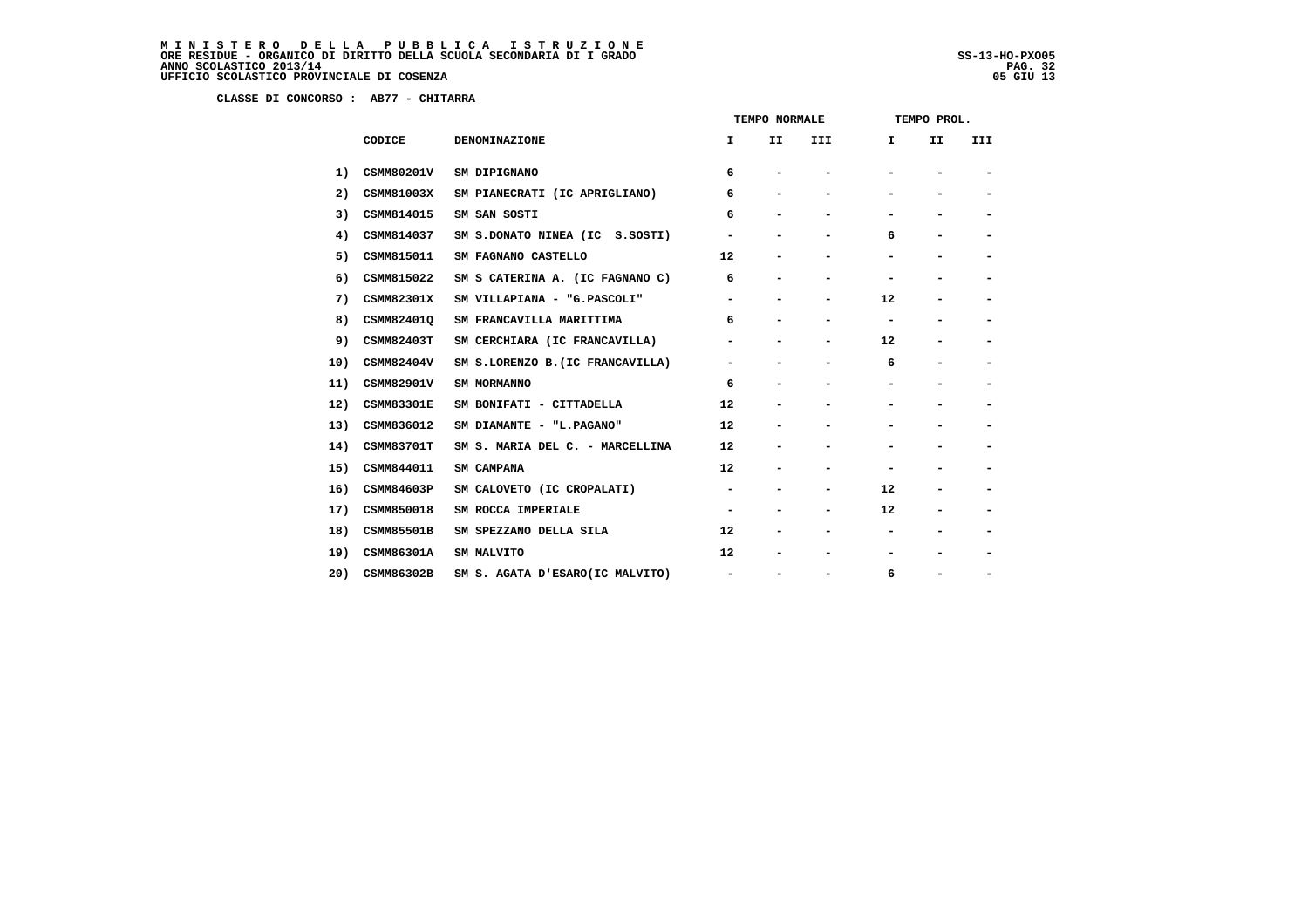MINISTERO DELLA PUBBLICA ISTRUZIONE<br>ORERESIDUE – ORGANICO DI DIRITTO DELLA SCUOLA SECONDARIA DI IGRADO<br>ANNO SCOLASTICO 2013/14 PAG. 33<br>UFFICIO SCOLASTICO PROVINCIALE DI COSENZA (1993)

j

 **CLASSE DI CONCORSO : AB77 - CHITARRA**

|     |                   |                                          | TEMPO NORMALE |    |     | TEMPO PROL. |     |     |
|-----|-------------------|------------------------------------------|---------------|----|-----|-------------|-----|-----|
|     | CODICE            | <b>DENOMINAZIONE</b>                     | I.            | II | III | I.          | II. | III |
| 21) | CSMM864016        | SM SCIGLIANO                             | 6             |    |     |             |     |     |
| 22) | CSMM864027        | SM PEDIVIGLIANO (IC SCIGLIANO)           |               |    |     | 6           |     |     |
| 23) | CSMM864038        | SM BIANCHI                               |               |    |     | 6           |     |     |
| 24) | CSMM864049        | SM COLOSIMI (IC SCIGLIANO)               |               |    |     | 6           |     |     |
| 25) | CSMM865023        | SM LAGO                                  | 12            |    |     |             |     |     |
| 26) | <b>CSMM87001D</b> | SM MENDICINO                             | 12            | -  |     |             |     |     |
| 27) | CSMM873011        | <b>FUSCALDO</b><br>"DE SETA"<br>SM       |               |    |     | 12          |     |     |
| 28) | CSMM8AM015        | <b>ROSSANO</b><br>"DA VINCI-AMICA"<br>SM | 12            | -  |     |             |     |     |
| 29) | CSMM8AR018        | CROSIA MIRTO<br>SM                       | 6             | -  |     |             |     |     |
| 30) | CSMM8AV011        | S.GIOV. "DA FIORE-MARCONI"<br>SM         | 12            |    |     |             |     |     |
| 31) | CSMM8AZ018        | SM AMANTEA CAMPORA S.G.                  | 12            |    |     |             |     |     |
|     |                   |                                          |               |    |     |             |     |     |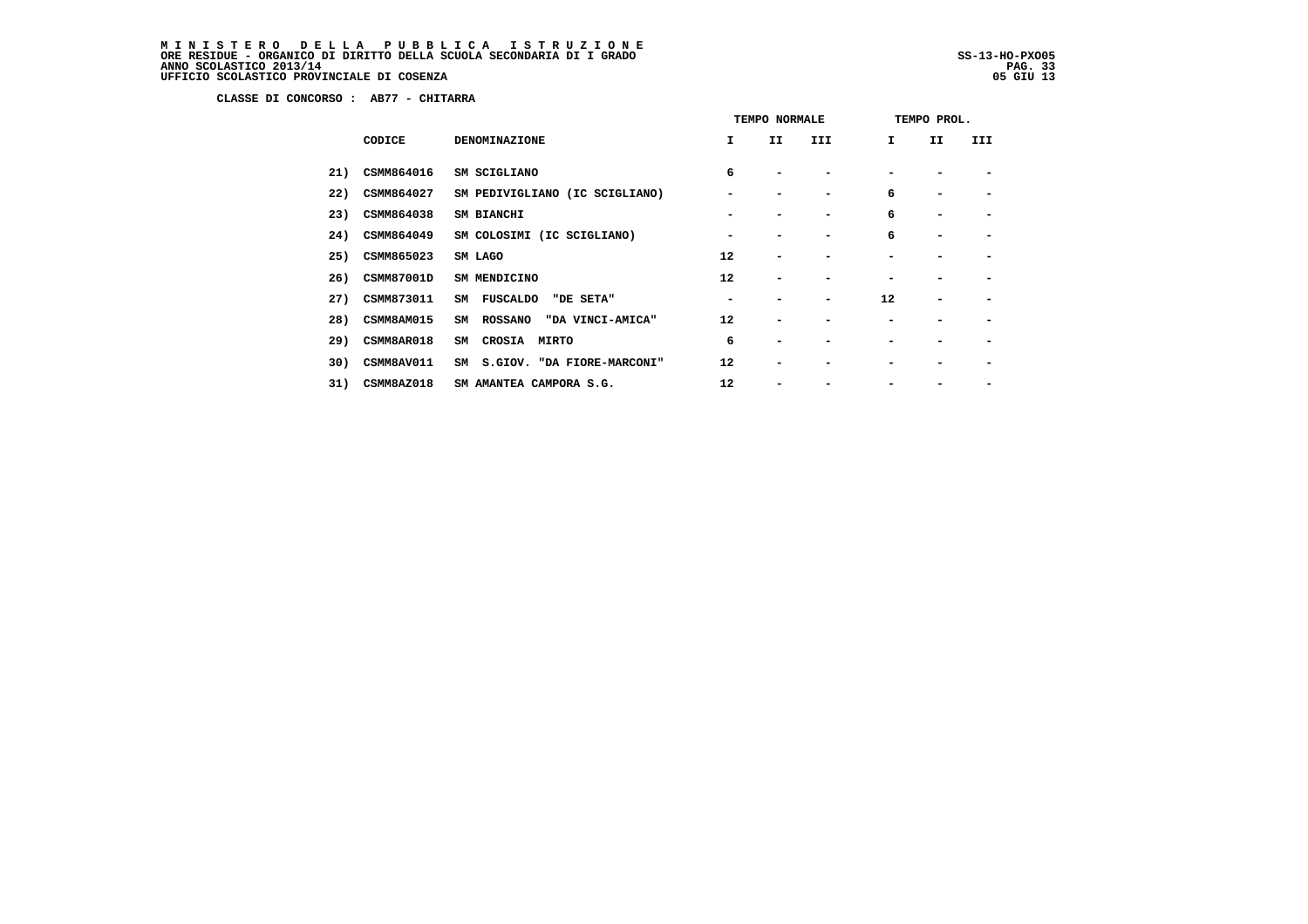**CLASSE DI CONCORSO : AC77 - CLARINETTO**

|     |                   |                                  | TEMPO NORMALE            |                          |                          | TEMPO PROL.              |                |                          |
|-----|-------------------|----------------------------------|--------------------------|--------------------------|--------------------------|--------------------------|----------------|--------------------------|
|     | CODICE            | <b>DENOMINAZIONE</b>             | I.                       | II                       | III                      | I.                       | II             | III                      |
| 1)  | CSMM824010        | SM FRANCAVILLA MARITTIMA         | 6                        |                          |                          |                          |                | -                        |
| 2)  | CSMM844011        | SM CAMPANA                       | 12                       | -                        |                          |                          |                |                          |
| 3)  | <b>CSMM84601L</b> | SM CROPALATI                     | -                        | -                        | $\overline{\phantom{0}}$ | 12                       | -              |                          |
| 4)  | CSMM86301A        | SM MALVITO                       | 12                       | $\overline{\phantom{0}}$ | $\overline{\phantom{0}}$ | -                        | -              | $\overline{\phantom{0}}$ |
| 5)  | CSMM86302B        | SM S. AGATA D'ESARO(IC MALVITO)  | $\overline{\phantom{0}}$ | -                        | $\overline{\phantom{0}}$ | 6                        | -              | $\overline{\phantom{0}}$ |
| 6)  | CSMM864016        | SM SCIGLIANO                     | 6                        | -                        | ۰                        | -                        |                | -                        |
| 7)  | CSMM864027        | SM PEDIVIGLIANO (IC SCIGLIANO)   | $\overline{\phantom{0}}$ | -                        | $\overline{\phantom{0}}$ | 6                        | $\blacksquare$ | $\overline{\phantom{0}}$ |
| 8)  | CSMM864038        | SM BIANCHI                       |                          |                          |                          | 6                        | -              |                          |
| 9)  | CSMM864049        | SM COLOSIMI (IC SCIGLIANO)       | $\overline{\phantom{0}}$ | -                        |                          | 6                        | -              | $\overline{\phantom{0}}$ |
| 10) | CSMM865023        | SM LAGO                          | 12                       | -                        | $\overline{\phantom{0}}$ | $\overline{\phantom{0}}$ | -              | -                        |
| 11) | CSMM86701N        | SM S.MARTINO DI F. (IC TORANOC.) | -                        | -                        | ۰                        | 6                        | -              | -                        |
| 12) | CSMM873011        | "DE SETA"<br>FUSCALDO<br>SM      | $\overline{\phantom{0}}$ | -                        | $\overline{\phantom{a}}$ | 12                       | -              | $\overline{\phantom{a}}$ |
| 13) | <b>CSMM87501L</b> | ROGGIANO GRAVINA<br>SM           | 12                       | -                        |                          |                          | -              | $\overline{\phantom{0}}$ |
| 14) | CSMM88801P        | SM MONTALTO UFFUGO -TAVERNA      | 6                        | -                        |                          |                          |                |                          |
| 15) | CSMM89201A        | SM<br>CARIATI M.NA DE AMICIS     |                          |                          | -                        | 12                       |                | -                        |
|     |                   |                                  |                          |                          |                          |                          |                |                          |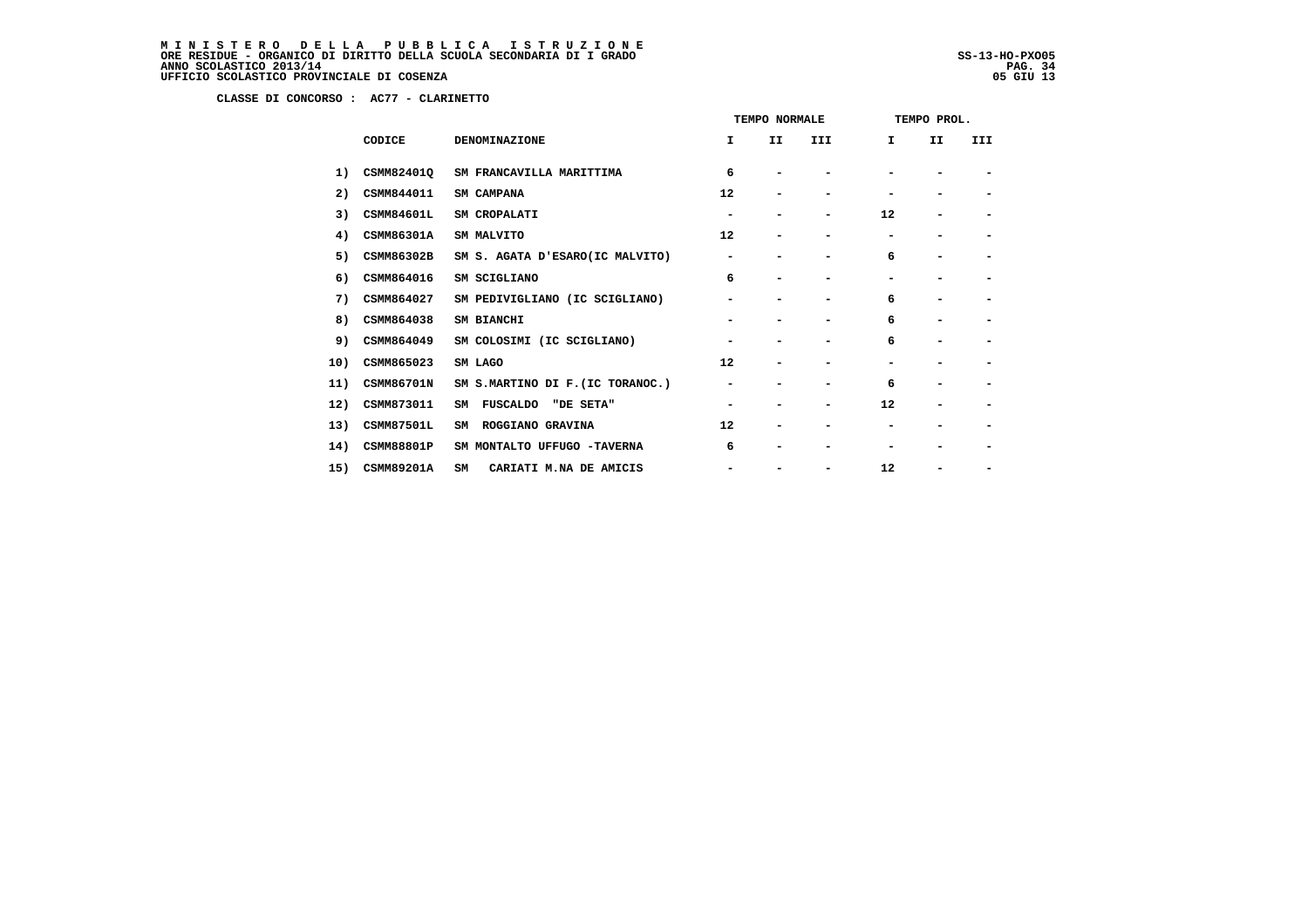MINISTERO DELLA PUBBLICA ISTRUZIONE<br>ORERESIDUE – ORGANICO DI DIRITTO DELLA SCUOLA SECONDARIA DI IGRADO<br>ANNO SCOLASTICO 2013/14 PAG. 35<br>UFFICIO SCOLASTICO PROVINCIALE DI COSENZA (1998)

j

 **CLASSE DI CONCORSO : AD77 - CORNO**

|    |                   |                                  | TEMPO NORMALE  |                                     |                          | TEMPO PROL. |                                           |                          |  |
|----|-------------------|----------------------------------|----------------|-------------------------------------|--------------------------|-------------|-------------------------------------------|--------------------------|--|
|    | CODICE            | <b>DENOMINAZIONE</b>             |                | IJ                                  | III                      | I           | II                                        | III                      |  |
| 1) | <b>CSMM83203R</b> | SM SAN GIORGIO ALBANESE          |                | the contract of the contract of the | $-$                      | 6           | the company of the company of the company |                          |  |
| 2) | <b>CSMM83204T</b> | SM VACCARIZZO A. (IC S.GIORGIO)  | $\sim$         | and the state of the state          | $\overline{\phantom{0}}$ | 6           | $\sim$                                    | <b>Service Contracts</b> |  |
| 3) | <b>CSMM86701N</b> | SM S.MARTINO DI F. (IC TORANOC.) | $\blacksquare$ | and the company of the company      | $\sim$                   | 6           | $\sim$                                    | <b>Service Contracts</b> |  |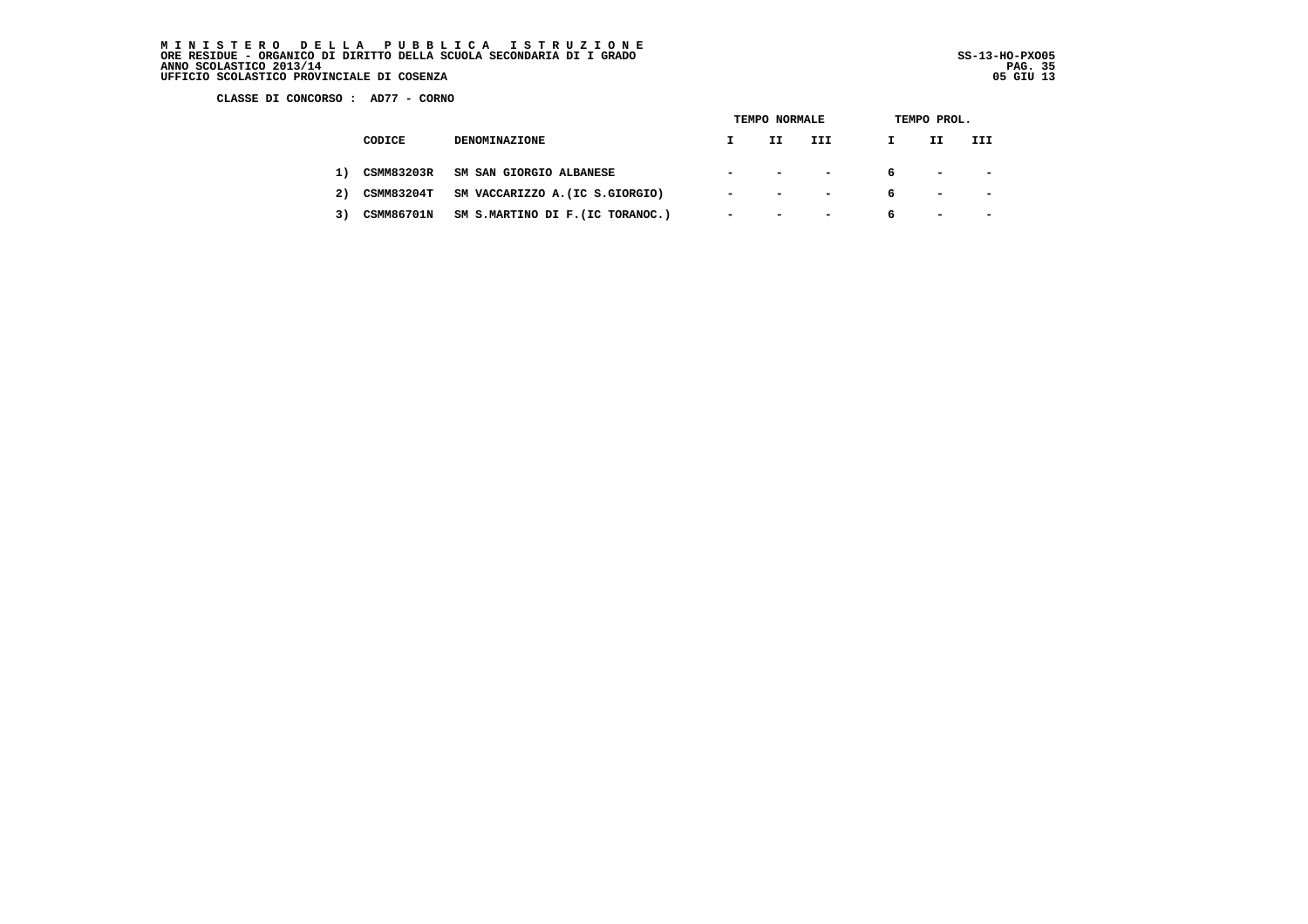MINISTERO DELLA PUBBLICA ISTRUZIONE<br>ORERESIDUE – ORGANICO DI DIRITTO DELLA SCUOLA SECONDARIA DI IGRADO<br>ANNO SCOLASTICO 2013/14 PAG. 36<br>UFFICIO SCOLASTICO PROVINCIALE DI COSENZA (1998)

ļ

 **CLASSE DI CONCORSO : AE77 - FAGOTTO**

|  |            |                                 |   | TEMPO NORMALE            |                          | TEMPO PROL. |        |                          |  |
|--|------------|---------------------------------|---|--------------------------|--------------------------|-------------|--------|--------------------------|--|
|  | CODICE     | <b>DENOMINAZIONE</b>            |   | II.                      | III                      |             | IJ     | III                      |  |
|  | CSMM8AL019 | SM COSENZA"D. MILANI-DE MATERA" | 6 | $\overline{\phantom{0}}$ | $\overline{\phantom{0}}$ | $-$         | $\sim$ | $\overline{\phantom{0}}$ |  |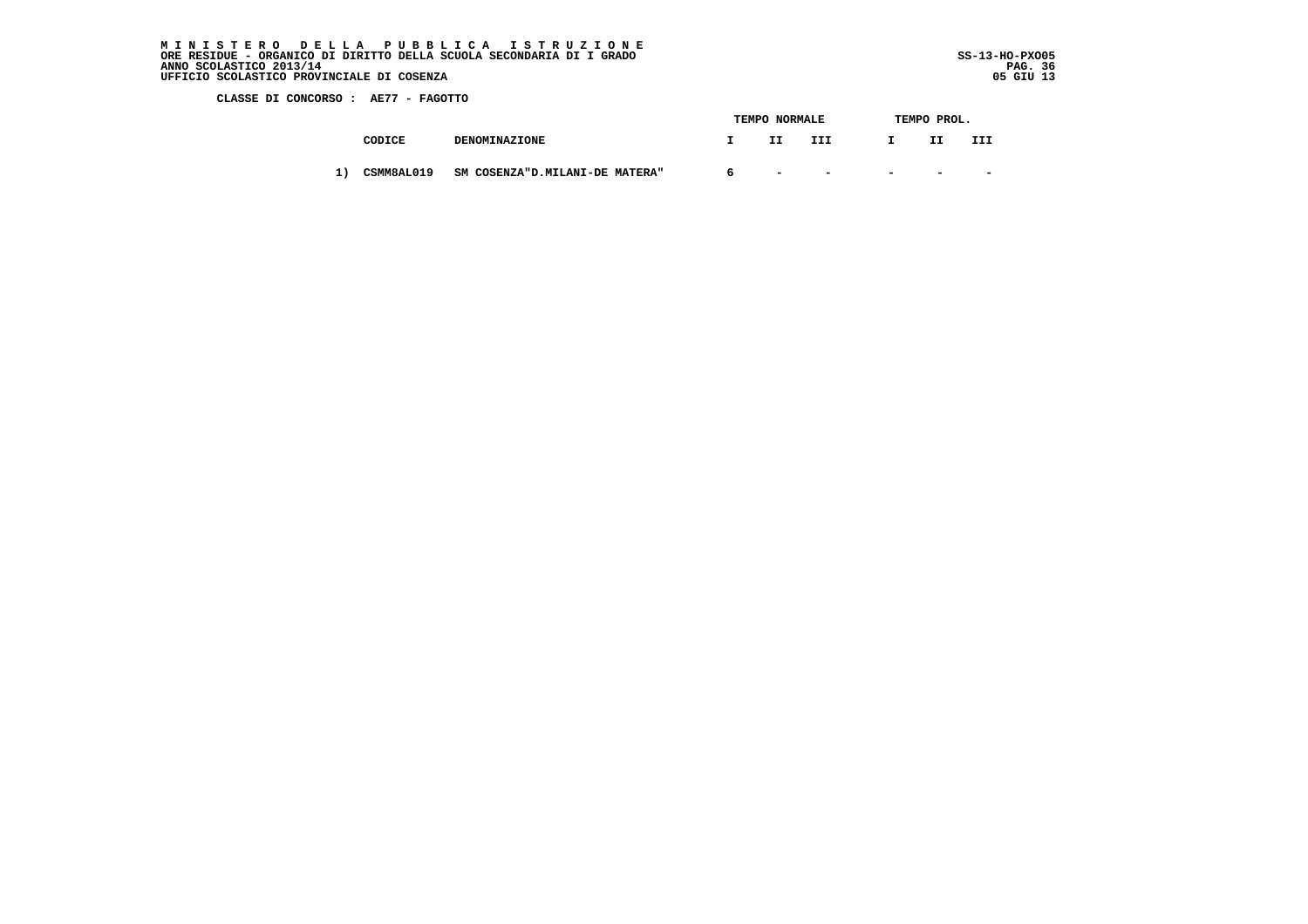**CLASSE DI CONCORSO : AF77 - FISARMONICA**

|     |                   |                                  | TEMPO NORMALE |                          |                          | TEMPO PROL. |                          |                          |
|-----|-------------------|----------------------------------|---------------|--------------------------|--------------------------|-------------|--------------------------|--------------------------|
|     | CODICE            | <b>DENOMINAZIONE</b>             | I.            | II.                      | III                      | I.          | II                       | <b>III</b>               |
| 1)  | CSMM815011        | SM FAGNANO CASTELLO              | 12            |                          |                          |             |                          |                          |
| 2)  | CSMM815022        | SM S CATERINA A. (IC FAGNANO C)  | 6             | -                        | -                        |             |                          |                          |
| 3)  | CSMM82301X        | SM VILLAPIANA - "G. PASCOLI"     | -             | -                        | $\overline{\phantom{a}}$ | 12          |                          | $\overline{\phantom{a}}$ |
| 4)  | CSMM82403T        | SM CERCHIARA (IC FRANCAVILLA)    | -             |                          | $\overline{\phantom{a}}$ | 12          |                          | $\overline{\phantom{a}}$ |
| 5)  | CSMM82404V        | SM S.LORENZO B. (IC FRANCAVILLA) | -             |                          | -                        | 6           | $\overline{\phantom{0}}$ | $\overline{\phantom{a}}$ |
| 6)  | CSMM82901V        | SM MORMANNO                      | 6             | $\overline{\phantom{0}}$ |                          |             |                          |                          |
| 7)  | <b>CSMM83301E</b> | SM BONIFATI - CITTADELLA         | 12            | -                        |                          |             |                          | $\overline{\phantom{0}}$ |
| 8)  | CSMM844011        | SM CAMPANA                       | 12            | -                        | -                        |             |                          | $\overline{\phantom{0}}$ |
| 9)  | CSMM86001V        | SM LATTARICO - REGINA            | 6             |                          |                          |             |                          | -                        |
| 10) | CSMM864016        | SM SCIGLIANO                     | 6             | -                        |                          |             |                          | $\overline{\phantom{a}}$ |
| 11) | CSMM864027        | SM PEDIVIGLIANO (IC SCIGLIANO)   | -             | -                        | -                        | 6           |                          |                          |
| 12) | CSMM864038        | SM BIANCHI                       |               |                          |                          | 6           |                          |                          |
| 13) | CSMM864049        | SM COLOSIMI (IC SCIGLIANO)       | -             |                          |                          | 6           |                          |                          |
| 14) | <b>CSMM87501L</b> | SM ROGGIANO GRAVINA              | 12            | -                        |                          |             |                          |                          |
| 15) | CSMM8AN011        | SM ROSSANO SCALO "LEVI"          | 12            | -                        |                          |             |                          |                          |
| 16) | CSMM8AR018        | CROSIA MIRTO<br>SM               | 12            | -                        |                          |             |                          |                          |
| 17) | CSMM8AV011        | S.GIOV. "DA FIORE-MARCONI"<br>SM | 12            | -                        |                          |             |                          |                          |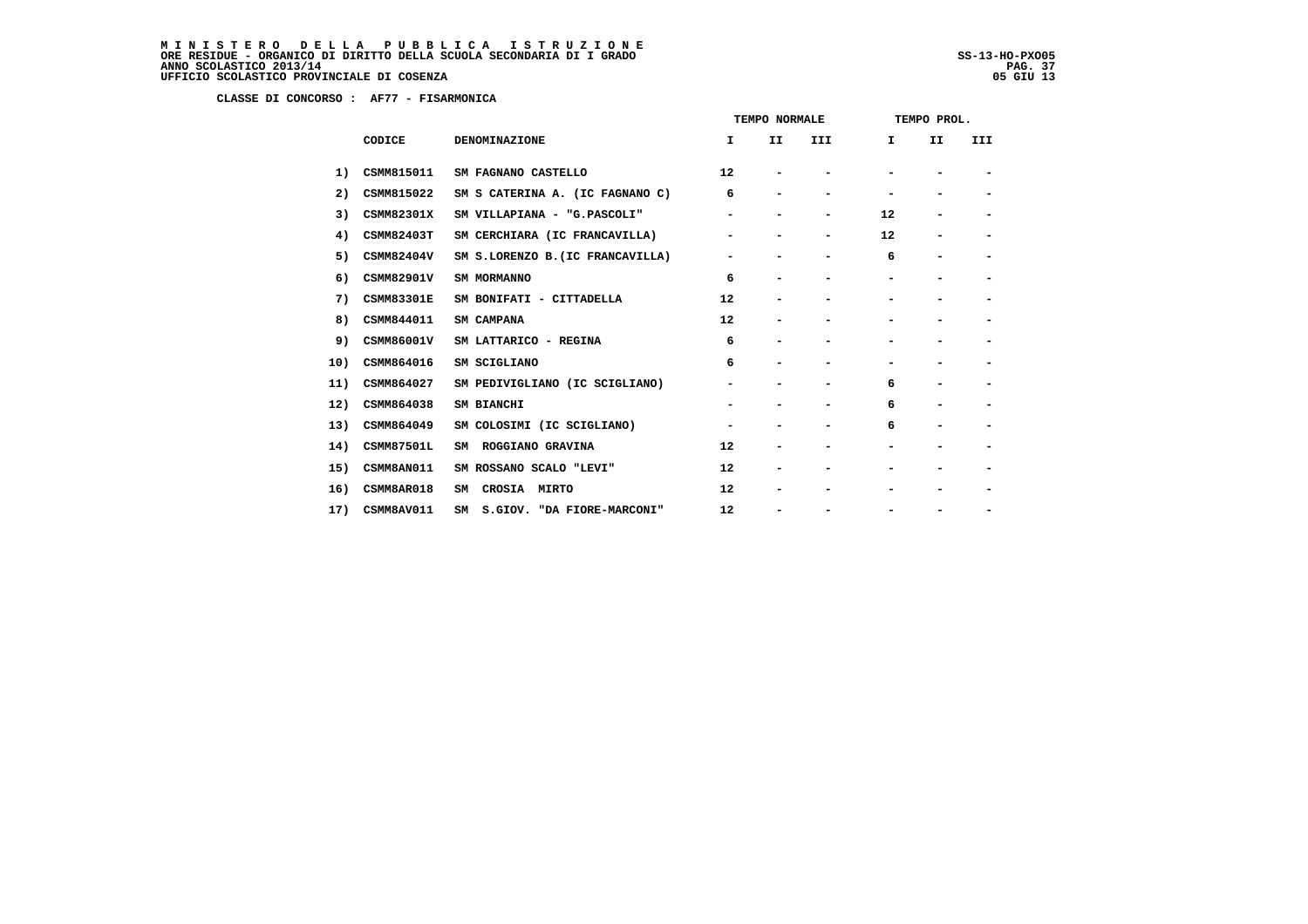MINISTERO DELLA PUBBLICA ISTRUZIONE<br>ORERESIDUE – ORGANICO DI DIRITTO DELLA SCUOLA SECONDARIA DI IGRADO<br>ANNO SCOLASTICO 2013/14 PAG. 38<br>UFFICIO SCOLASTICO PROVINCIALE DI COSENZA (1993)

j

 **CLASSE DI CONCORSO : AG77 - FLAUTO**

|     |                   |                                          | TEMPO NORMALE |                          |     | TEMPO PROL.  |    |     |
|-----|-------------------|------------------------------------------|---------------|--------------------------|-----|--------------|----|-----|
|     | CODICE            | <b>DENOMINAZIONE</b>                     | I.            | II.                      | III | $\mathbf{I}$ | II | III |
| 1)  | CSMM81201D        | SM COSENZA - F.LLI BANDIERA              | 6             |                          |     |              |    |     |
| 2)  | CSMM813019        | SM ALTOMONTE - "T.CAMPANELLA"            |               |                          | -   | 12           |    |     |
| 3)  | CSMM82401Q        | SM FRANCAVILLA MARITTIMA                 | 6             |                          |     |              |    |     |
| 4)  | <b>CSMM82901V</b> | SM MORMANNO                              | 12            | $\overline{\phantom{0}}$ |     |              |    |     |
|     | 5) CSMM84002P     | SM S.VINCENZO LA C. (IC S. FILI)         | 6             |                          |     |              |    |     |
|     | 6) CSMM865023     | SM LAGO                                  | 12            |                          |     |              |    |     |
|     | 7) CSMM878014     | SM SPEZZANO ALBANESE                     | 6             |                          |     |              |    |     |
| 8)  | <b>CSMM8AF01R</b> | SM CASSANO I.<br>" LANZA"                | 12            |                          |     |              |    |     |
| 9)  | CSMM8AM015        | <b>ROSSANO</b><br>"DA VINCI-AMICA"<br>SM | 12            |                          |     |              |    |     |
| 10) | CSMM8AV011        | S.GIOV. "DA FIORE-MARCONI"<br>SM         | 12            |                          |     |              |    |     |
|     |                   |                                          |               |                          |     |              |    |     |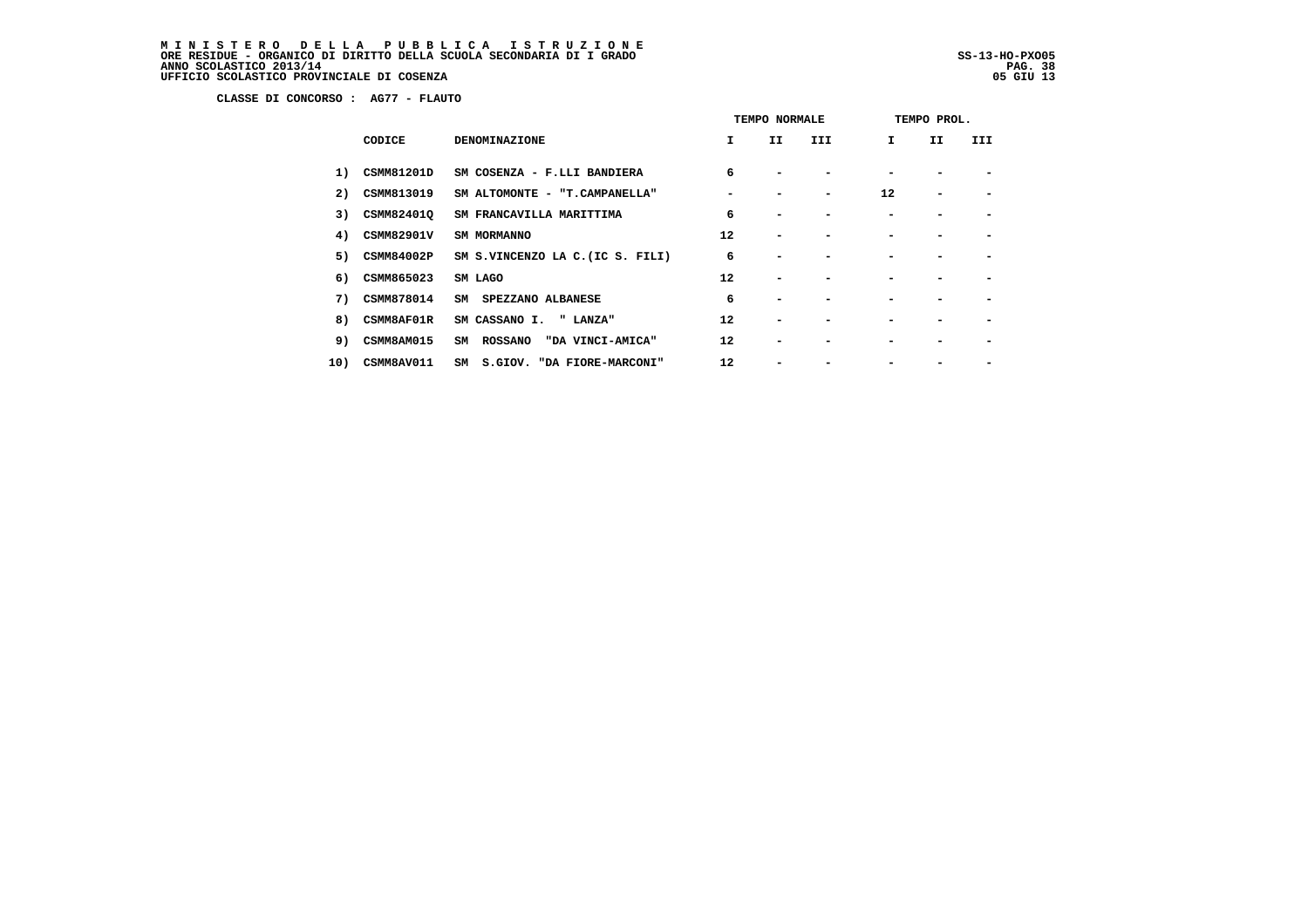MINISTERO DELLA PUBBLICA ISTRUZIONE<br>ORERESIDUE – ORGANICO DI DIRITTO DELLA SCUOLA SECONDARIA DI IGRADO<br>ANNO SCOLASTICO 2013/14 PAG. 39<br>UFFICIO SCOLASTICO PROVINCIALE DI COSENZA (1993)

j

 **CLASSE DI CONCORSO : AH77 - OBOE**

|    |                   |                                 | <b>TEMPO NORMALE</b>     |                                           |                          | TEMPO PROL.              |                            |                          |  |
|----|-------------------|---------------------------------|--------------------------|-------------------------------------------|--------------------------|--------------------------|----------------------------|--------------------------|--|
|    | CODICE            | <b>DENOMINAZIONE</b>            |                          | II.                                       | III                      | I                        | IJ                         | III                      |  |
| 1) | <b>CSMM83203R</b> | SM SAN GIORGIO ALBANESE         |                          | $\sim$ $\sim$ $\sim$ $\sim$ $\sim$ $\sim$ |                          | 6                        | the company of the company |                          |  |
| 2) | <b>CSMM83204T</b> | SM VACCARIZZO A. (IC S.GIORGIO) | $\overline{\phantom{a}}$ | <b>Contract Contract Contract</b>         | $\overline{\phantom{0}}$ | 6                        | $\overline{\phantom{a}}$   | $\overline{\phantom{0}}$ |  |
| 3) | CSMM872015        | <b>SM CETRARO</b>               | 12                       | $\blacksquare$                            | $\overline{\phantom{0}}$ | $\overline{\phantom{0}}$ | $\overline{\phantom{0}}$   | $\overline{\phantom{0}}$ |  |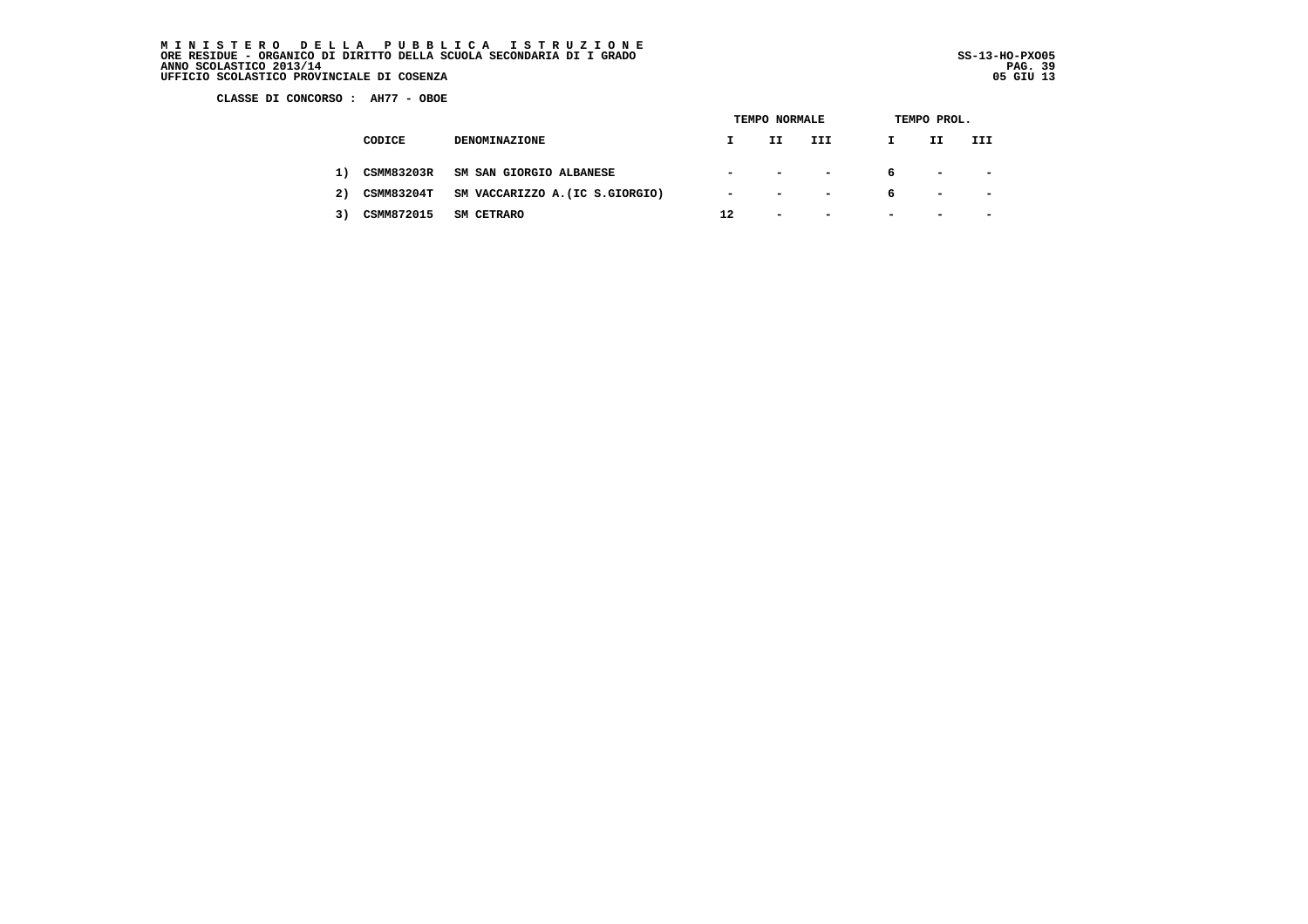MINISTERO DELLA PUBBLICA ISTRUZIONE<br>ORERESIDUE – ORGANICO DI DIRITTO DELLA SCUOLA SECONDARIA DI IGRADO<br>ANNO SCOLASTICO 2013/14 PAG. 40<br>UFFICIO SCOLASTICO PROVINCIALE DI COSENZA (1999)

ļ

 **CLASSE DI CONCORSO : AI77 - PERCUSSIONI**

|    |                   |                                  | TEMPO NORMALE |    |                          | TEMPO PROL. |    |     |
|----|-------------------|----------------------------------|---------------|----|--------------------------|-------------|----|-----|
|    | CODICE            | <b>DENOMINAZIONE</b>             | I.            | II | III                      | Ι.          | II | III |
| 1) | CSMM813019        | SM ALTOMONTE - "T.CAMPANELLA"    |               |    | $\overline{\phantom{0}}$ | 12          |    |     |
| 2) | CSMM82403T        | SM CERCHIARA (IC FRANCAVILLA)    |               |    | -                        | 12          | -  |     |
| 3) | CSMM82404V        | SM S.LORENZO B. (IC FRANCAVILLA) |               |    |                          | 6           |    |     |
| 4) | <b>CSMM86001V</b> | SM LATTARICO - REGINA            | 6             |    |                          |             |    |     |
| 5) | CSMM86801D        | SM PAOLA F. BRUNO                |               |    |                          | 6           |    |     |
| 6) | <b>CSMM87703A</b> | SM MARANO PR.<br>(IC CERISANO)   | 6             |    |                          |             |    |     |
| 7) | CSMM8AF01R        | SM CASSANO I.<br>" LANZA"        | 12            |    |                          |             |    |     |
| 8) | CSMM8AP01L        | SM ROSSANO<br>" RONCALLI"        | 12            |    |                          |             |    |     |
| 9) | CSMM8AZ018        | SM AMANTEA CAMPORA S.G.          | 12            |    |                          |             |    |     |
|    |                   |                                  |               |    |                          |             |    |     |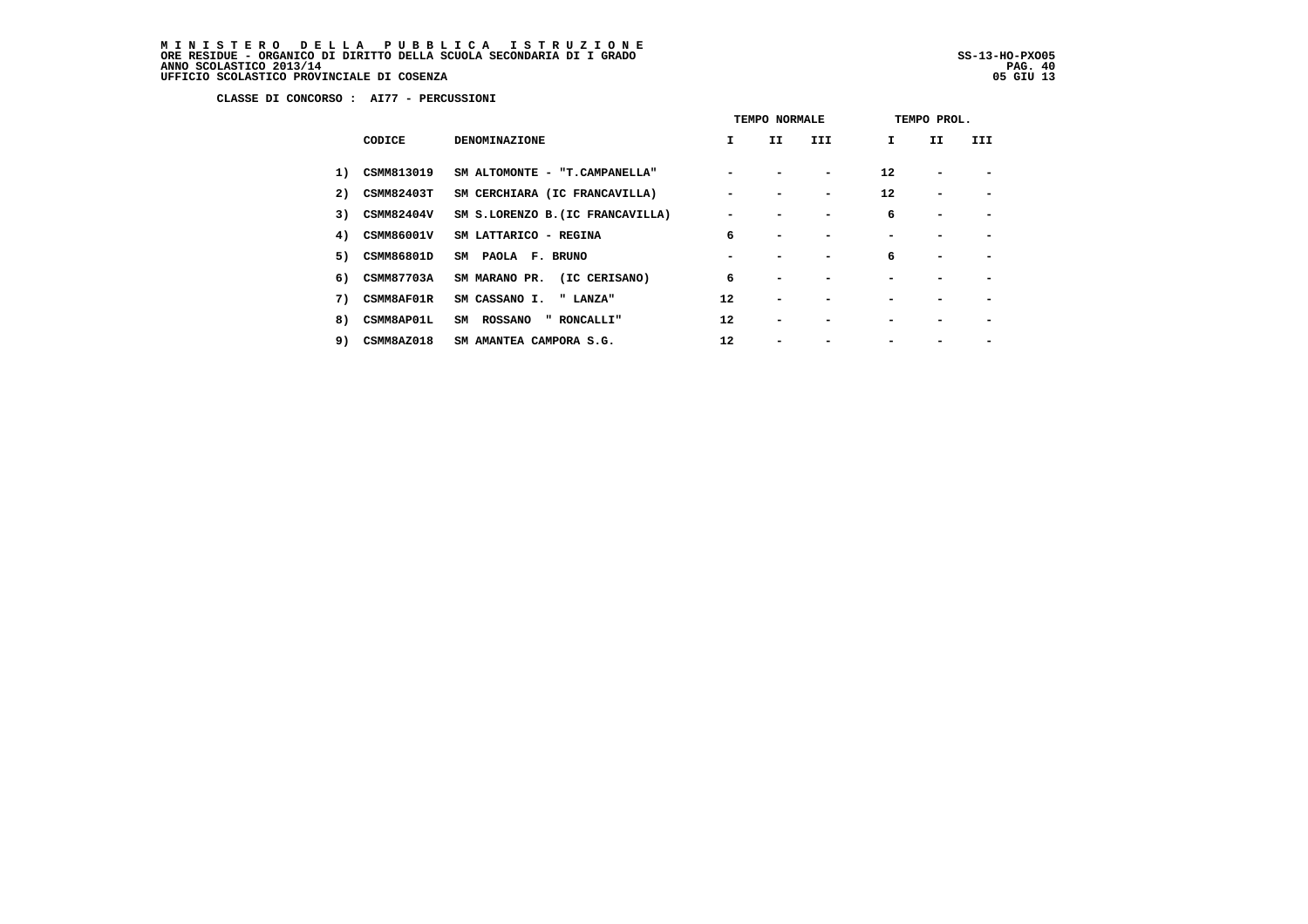# MINISTERO DELLA PUBBLICA ISTRUZIONE<br>ORERESIDUE – ORGANICO DI DIRITTO DELLA SCUOLA SECONDARIA DI IGRADO<br>ANNO SCOLASTICO 2013/14 PAG. 41<br>UFFICIO SCOLASTICO PROVINCIALE DI COSENZA (1999)

j

 **CLASSE DI CONCORSO : AJ77 - PIANOFORTE**

|     |                   |                                  | TEMPO NORMALE                |                              |                          | TEMPO PROL.                  |                              |                          |  |
|-----|-------------------|----------------------------------|------------------------------|------------------------------|--------------------------|------------------------------|------------------------------|--------------------------|--|
|     | CODICE            | <b>DENOMINAZIONE</b>             | I.                           | II.                          | III                      | I.                           | II                           | <b>III</b>               |  |
| 1)  | CSMM813019        | SM ALTOMONTE - "T.CAMPANELLA"    |                              |                              |                          | 12                           |                              |                          |  |
| 2)  | CSMM814015        | SM SAN SOSTI                     | 6                            |                              | -                        |                              |                              | $\overline{\phantom{a}}$ |  |
| 3)  | CSMM814037        | SM S.DONATO NINEA (IC S.SOSTI)   | -                            |                              | $\overline{\phantom{0}}$ | 6                            |                              | $\overline{\phantom{a}}$ |  |
| 4)  | <b>CSMM81701L</b> | SM CAROLEI                       | 12                           |                              |                          |                              |                              | -                        |  |
| 5)  | CSMM822014        | SM CASSANO I. - LAUROPOLI        | 12                           |                              | -                        |                              |                              | $\overline{\phantom{a}}$ |  |
| 6)  | <b>CSMM82403T</b> | SM CERCHIARA (IC FRANCAVILLA)    | -                            | -                            | -                        | 12                           | -                            | $\overline{\phantom{a}}$ |  |
| 7)  | CSMM82404V        | SM S.LORENZO B. (IC FRANCAVILLA) |                              |                              |                          | 6                            |                              | $\overline{\phantom{0}}$ |  |
| 8)  | CSMM82901V        | SM MORMANNO                      | 12                           |                              |                          |                              |                              | $\overline{\phantom{a}}$ |  |
| 9)  | CSMM83203R        | SM SAN GIORGIO ALBANESE          | $\qquad \qquad \blacksquare$ |                              | $\overline{\phantom{0}}$ | 6                            | $\overline{\phantom{0}}$     | $\overline{\phantom{a}}$ |  |
| 10) | <b>CSMM83204T</b> | SM VACCARIZZO A. (IC S.GIORGIO)  |                              |                              |                          | 6                            |                              |                          |  |
| 11) | <b>CSMM83402B</b> | SM ORSOMARSO (IC - VERBICARO)    | -                            | $\qquad \qquad \blacksquare$ | -                        | 6                            | $\qquad \qquad \blacksquare$ | $\overline{\phantom{a}}$ |  |
| 12) | CSMM844011        | SM CAMPANA                       | 12                           | -                            | -                        | $\qquad \qquad \blacksquare$ | $\overline{\phantom{0}}$     | $\overline{\phantom{a}}$ |  |
| 13) | CSMM849014        | SM MANDATORICCIO                 |                              |                              | -                        | 12                           |                              | -                        |  |
| 14) | CSMM849025        | SM CALOPEZZATI (IC MANDATORIC)   | -                            |                              | -                        | 6                            | -                            | $\overline{\phantom{a}}$ |  |
| 15) | CSMM850018        | SM ROCCA IMPERIALE               | $\qquad \qquad \blacksquare$ | -                            | -                        | 12                           | $\qquad \qquad \blacksquare$ | $\overline{\phantom{a}}$ |  |
| 16) | CSMM85302R        | SM TRENTA - MAGLI (IC ROVITO)    | 12                           |                              |                          |                              |                              | -                        |  |
| 17) | <b>CSMM85501B</b> | SM SPEZZANO DELLA SILA           | 12                           | -                            |                          |                              |                              | $\overline{\phantom{a}}$ |  |
| 18) | CSMM86301A        | SM MALVITO                       | 12                           |                              |                          |                              |                              | $\overline{\phantom{a}}$ |  |
| 19) | CSMM86302B        | SM S. AGATA D'ESARO(IC MALVITO)  | -                            |                              |                          | 6                            |                              | -                        |  |
| 20) | <b>CSMM87501L</b> | ROGGIANO GRAVINA<br>SM           | 12                           |                              | -                        |                              |                              | -                        |  |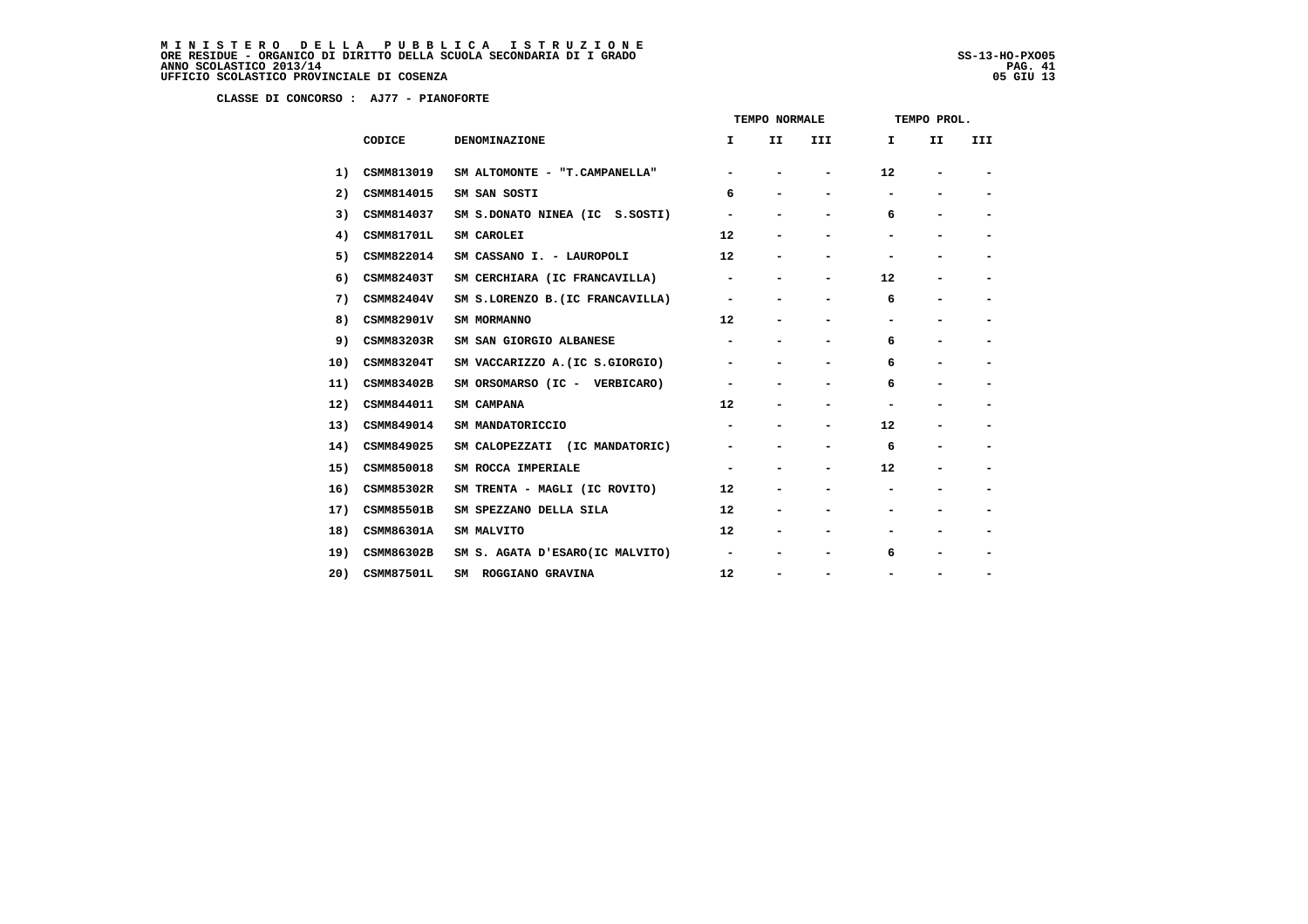MINISTERO DELLA PUBBLICA ISTRUZIONE<br>ORERESIDUE – ORGANICO DI DIRITTO DELLA SCUOLA SECONDARIA DI IGRADO<br>ANNO SCOLASTICO 2013/14 PAG. 42<br>UFFICIO SCOLASTICO PROVINCIALE DI COSENZA (1998)

j

 **CLASSE DI CONCORSO : AJ77 - PIANOFORTE**

|     |                   |                                  | TEMPO NORMALE            |                          |                          | TEMPO PROL.              |                          |                          |  |  |
|-----|-------------------|----------------------------------|--------------------------|--------------------------|--------------------------|--------------------------|--------------------------|--------------------------|--|--|
|     | CODICE            | <b>DENOMINAZIONE</b>             |                          | II                       | III                      | I.                       | II                       | III                      |  |  |
| 21) | <b>CSMM87703A</b> | SM MARANO PR.<br>(IC CERISANO)   | 12                       | $\overline{\phantom{0}}$ | $\overline{\phantom{0}}$ | $\overline{\phantom{0}}$ | $\overline{\phantom{a}}$ | $\overline{\phantom{a}}$ |  |  |
| 22) | <b>CSMM88401B</b> | SM ACRI SAN GIACOMO              | $12 \overline{ }$        | $\overline{\phantom{0}}$ | $\overline{\phantom{0}}$ | $\overline{\phantom{0}}$ | $\overline{\phantom{0}}$ | $\overline{\phantom{0}}$ |  |  |
| 23) | <b>CSMM89201A</b> | SM<br>CARIATI M.NA DE AMICIS     | $\overline{\phantom{a}}$ | $\sim$                   | -                        | 12                       | $\overline{\phantom{a}}$ | $\overline{\phantom{0}}$ |  |  |
| 24) | CSMM8AV011        | S.GIOV. "DA FIORE-MARCONI"<br>SM | 12                       | $\overline{\phantom{0}}$ | -                        | $\overline{\phantom{a}}$ | $\overline{\phantom{0}}$ | $\overline{\phantom{0}}$ |  |  |
|     |                   |                                  |                          |                          |                          |                          |                          |                          |  |  |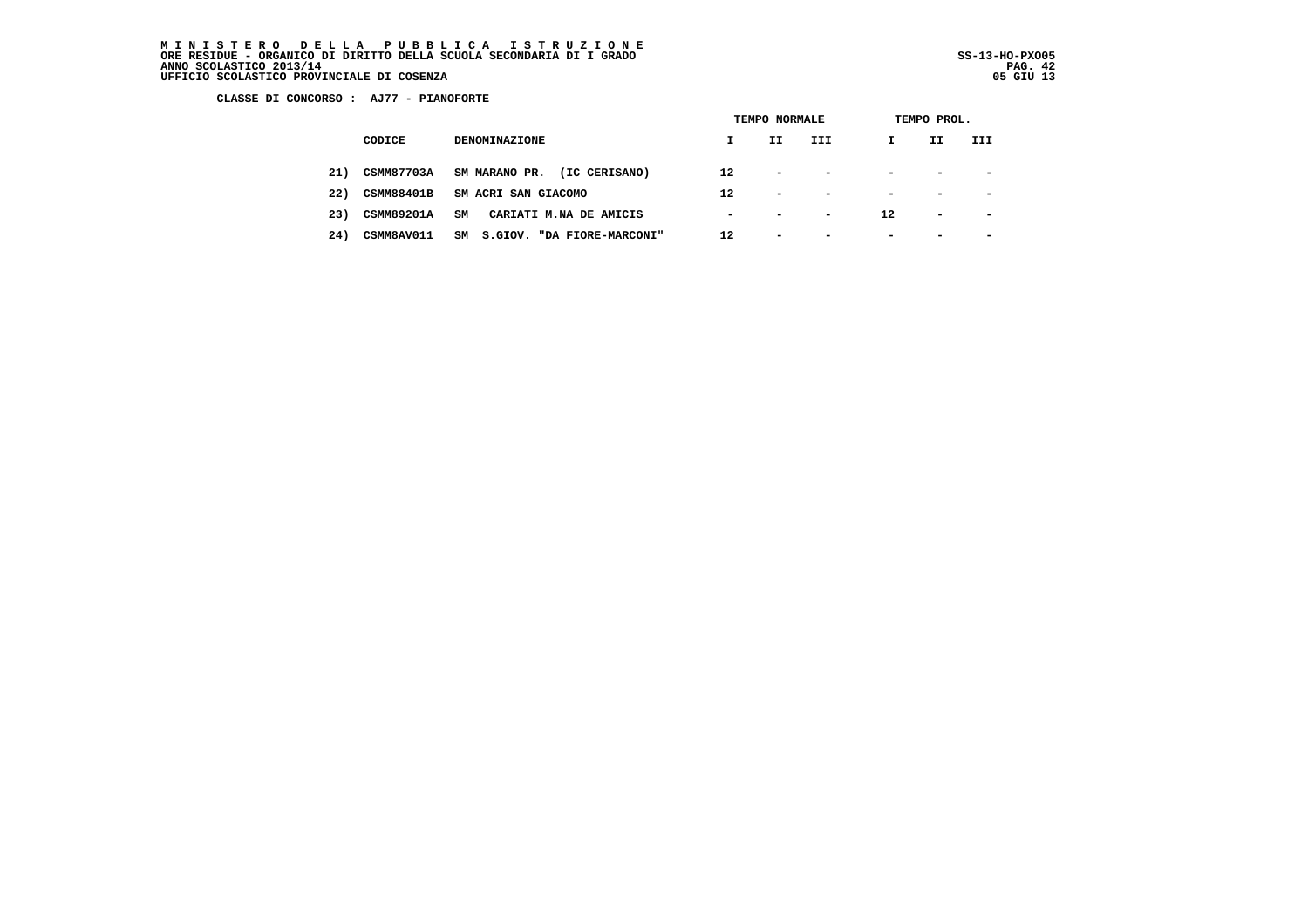MINISTERO DELLA PUBBLICA ISTRUZIONE<br>ORERESIDUE – ORGANICO DI DIRITTO DELLA SCUOLA SECONDARIA DI IGRADO<br>ANNO SCOLASTICO 2013/14 PAG. 43<br>UFFICIO SCOLASTICO PROVINCIALE DI COSENZA (1998)

j

 **CLASSE DI CONCORSO : AK77 - SAXOFONO**

|     |        |                   |                                | TEMPO NORMALE |     |     | TEMPO PROL.  |    |     |  |
|-----|--------|-------------------|--------------------------------|---------------|-----|-----|--------------|----|-----|--|
|     | CODICE |                   | <b>DENOMINAZIONE</b>           | $\mathbf{I}$  | II. | III | $\mathbf{I}$ | II | III |  |
|     | 1)     | CSMM814015        | SM SAN SOSTI                   | 6             |     |     |              |    |     |  |
|     | 2)     | <b>CSMM814037</b> | SM S.DONATO NINEA (IC S.SOSTI) |               |     |     | 6            |    |     |  |
|     | 3)     | <b>CSMM83301E</b> | SM BONIFATI - CITTADELLA       | 12            |     |     |              |    |     |  |
|     | 4)     | CSMM836012        | SM DIAMANTE - "L.PAGANO"       | 12            |     |     |              |    |     |  |
|     | 5)     | <b>CSMM864016</b> | SM SCIGLIANO                   | 6             |     |     |              |    |     |  |
|     | 6)     | <b>CSMM864027</b> | SM PEDIVIGLIANO (IC SCIGLIANO) |               |     |     | 6            |    |     |  |
|     | 7)     | CSMM864038        | SM BIANCHI                     |               |     |     | 6            |    |     |  |
|     | 8)     | <b>CSMM864049</b> | SM COLOSIMI (IC SCIGLIANO)     |               |     |     | 6            |    |     |  |
|     | 9)     | CSMM88401B        | SM ACRI SAN GIACOMO            | 12            |     |     |              |    |     |  |
| 10) |        | CSMM8AF01R        | SM CASSANO I.<br>" LANZA"      | 12            |     |     |              |    |     |  |
|     |        |                   |                                |               |     |     |              |    |     |  |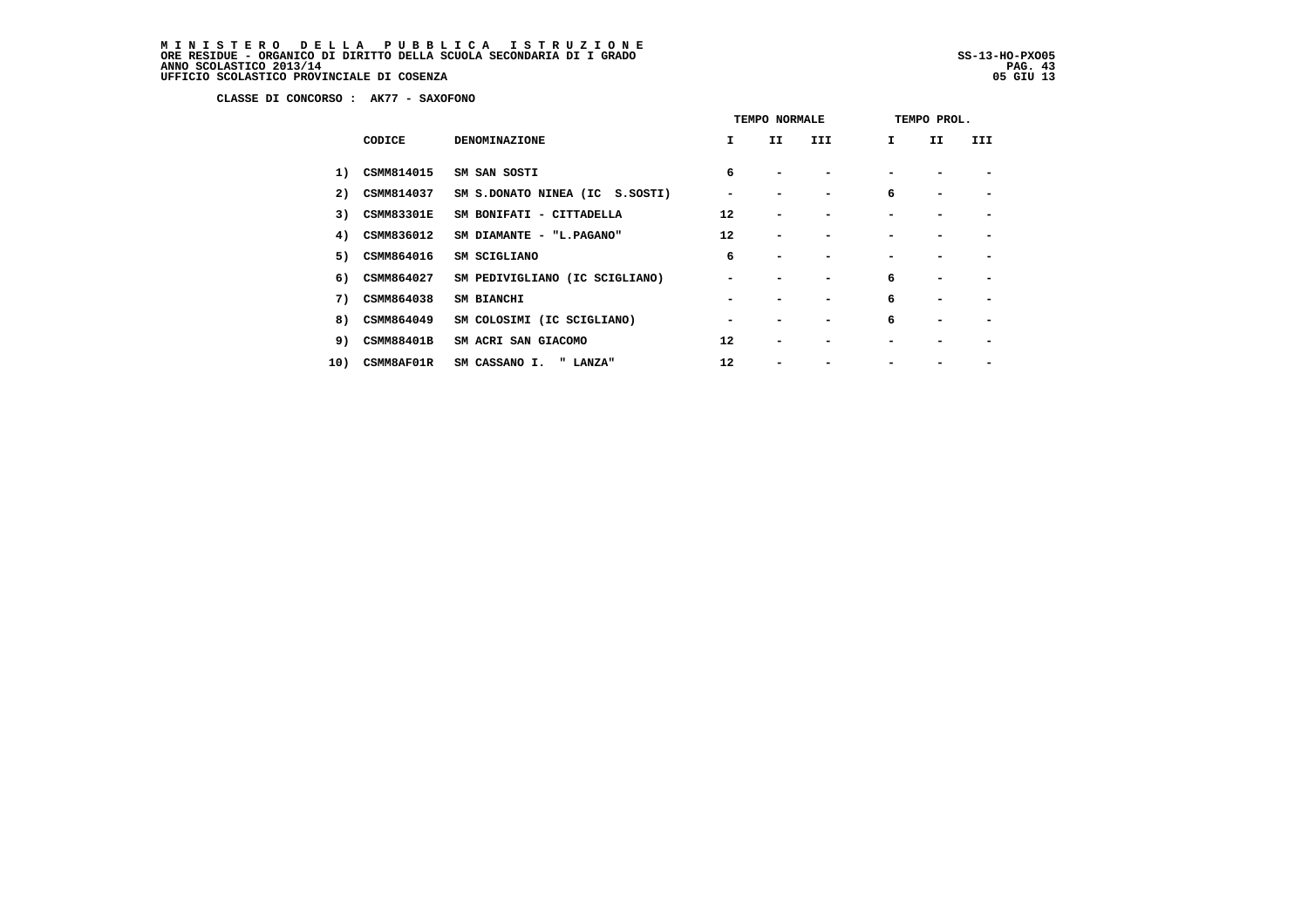MINISTERO DELLA PUBBLICA ISTRUZIONE<br>ORERESIDUE – ORGANICO DI DIRITTO DELLA SCUOLA SECONDARIA DI IGRADO<br>ANNO SCOLASTICO 2013/14 PAG. 44<br>UFFICIO SCOLASTICO PROVINCIALE DI COSENZA (1999)

j

 **CLASSE DI CONCORSO : AL77 - TROMBA**

|    |                   |                                 | TEMPO NORMALE            |                          |                          | TEMPO PROL.    |                          |                          |  |  |
|----|-------------------|---------------------------------|--------------------------|--------------------------|--------------------------|----------------|--------------------------|--------------------------|--|--|
|    | CODICE            | <b>DENOMINAZIONE</b>            | I.                       | II.                      | III                      | I              | II.                      | III                      |  |  |
| 1) | <b>CSMM822014</b> | SM CASSANO I. - LAUROPOLI       | 6                        | $\overline{\phantom{0}}$ | $\overline{\phantom{0}}$ | $\blacksquare$ |                          |                          |  |  |
| 2) | <b>CSMM83203R</b> | SM SAN GIORGIO ALBANESE         | $\,$                     | $\overline{\phantom{0}}$ | $\blacksquare$           | 6              | $\overline{\phantom{0}}$ | $\overline{\phantom{0}}$ |  |  |
| 3) | <b>CSMM83204T</b> | SM VACCARIZZO A. (IC S.GIORGIO) | $\overline{\phantom{a}}$ |                          | -                        | 6              | $\overline{\phantom{a}}$ |                          |  |  |
| 4) | <b>CSMM84603P</b> | SM CALOVETO (IC CROPALATI)      | $\overline{\phantom{a}}$ |                          | $\overline{\phantom{0}}$ | 12             | $\overline{\phantom{a}}$ |                          |  |  |
| 5) | <b>CSMM850018</b> | SM ROCCA IMPERIALE              | $\overline{\phantom{a}}$ |                          | $\overline{\phantom{0}}$ | 12             | $\overline{\phantom{0}}$ |                          |  |  |
| 6) | CSMM86001V        | SM LATTARICO - REGINA           | 6                        |                          |                          | -              |                          |                          |  |  |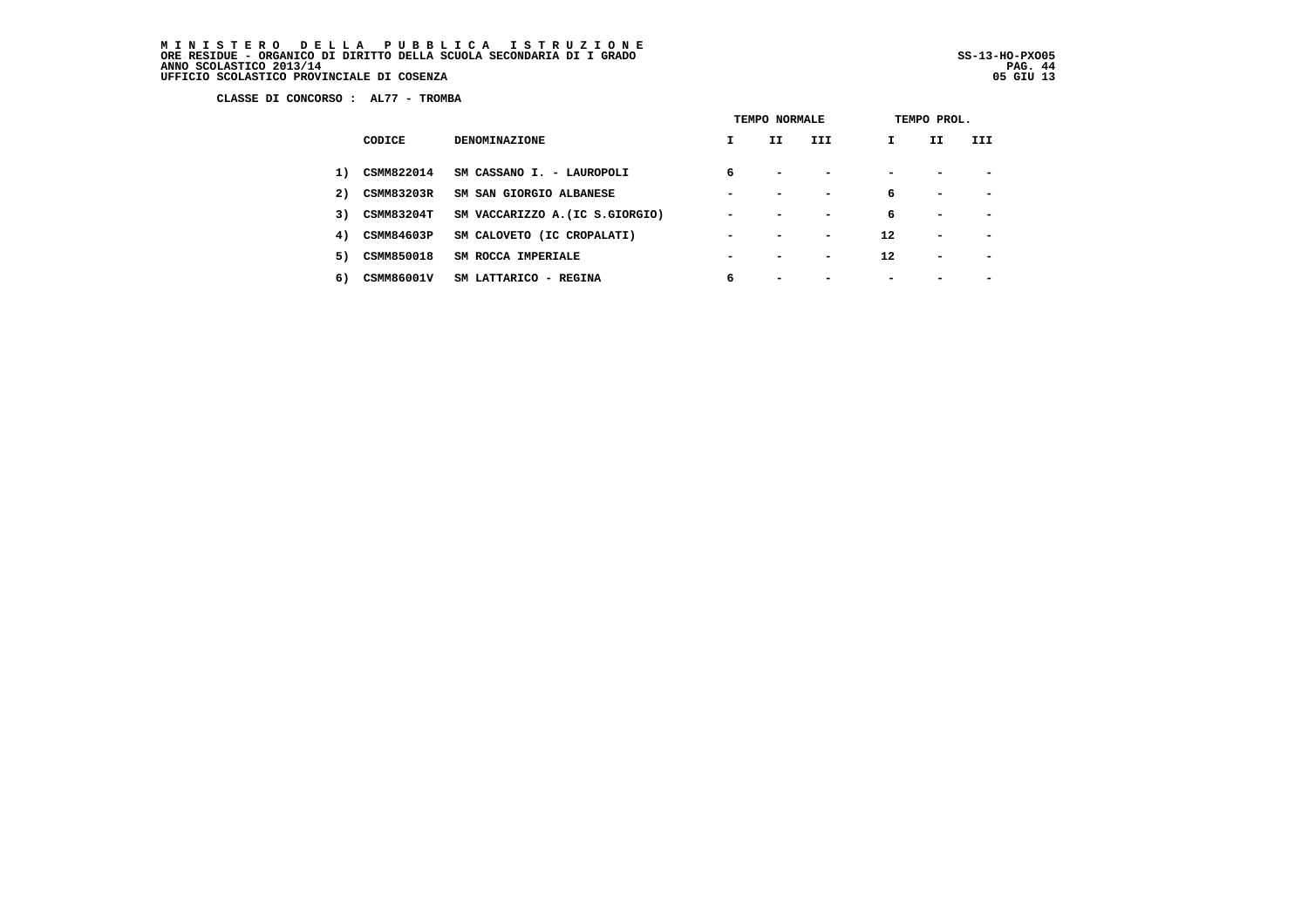# MINISTERO DELLA PUBBLICA ISTRUZIONE<br>ORERESIDUE – ORGANICO DI DIRITTO DELLA SCUOLA SECONDARIA DI IGRADO<br>ANNO SCOLASTICO 2013/14 PAG. 45<br>UFFICIO SCOLASTICO PROVINCIALE DI COSENZA (1999)

j

 **CLASSE DI CONCORSO : AM77 - VIOLINO**

| III                      | I  | II | III |
|--------------------------|----|----|-----|
|                          |    |    |     |
|                          |    |    |     |
|                          | 12 |    |     |
|                          |    |    |     |
| $\overline{\phantom{0}}$ | 12 |    |     |
|                          | 12 |    |     |
|                          |    |    |     |
| $\overline{\phantom{0}}$ | 12 |    |     |
|                          | 6  |    |     |
|                          |    |    |     |
|                          |    |    |     |
| $\overline{\phantom{0}}$ | 12 |    |     |
|                          |    |    |     |
|                          |    |    |     |
|                          |    |    |     |